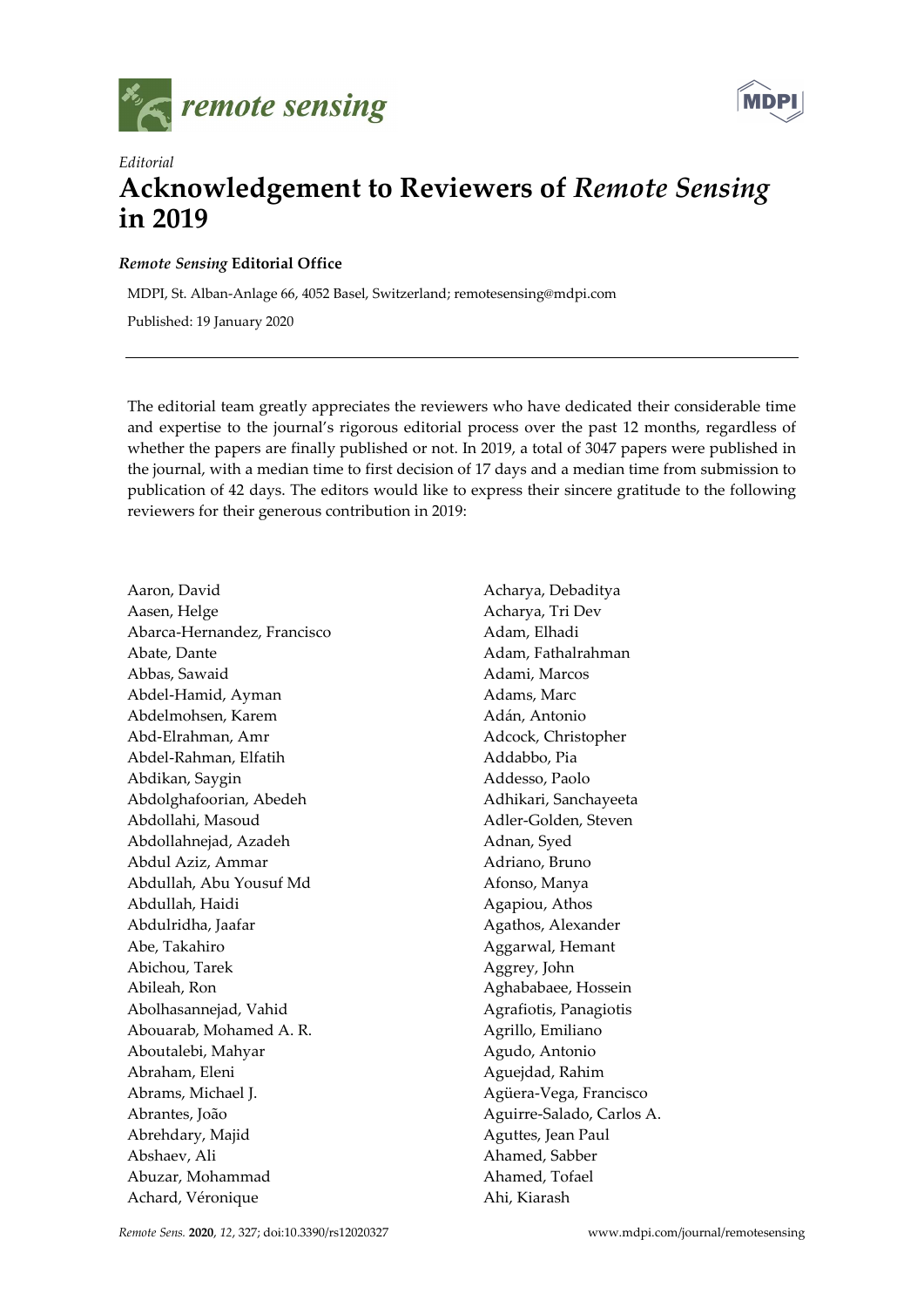Ahishali, Mete Ahl, Robert Ahmad, Kashif Ahmad, Muhammad Ahmad, Tanveer Ahmadalipour, Ali Ahmadi, Behzad Ahmed, Farzana Ahmed, Mukhtar Ahmed, Samir Ahokas, E. Ahola, Ryan Ahrens, Achim Ai, Zhipin Aiazzi, Bruno Aimaiti, Yusupujiang Aina, Yusuf Ainouz, Samia Ainsworth, Thomas L. Aires, Filipe Aizenberg, Igor Ajadi, Olaniyi Akbar, Ruzbeh Akbari Asanjan, Ata Akbari, Hashem Akbulut, Yaman Akca, Devrim Akhtar, Fazlullah Akihiko, Morimoto Akkari, Cherine Akratos, Christos S. Aksha, Sanam Aksoy, Mustafa Alados, Concepcion Alaghmand, Sina Alappattu, Denny P. Albano, Matteo Albergel, Clement Albéri, Matteo Alberti, Giovanni Alberti, Stefano Albino, Fabien Albizua, Lourdes Albrecht, Florian Alcântara, Enner Aldrich, Stephen Aleksandrowicz, Sebastian Alevizos, Evangelos Alexakis, Dimitrios Alexander, Peter Alexandri, Georgia Alexandridis, Thomas

Alghamdi, Ali AlHichri, Haikel Ali, Abebe Mohammed Ali, Abid Ali, Sabah H. Ali, Tarig Alibakhshikenari, Mohammad Alifu, Haireti Alizad, Karim Alizadeh, Mojtaba Alkan, Reha Metin Alkhatib, Mohammed Allan, Mat Allard, Richard Alleaume, Samuel Allegra, Dario Allemand, Pascal Allen, George Allen, Michael A. Allen, Thomas R. Almagbile, Ali Al-Masrahy, Mohammed Almeida, Catherine Torres De Almeida, Claudia Almonaci-Caballer, Jaime Al-Murib, Muhanned D. Al-Najjar, Husam Alonso, Jose Juan Alonso, Lucille Alonso, Luis Alonso-Benito, Alfonso Alonso-Gonzalez, Alberto Alonso-Montesinos, Joaquin Alory, Gaël Alparone, Luciano Alpers, Werner Al-Quraishi, Ayad M. Fadhil Alqurashi, Abdullah Al-Rawabdah, Abdullah Al-Ruzouq, Rami Alsadik, Bashar Al-Sadoon, Mohammed Alsafi, Hashim Alsina, MariadelMar Alsweiss, Suleiman Al-Tahir, Raid Altena, Bas Altuntas, Cihan Alvarez Mendoza, Cesar Ivan Alvarez-Mozos, Jesus Alves De Oliveira, Raquel Alves, Elis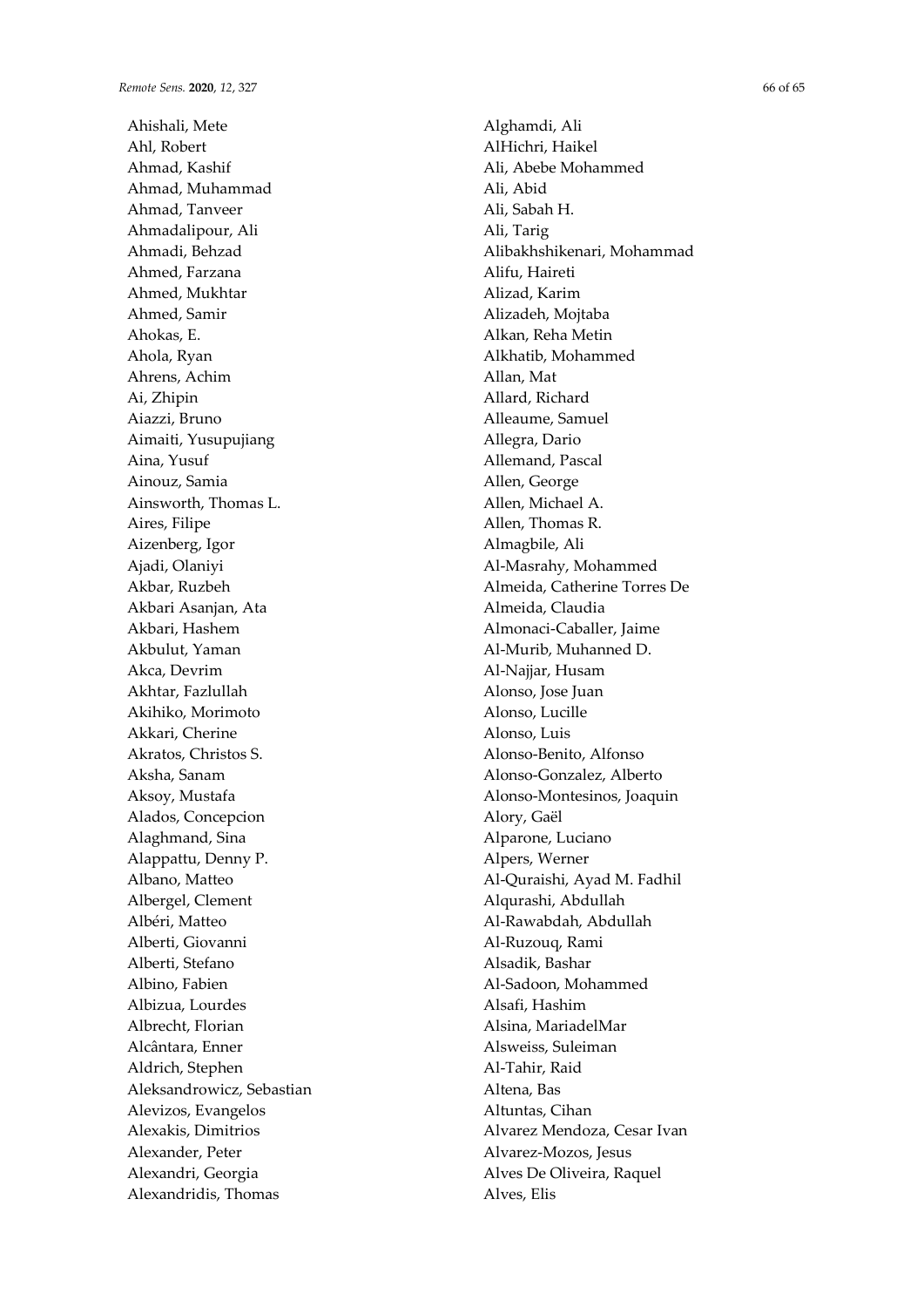Alves, Tiago Aly, Mohamed Al-Yaari, Amen Alzuhairi, Maher Amani, Meisam Amante, Christopher J. Amaral, Cibele Hummel Do Amaro-Mellado, José L. Amato, Umberto Amatya, Pukar Amatya, Suraj Amer, Reda Amezcua, Javier Amini, Heresh Amores, Angel Amory-Mazaudier, Christine Ampatzidis, Dimitrios Ampatzidis, Yiannis Amraoui, Malik Amza, Catalin An, Lu An, Nan Anagnostou, Marios Anantrasirichai, Nantheera Anastasiou, Evangelos Anchang, Julius Y. Ancin-Murguzur, Francisco Javier Anco, Daniel J. Ancuti, Cosmin Andersen, Hendrik Andersen, Ole Anderson, Christopher Anderson, James Anderson, Ray Anderson, Sharolyn Anderson, Stuart Andersson, Magnus Andre, Daniel Andrei, Constantin-Octavian Andreić, Željko Andreo, Veronica Andrews, Lauren Andrey Andreevich, Golovan Andrić, Milenko Andriolo, Umberto Aneece, Itiya P Anguelova, Magdalena D. Annis, Antonio Ansari, Kutubuddin Ansmann, Albert Anstee, Janet Antal, Hiba

Antensteiner, Doris Anthes, Richard Antonarakis, Alexander Antropov, Oleg Antunes, Carlos M. Correia Anweiler, Stanisław Anwer, Rao Muhammad Anzidei, Marco Aoki, Yosuke Apituley, Arnoud Appleby, Graham Aptoula, Erchan Aragon, Bruno Arai, Hironori Araki, Hiroshi Aralova, Dildora Aranda, Xavier Arandjelovic, Ognjen Aranguren, Marta Aranha, José Arbelo, Manuel Arcucci, Rossella Ardila, Juan Pablo Ardiny, Hadi Ardizzone, Francesca Arenas-Castro, Salvador Aretxabaleta, Alfredo Argenti, Fabrizio Argenziano, Pasquale Argüello, Francisco Argyriou, Nasos Ari, Ado Adamou Abba Arias-Estrada, Miguel-Octavio Arii, Motofumi Ariyarit, Atthaphon Arjasakusuma, Sanjiwana Armaş, Iuliana Armstrong, Roy A. Arnold, Andreas Arrogante-Funes, Patricia Arroyo, Alberto Alonso Arshad, Bilal Arteaga, Lionel Aruga, Kazuhiro Arvor, Damien Aryal, Jagannath Aryal, Santhosh Arza, Marcos Arza-García, Marcos Asadzadeh, Saeid Asgarimehr, Milad Asilo, Sonia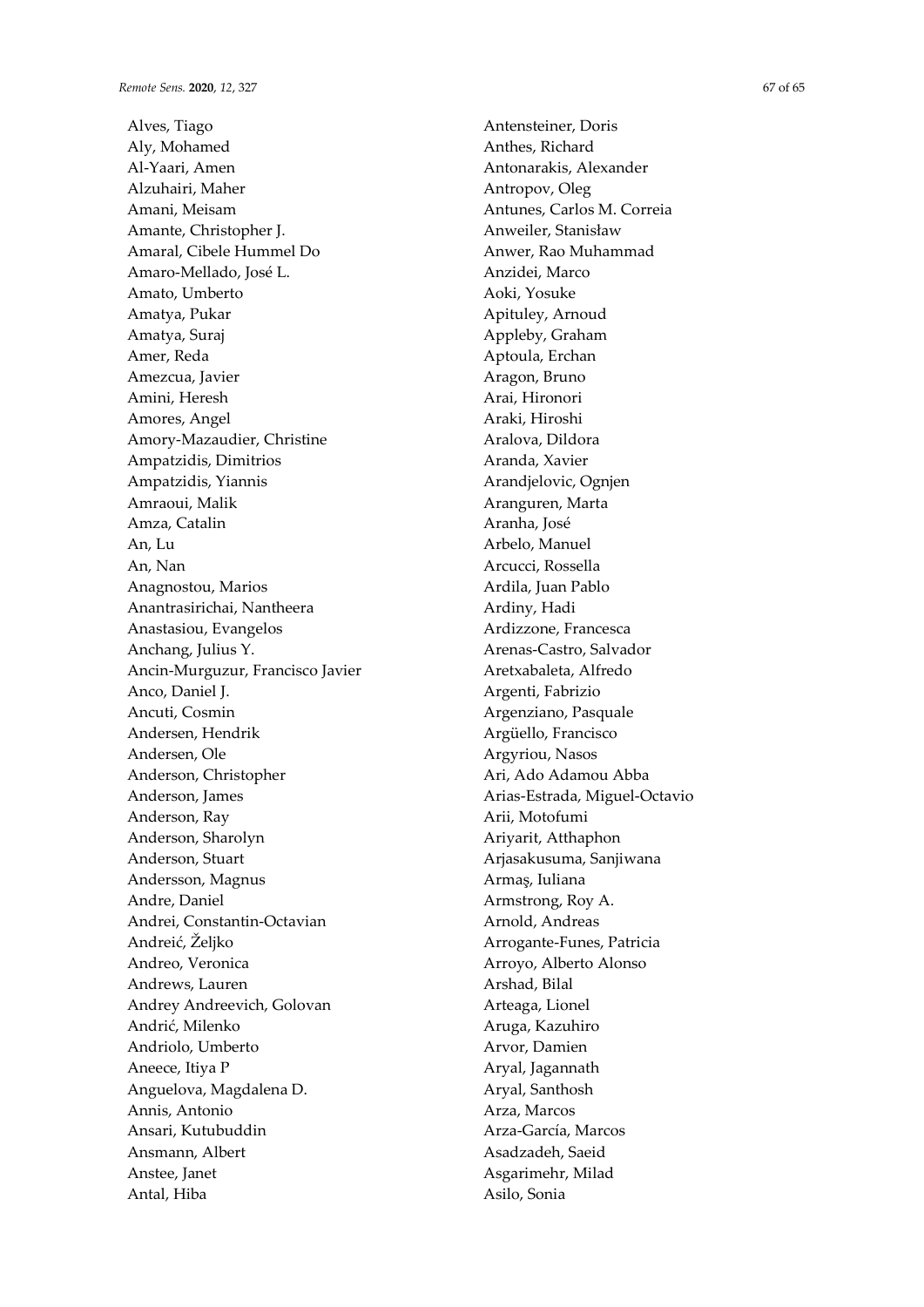Askraba, Sreten Asplin, Matthew Asrar, Ghassem R. Atanasoae, Pavel Athanassiadou, Maria Atherton, Jon Atkins, Jeff Atkinson, Alan D. Atlas, Robert M. Atzberger, Clement Aubard, Valentine Aubry-Kientz, Mélaine Audebert, Nicolas Aufaristama, Muhammad Augustynek, Tomasz Aulicino, Giuseppe Aumann, Hartmut Aune-Lundberg, Linda Autrey, Bradley Avanaki, Kamran Avanthey, Loïca Avbelj, Janja Avila, Sergio Luciano Avola, Giovanni Avtar, Ram Awad, Mohamad Awaya, Yoshio Ayala-Cabrera, David Aydin, Burchan Ayoobi, Iman Ayoub, Naeem Azadbakht, Mohsen Azimi, Mohsen Azzoni, Roberto Sergio B. Pierce Jr, Kenneth B. Schaaf, Crystal Bâ, Khalidou M. Baba, Wassim Mohamed Babić, Zdenka Bacanin, Nebojsa Bacchiocchi, Simone Bachagha, Nabil Bachmann, Martin Backes, André Ricardo Bader, Brett W. Badescu, Gabriel Badger, Merete Badmos, Olabisi S. Badr, Hamada S. Badulin, Sergei Bae, Kwang-Ho Baena, Susana

Baganha Baptista, Paulo Renato Bagella, Simonetta Baghaie, Ahmadreza Baghdadi, Nicolas Baguis, Pierre Bahmanyar, Reza Bai, Geng Bai, Hua Bai, Peng Bai, Yanbing Bainbridge, Scott Baines, Peter G. Baiocchi, Valerio Bajgain, Rajen Bajić, Dragoljub Bajocco, Sofia Bakker, Wim Bakuła, Krzysztof Balado Frias, Jesus Balado Frías, Jesús Balaguru, Karthik Balasubramaniam, Rajeswari Balasubramanian, Sundarabalan V. Balawejder, Monika Balázs, Péter Bałazy, Radomir Balcik, Filiz Bektas Baldominos, Alejandro Baldwin, Douglas Bałdysz, Zofia Ball, John Ballantyne, Ashley Ballari, Daniela Ballester, C. Ballesteros, Dora M. Balling, Johannes Baloch, Zafar Balsa, José Balsa-Barreiro, Jose Balsas, Carlos Balsi, Marco Balss, Ulrich Baltazart, Vincent Balz, Timo Bandara, Ranmalee Banerjee, Biplab Banerjee, Ruman Banks, Jamie Bannari, Abderrazak Bannehr, Lutz Bano, Maksim Bañón, Luis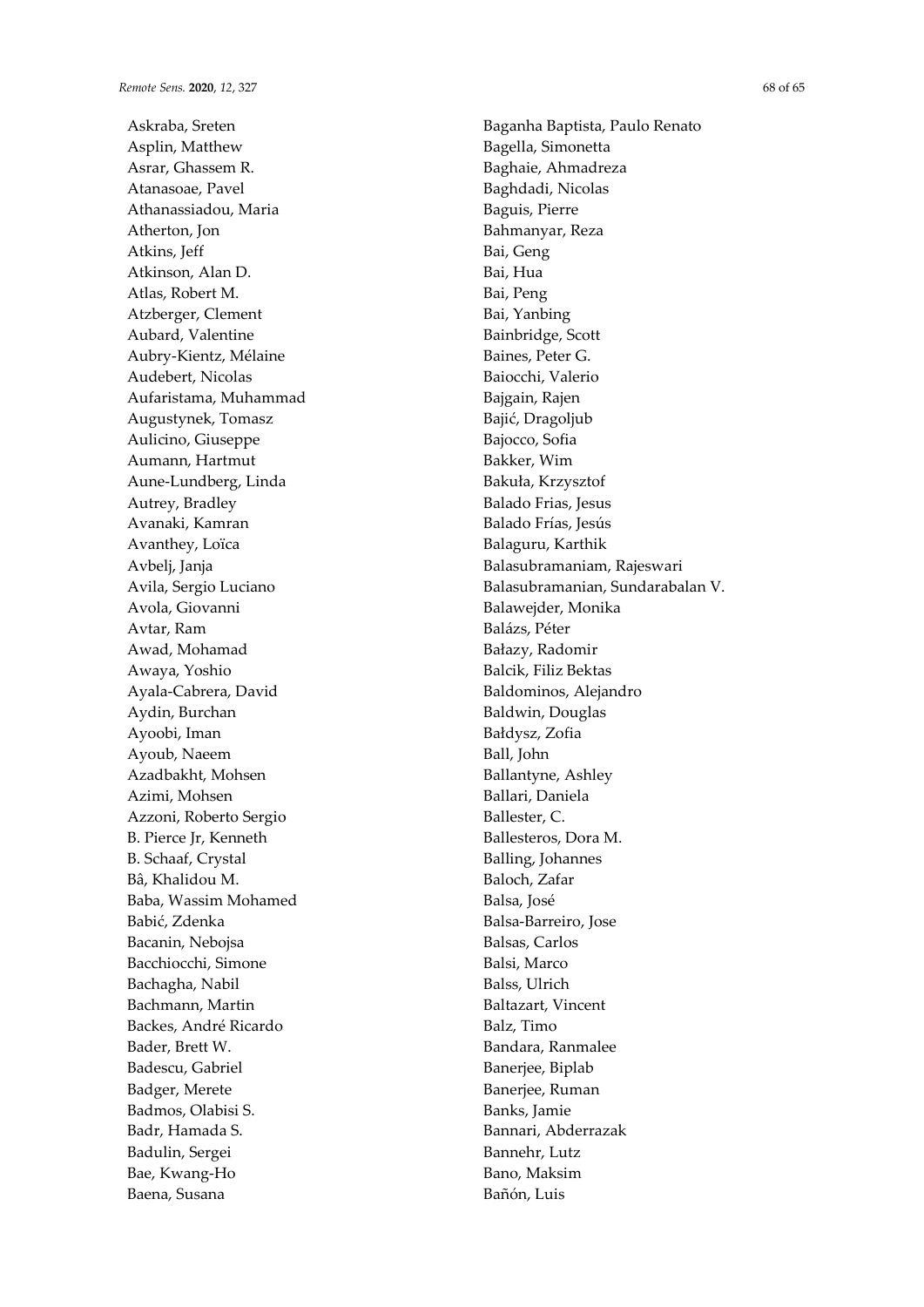Bao, Lifeng Baraka, Moustafa Baraldi, Andrea Baray, Jean Luc Barazzetti, Luigi Barbanti, Lorenzo Barbedo, Jayme Barbosa, Henrique De Melo Jorge Barbosa, Humberto Barbosa, Jomar Magalhães Barbot, Sylvain Barbu, Nicu Barca, Emanuele Barcelos, Emilio Barindelli, Stefano Baria, Boris Barker, Michael Kenneth Barnes, Mallory L. Barnhart, William D. Barone, Pier Matteo Barra, Anna Barrado, Cristina Barraza, Veronica Barrell, Jeffrey Barriot, Jean-Pierre Barrowclough, Oliver Barrowes, Benjamin E. Barsi, Arpad Barsi, Julia Bartók, Blanka Bartolo, Renee Barton, Craig Barton, Iván Barwicki, Jan Basbas, Socrates Bascietto, Marco Baselice, Fabio Bash, Eleanor Bašić, Tomislav Basile, Francesco Bass, Leonid Basuki, Tyas Mutiara Bathrellos, George Battaglia, Alessandro Baumann, Sabine Baup, Frederic Bautista Capetillo, Carlos Baxter, Martin Bayat, Bagher Bayindir, Cihan Bayissa, Yared Baynard, Christopher

Bazi, Yakoub Bazzi, Hassan Bazzino Ferreri, Gaston A. Beauchamp, Robert M. Becek, Kazimierz Bech, Joan Bechtold, Michel Becker, Thorsten Beckers, Joost Beckett, Keith Bedini, Enton Beer, Martin Beeri, Ofer Bégin, Daniel Behley, Jens Behrangi, Ali Beisl, Ulrich Bekic, Damir Belagiannis, Vasileios Bélair, Stéphane Belay, Ashebir Sewale Belgiu, Mariana Belikov, Dmitry Bell, David M. Bellasio, Roberto Bellman, C. J. Belote, Travis Belward, Alan Belyaev, Evgeny Ben Abbes, Ali Benduch, Piotr Benetazzo, Alvise Benitez-Restrepo, Hernan Dario Benito, Eva M. Valero Benjamin, Stanley G. Bennett, Mia M Benninga, Harm-Jan F. Ben-Shabat, Yizhak Benson, Craig Bentes, Carlos Berdermann, Jens Berezowski, Tomasz Berg, Wes Berger, Katja Bergillos, Rafael J. Berglund, Robin Bergstedt, Helena Berkvens, Rafael Berman, Jesse Bermudez, Maria Bernabé, Sergio

Bernal-Polo, Pablo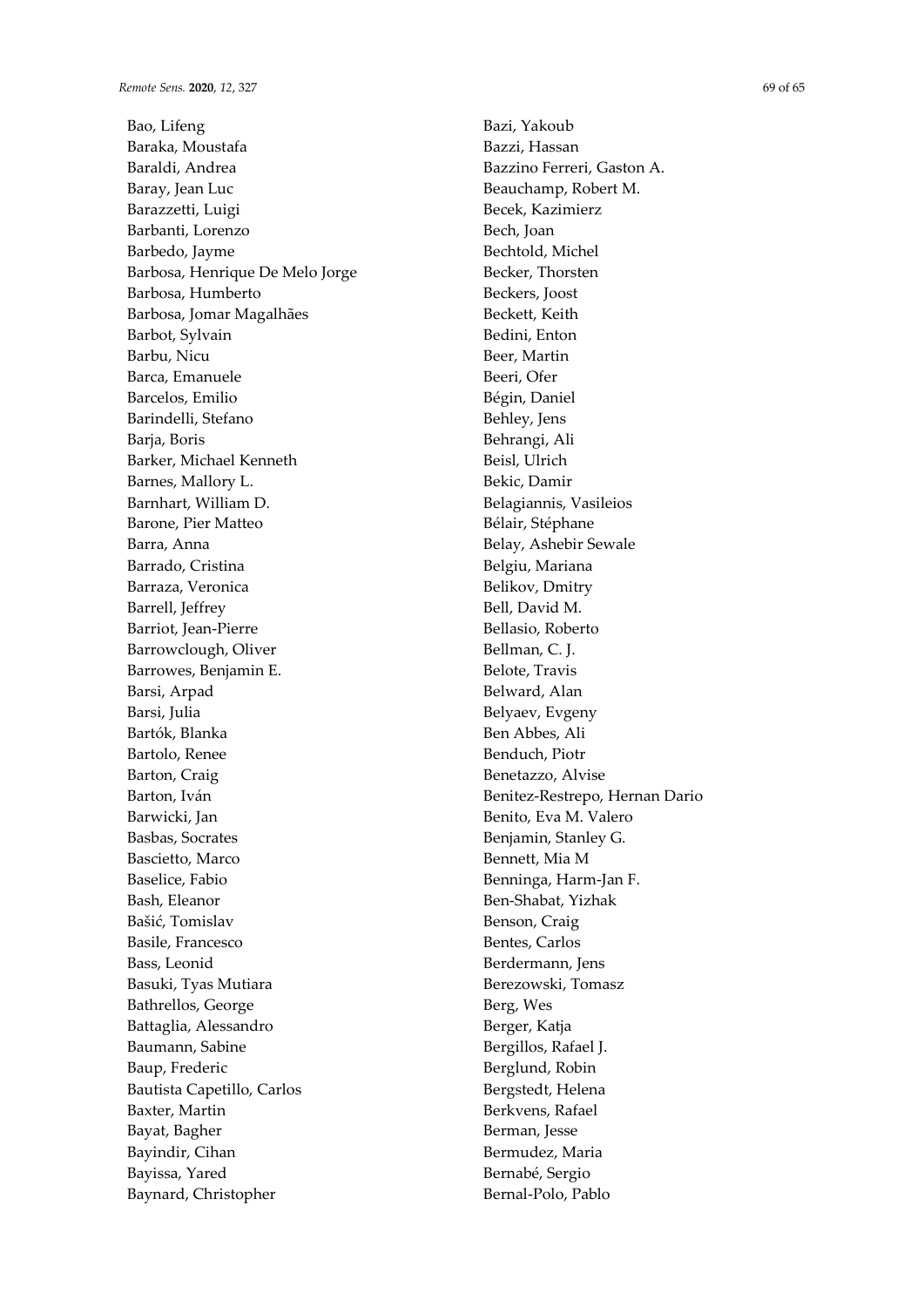Bernardo, Nariane Bernier, Monique Berra, Elias Bertocci, Francesco Bertolo, Davide Berveglieri, Adilson Bettenhausen, Michael H. Bettinger, Pete Betts, Alan Bevan, George Beyer, Florian Beyer, Hans Georg Beyerer, Jürgen Beylich, Achim Bezdan, Atila Bhagat, Yusuf Bhandari, Santosh Bhandari, Subodh Bhanja, Soumendra Bhardwaj, Anshuman Bhatia, Nitin Bhatt, Rajendra Bhattarai, Santosh Bi, Jian Bialek, Aga Bian, Jinhu Bianchini, Silvia Bie, Lidong Bielecka, Marzena Bienes, Ramón Bierbooms, W.A.A.M. Bigdeli, Arash Bigelow, Seth Biggs, Trent Biglia, Alessandro Bijaber, Noureddine Bijker, Wietske Bilal, Muhammad BILAL, Muhammas Bilbao, Julia Biljecki, Filip Billah, Mirza Bilodeau, Michel Bingham, Frederick Bini, Monica Binietoglou, Ioannis Binyamin, Jacqueline Biondi, Filippo Biondi, Riccardo Biron, Katerina Bisceglie, Maurizio Di Bishop, Michael P.

Bispo, Polyanna Da Conceição Biswal, Basudev Biswas, Sounak Bitelli, Gabriele Bitencourt, Marisa Bitharis, Stylianos Bittner, Ksenia Bizzi, Simone Błachowicz, Tomasz Blanch, Juan Blanes, Ian Błaszczak, Barbara Błaszczak-Bąk, Wioleta Blatchford, Megan Bleiweiss, Max Blenkinsopp, Chris Blevins, Robert Bliss, Angela C. Blix, Katalin Blondel, Philippe Blonski, Slawomir Blumstein, Denis Bo, Yanchen Boanca, Paunita Bobe, Christin Bobkowska, Katarzyna Boboc, Răzvan Gabriel Bobylev, Nikolai Bocchiola, Daniele Boccia, Lorenzo Bode, Robert F. Bodini, Matteo Boergens, Eva Bogdan, Ileana Bogdan, Mihai Bogiatzis, Athanasios Böhler, Jonas Bohorquez, Patricio Bojanowski, Jedrzej Boke Olén, Niklas Boldyreff, Anton S. Boldyrev, Anton S. Bollian, Tobias Bolotin, Yu V. Bolton, Douglas K Boluwade, Alaba Bolvin, David Bonaci, Tamara Bonafoni, Stefania Bonali, Fabio Luca Bonardi, Fabien

Bonfil, David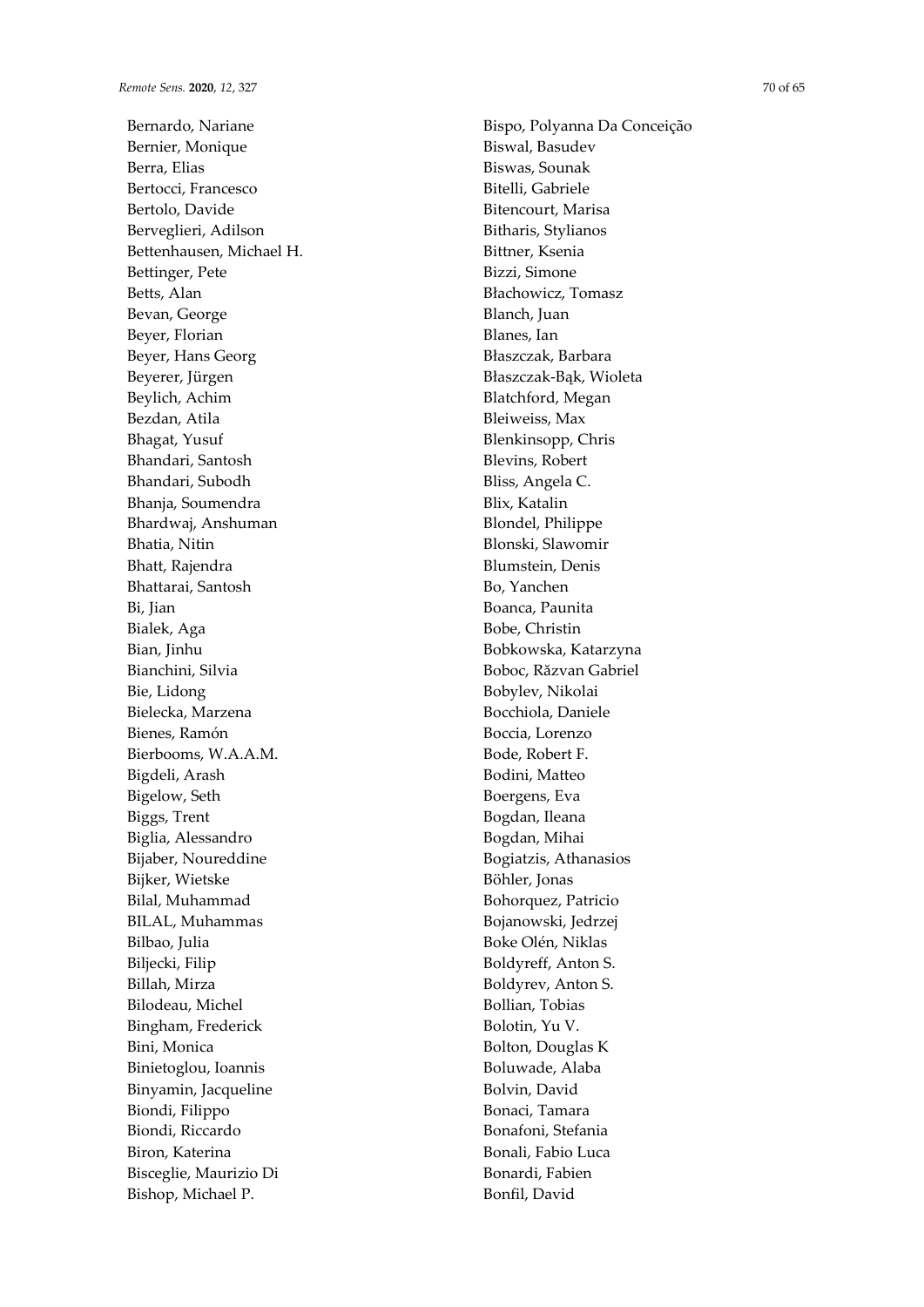Boni Vicari, Matheus Boni, Giorgio Bonì, Roberta Boniface, Karen Bonin, Jennifer Bonomo, Anthony L. Boori, Mukesh Singh Booth-Rea, Guillermo Bora, Ganesh C. Borak, Jordan Borbas, Eva Borde, Regis Bordogna, Gloria Bordoni, Massimiliano Borfecchia, Flavio Borghi, Alessandra Borghi, Francesca Borio, Daniele Borkowski, Andrzej Borkowski, Piotr Borrelli, Luigi Borsato, Eros Borsche, Michael Borsoi, Ricardo Augusto Bosch, Xavi Bosch-Lluis, Xavier Boscutti, Francesco Bosilj, Petra Bosisio, Ada Vittoria Bossi, Giulia Botha, Elizabeth Böttcher, Kristin Bouali, El Hachemi Boudhar, Abdelghani Bourassa, Mark Bourennane, Salah Bourgeois, Jean Bouroubi, Yacine Bouwmans, Thierry Bovenga, Fabio Bowerman, Andrew Bowles, Jeffrey H. Bowman, Daniel Bożek, Piotr Braakmann-Folgmann, Anne Brack, Andreas Bradley, Patrick Erik Brajard, Julien Brancato, Virginia Braun, Alexander Braun, Andreas Brauneck, Jens

Brcic, David Brede, Benjamin Bredemeyer, Stefan Brehaut, Lucas Brenning, Alexander Brenot, Hugues Breon, Francois-Marie Bréon, François-Marie Bresciani, Mariano Breunig, Fabio Marcelo Bright, Benjamin Brindley, Helen Brinkhoff, James Briole, Pierre Brivio, Pietro A. Brocca, Luca Brock, Heike Brockmann, Jan Martin Brodzik, Mary J. Broerse, Taco Brolly, Matthew Brom, Jakub Brook, Anna Brookfield, Andrea Brooks, Evan Brousse, Oscar Brovelli, Maria Antonia Brovkina, Olga Brown, Chloe Brown, Ian Brown, Luke Brown, Molly Bruegge, Carol J. Brühl, Christoph Brundu, Giuseppe Brunke, Michael A. Bruno, Maria Francesca Bucci, Giovanna Bucci, Lisa R. Bucciarelli, Marta Bucha, Tomáš Buddenbaum, Henning Budillon, Alessandra Buffington, Kevin Bui, Dieu Tien Bui, Elisabeth Bui, Hai Hoang Buitenwerf, Robert Bujnowski, Adam Buler, Jeffrey Bull, Geoff

Bultel, Benjamin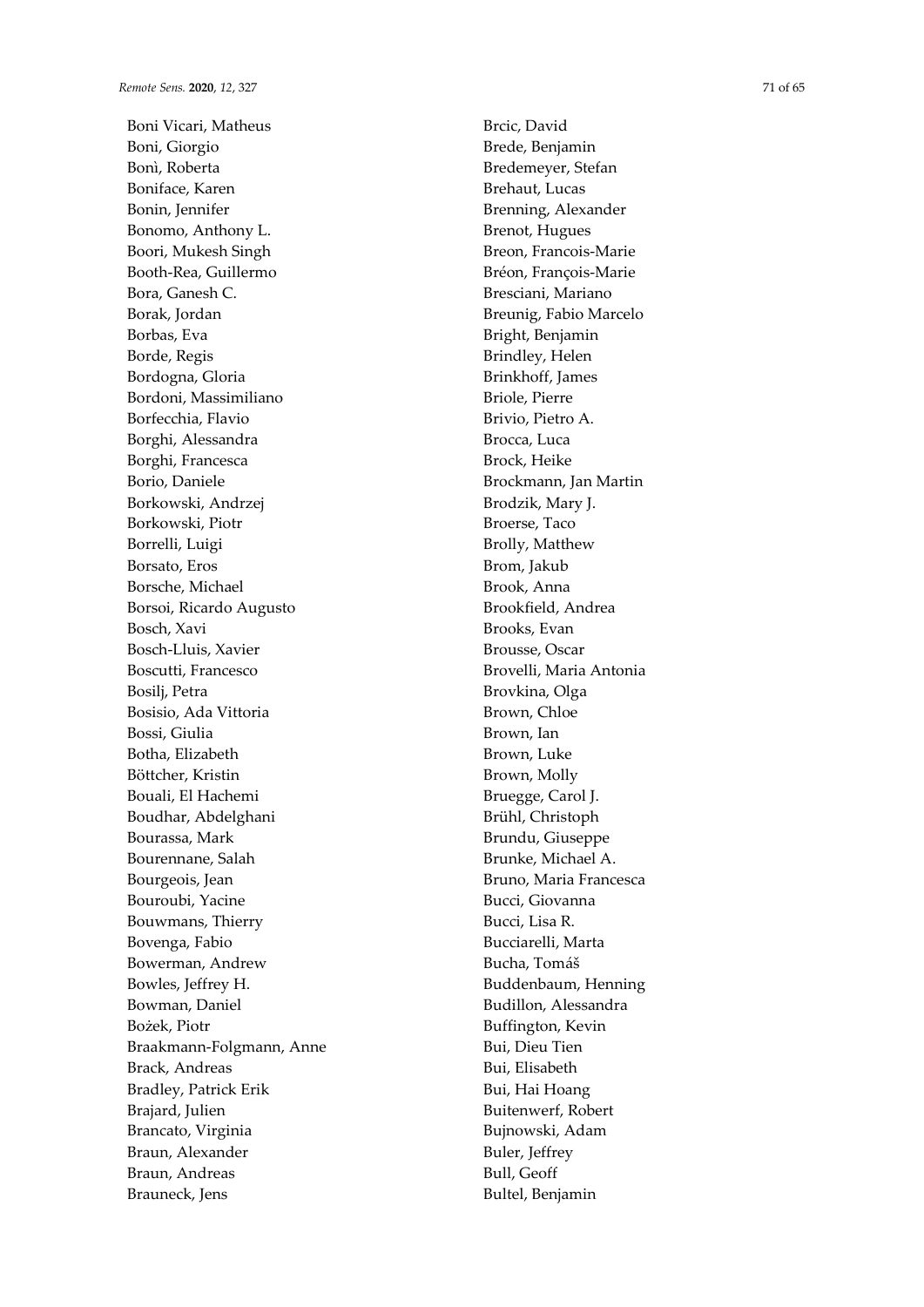Bunting, Erin Buongiorno, M. Buono, Andrea Burbey, Thomas Burdanowitz, Jörg Burgdorf, Martin Burgess, Scott Burian, Adina Burnett, Jonathan Burns, John Burud, Ingunn Bury, Grzegorz Bussy-Virat, Charles Butnariu, Monica Buza, Krisztian Bydłosz, Jarosław Byeon, Wonmin Bystrov, Aleksandr Bzdęga, Katarzyna Caballero, Isabel Cabezas, José Cabrera, Humberto Cachorro, Victoria E. Cadeddu, Maria Cadirola, Martin Cai, Changsheng Cai, Heng Cai, Wenyu Caicedo, Vanessa Cairo, Francesco Calabrò, Emanuele Calamita, Giuseppe Calbet, Xavier Calef, Matthew T. Calheiros, Alan Callahan, Philip Calleja, Javier Fernández Callejo, Miguel Ángel Manso Calmant, Stéphane Calvari, Sonia Calvet, Jean-Christophe Calvo, Leonor Camille, Garnaud Camino, Carlos Camiz, Sergio Campagnolo, Manuel Campanharo, Wesley Augusto Campbell, Anthony Campbell, James Campi, Cristina Campillo, Carlos Campos Souza, Paulo Vitor

Campos, Mariana Batista Campos, Néstor Campos-Taberner, Manuel Camps, Adriano Camy-Peyret, Claude Candiani, Gabriele Candy, Brett Canini, Fabiana Cano Gonzalez, Miguel Canovas-Garcia, Fulgencio Canters, Frank Cantin, Alan Cantoro, Gianluca Canty, Morton Cantzos, Demetrios Cao, Chang Cao, Changyong Cao, Chunxiang Cao, Lin Cao, Ning Cao, W Cao, Wenzhi Cao, Zongjie Capelli, Achille Capobianco, Giuseppe Capodici, Fulvio Capolupo, Alessandra Caporali, Alessandro Capozzoli, Luigi Cappelletti, Chantal Capra, Alessandro Capuano, Vincenzo Carbajal Henken, Cintia Carbajal Carbonell Carrera, Carlos Cardaci, Alessio Cardenal, Javier Cardille, Jeffrey Cardona-morales, Oscar Cardone, Daniela Cardoso, Renata Dos Santos Cardozo, Mario L. Carey, Lawrence Carfora, Maria Francesca Cariou, Claude Carl, Christin Carli, Marco Carlin, Jacob Carlino, Stefano Carlos Fernandez-Diaz, Juan Carlson, Barbara E. Carlson, Daniel Frazier Carlson, Toby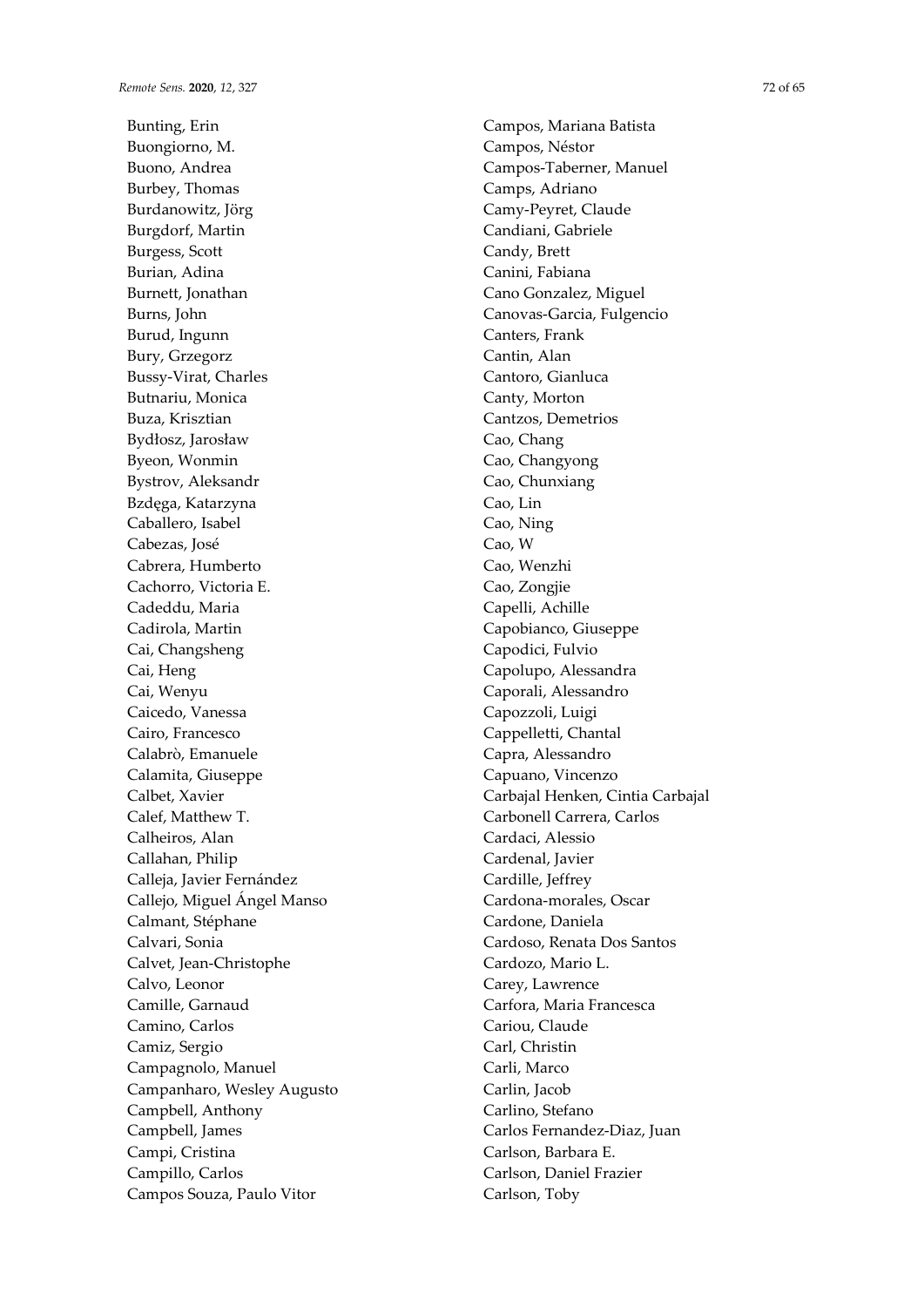Carminati, Fabien Carmon, Nimrod Carmona, Facundo Caro-Cuenca, Miguel Carr, Brett B. Carr, Rachel Carranza-García, Manuel Carrasco Tornero, Luis Carrasco, Luis Carrascosa, Francisco Carrasquero-Durán, Armando Carratelli, Eugenio Pugliese Carreno-Luengo, Hugo Carrere, Véronique Carret, Alice Carroll, Mark Carson, Mark Carson, Mike Cartalis, Constantinos Carton, Xavier Cartus, Oliver Casadesús, Jaume Casado, Monica Rivas Casale, Giuseppe Rocco Casalino, Gabriella Caseiro Rocha, Alfredo Moreira Caseiro, Alexandre Casella, Daniele Caselles, Oriol Caspari, Gino Cassol, Henrique Castaldo, Raffaele Castañeda, Carmen Castellanos, Paola Castellazzi, Pascal Casterad, María Auxiliadora Castillejo, Isabel Castillejo-Gonzalez, Isabel Luisa Castillo-Ruiz, Francisco J. Castro Santana, Níckolas Castro, Saulo Casula, Giuseppe Catalan, Patricio Catalão, João Catry, Thibault Cattani, Elsa Caturegli, Lisa Causa, Flavia Cavallaro, Luca Cawkwell, Fiona Caya, Alain Cazacu, Marius Mihai

Cazzaniga, Noemi E. Cefalo, Raffaela Celenk, Mehmet Celesti, Marco Cen, Yi Cencetti, Corrado Centeno, Jorge Antonio Silva Cerasoli, Sofia Cerra, Daniele Cerrai, Diego Ch. Miliaresis, George Chaerle, Laury Chahl, Javaan Chakraborty, Sudip Chakravarty, Sumit Chalopin, Claire Chambel, Luis Chambers, Don Chaminé, Helder Champagne, Catherine Champion, Cody Chan, Hai-Po Chan, Kam Wai Clifford Chanard, Kristel Chand, Mohan Bahadur Chand, Pritam Chang, Anjin Chang, Chein-I Chang, Herng-hua Chang, Hsiao-Tung Chang, Hsing-chung Chang, Hsiu-Wen Chang, Huan Chang, Jiyul Chang, Kuo-Jen Chang, Lena Chang, Ling Chang, Tony Chang, Young Ki Chang, Yuchun Chan-Hon-Tong, Adrien Chaparro, David Chaplot, Vincent Chapman, Bruce Chapman, Ross Chapman, Sarah Charalampakis, Marinos Charbonnier, Pierre Charvátová, Hana Chatani, Satoru Chatterjee, Ayan Chau, Kwok-wing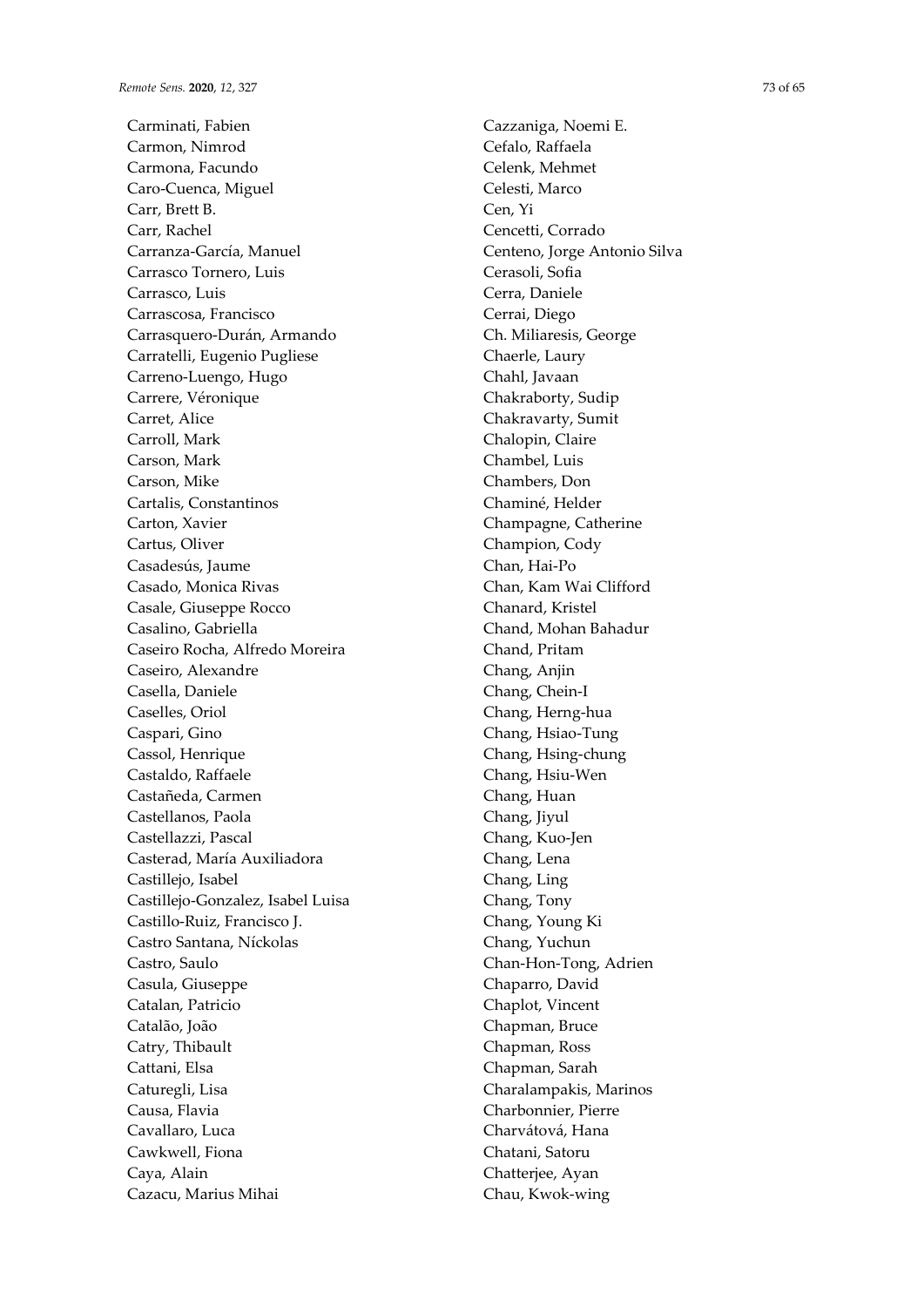Chaubey, Jai Prakash Chavarrías, Miguel Chebli, Youssef Checa, Joan Checa-Garcia, Ramiro Cheema, Muhammad Jehanzeb Masud Cheloni, Daniele Chemura, Abel Chen, Albert Chen, Alex Chen, Assaf Chen, Bin Chen, Chen Chen, Cheng Chen, Chi Chen, Chien-yuan Chen, Chi-Hua Chen, Chun Chen, Dong Chen, Dongmei Chen, Erxue Chen, Fulong Chen, Gang Chen, Ge Chen, Jiawei Chen, Jike Chen, Jingqiu Chen, Kejie Chen, Kongzhe Chen, Liang Chen, Maolin Chen, Maosi Chen, Mu-Song Chen, Nan Chen, Peng Chen, Qiang Chen, Roufei Chen, Ruiyao Chen, Shen-en Chen, Shih-Yu Chen, Shuangling Chen, Shuiming Chen, Si-Wei Chen, Song Chao Chen, Tiexi Chen, Tzu-Ling Chen, Wei Chen, Xinghan Chen, Yuehong Chen, Yuwei Chen, Zezong Chen, ZhiQiang

Chen, Zhongbing Cheng, Gong Cheng, Jie Cheng, Tao Cheng, Tiantao Cheng, Weiming Cheng, William Y. Y. Cheng, Yen-Ben Chénier, René Chennu, Arjun Cherkauer, Keith A. Chernyi, Sergei Chernyshov, Pavel Chevallier, Frédéric Chew, Clara Cheynet, Etienne Chhetri, Parveen Kumar Chi, Hong Chi, Junhwa Chiang, Jen-Shiun Chickadel, Chris Chiesi, Marta Chignell, Stephen Chini, Marco Chintakunta, Harish Chiozzi, Paolo Chipman, Jonathan Chishtie, Farrukh Chiu, Long Cho, Am Cho, Eunsang Cho, Hyun Jung Cho, Jaeil Cho, Nam-Ik Chochia, P. A. Chodak, Marcin Choi, Byungwoong Choi, Heungjae Choi, Jaewan Choi, Sungho Choi, Taeyoung Choi, Woonsup Chou, Tien-Yin Choubin, Bahram Chowdhury, Subir Chretien, Stephane Christman, Zachary Christodoulakis, John Chrpa, Lukas Chu, Hone-Jay Chu, Shu-Chuan Chuang, Tzu-Yi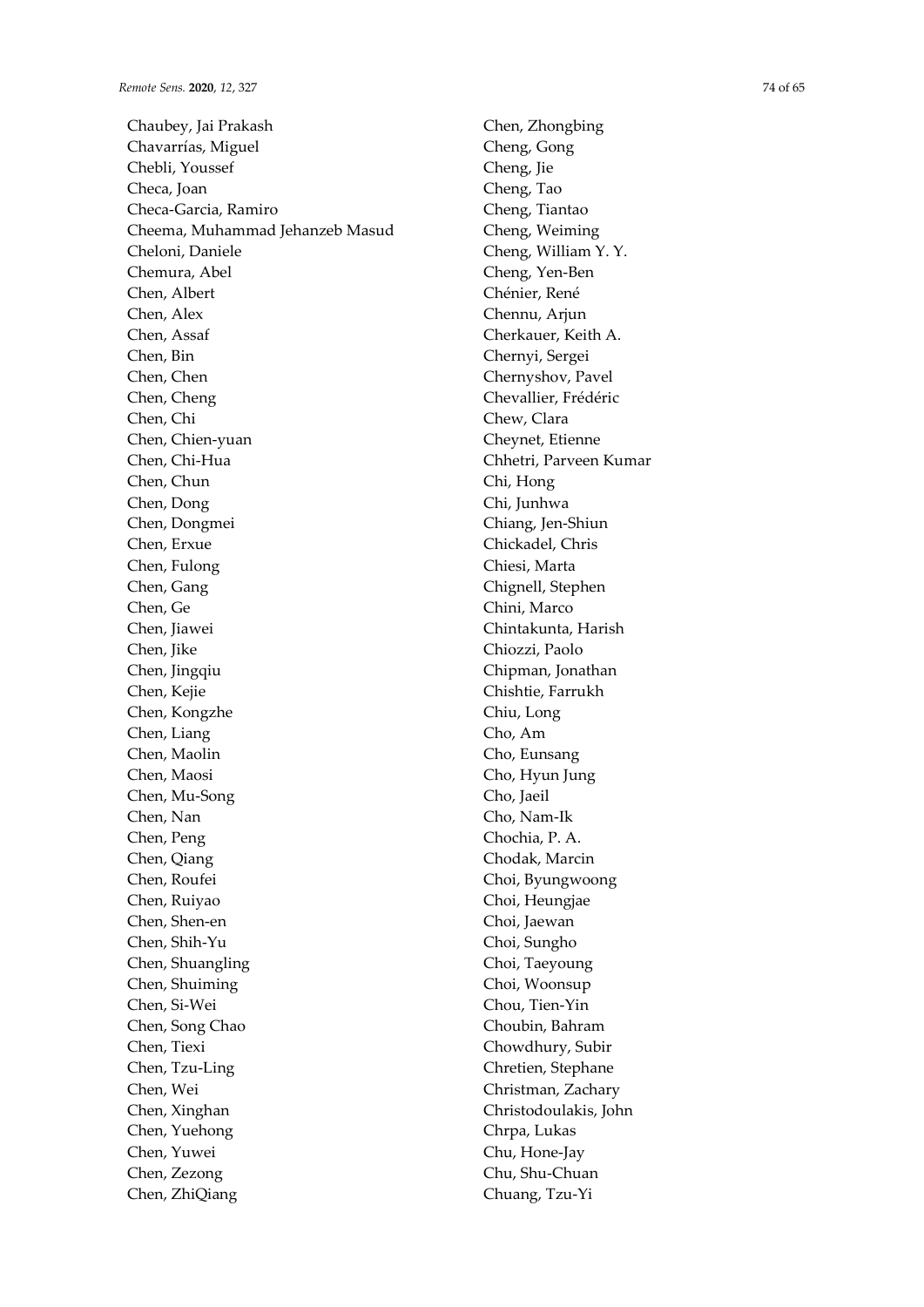Chuang, Yung-Chung Chubb, Lauren G. Chudley, Thomas Chudnovsky, Alexandra Chum, Jaroslav Chunchuzov, Igor Chung, Chu-Yong Chung, Euiseok Chung, Sung-Rae Church, Ian Churnside, James Chybicki, Andrzej Chyla, Julia M. Ciabatta, Luca Ciaccheri, Leonardo Ciach, Michał Ciampalini, Andrea Ciampitti, Ignacio Ciancia, Emanuele Ciani, Daniele Ciecholewski, Marcin Cierniewski, Jerzy Ciężkowski, Wojciech Cigna, Francesca Cignetti, Martina Ciolli, Marco Cionco, Rodolfo Gustavo Ciotti, Aurea Ciracì, Enrico Ciraolo, Giuseppe Cislaghi, Alessio Cissell, Jordan R. Ciuonzo, Domenico Clarisse, Lieven Clark, Matthew L. Clarke, Keith C. Claverie, Martin Clavijo-McCormick, Andrea Clémence, Pierangelo Clemente, Carmine Clenet, Harold Clerc, Sébastien Clevers, Jan Clothiaux, Eugene E. Coatanhay, Arnaud Coburn, Craig A. Cocchi, Luca Cocozza, Claudia Coelho, João Cogato, Alessia Cogliati, Sergio Cohen, Yafit

Cohenour, Curtis Cointault, Frédéric Coldewey-Egbers, Melanie Colefax, Andrew Colella, Simone Coll, César Colombatti, Giacomo Colombero, Chiara Colombo, Claudio Colpaert, Alfred Coluzzi, Rosa Comba, Lorenzo Combes, Didier Comby, Frédéric Comeau, Matthew Joseph Comerci, Valerio Comite, Davide Compa, Montserrat Conforti, Massimo Confuorto, Pierluigi Congalton, Russell Congedo, Luca Coning, Estelle De Contopoulos, Ioannis Contreras, Diana Contreras-López, Manuel Contreras-Medina, Luis Convertino, Matteo Conyers, Lawrence B. Cook, Thomas Cooper, Matthew A. Cooper, Matthew J. Cooper, Sam Corbane, Christina Corbari, Chiara Corbella, Ignasi Corcione, Valeria Cordon, Gabriela Corradino, Claudia Corsini, Massimiliano Corzo Pérez, Gerald Coscieme, Luca Cosh, Michael Cosoli, Simone Costa, Felipe Denardin Costa, Gilson A.O.P. Costa, Hugo Costa, Miguel Costabile, Pierfranco Costache, Romulus Costa-García, José Manuel Costantino, Domenica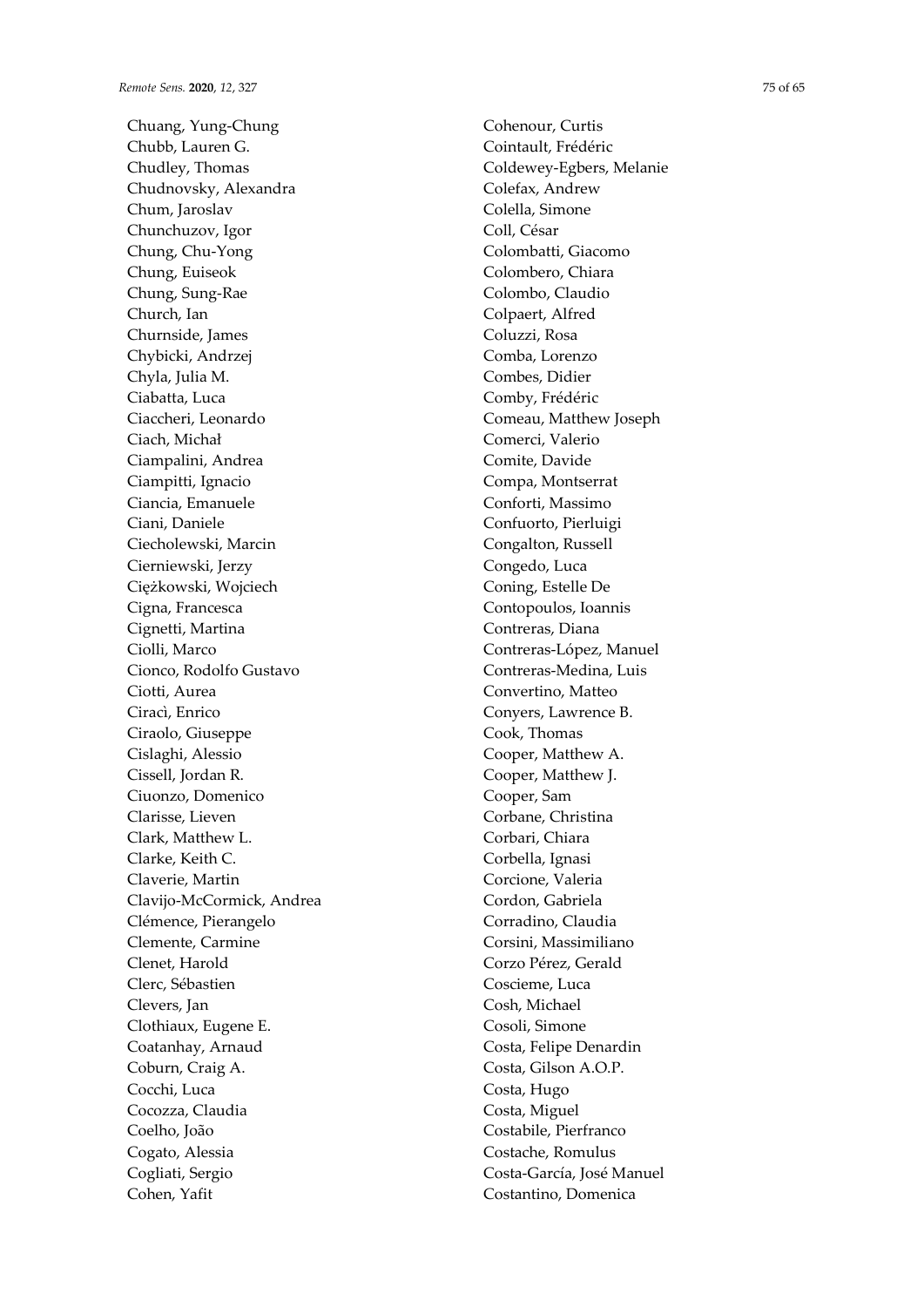Costanzo, Sandra Cotroneo, Yuri Cotrozzi, Lorenzo Courault, Dominique Couteron, Pierre Coutinho, Alexandre Couture, John Cowley, Dave Cox, Christopher J. Coy, André Cozzolino, Daniel Crabbe, Richard Azu Crago, Richard D. Crawford, Ben Cremonini, Roberto Crisosto, Cristian Cristian, Coman Crnojevic, Vladimir Crommelinck, Sophie Crosman, Erik Cross, Matthew D. Croteau, Michael Crout, Richard L. Crowley, Morgan A. Cruciani, Federico Cruz, Henry Csillik, Ovidiu Cucci, Costanza Cuenca-Garcia, Carmen Cui, Binge Cui, Song Cui, Tengfei Cui, Xiaohui Cui, Yaokui Cummings, Anthony Cunha, Ana Paula Martins Do Amaral Cunha, Mario Cunliffe, Andrew Curran, Sir Paul Curtis, Scott Custodio, Danilo Cusworth, Daniel Cyril, Palerme Czapla-Myers, Jeff Czarnogorska, Magdalena D. Setiyono, Tri D'Adamo, Idiano D'Amato, Michele Da Re, Daniele Da Silva, Richarde Marques Dabiri, Zahra Dabove, Paolo

Dabrowska, Dominika Dabrowski, Pawel S. D'Acci, Luca D'Addabbo, Annarita D'Addezio, Joseph D'Agostino, Nicola Dahmane, Mohamed Dai, Houde Dai, Junhu Dai, Keren Dalagnol, Ricardo Dalfsen, Elske De Zeeuw-van Dalla Mora Esquerdo, Julio Cesar Dalmedico, Nicolas Dalponte, Michele Damasevicius, Robertas Damm, Alexander Danchovski, Ventsislav Dandois, Jonathan D'Andrea, Andrea Dang, Thanh Duc Dang, Vinh Dangal, Shree R. S. D'Angelo, Giulia Daniel, Jones Daniel, Zizala Daniels, Jaime Dan-Jumbo, Nimi G. Danner, Martin Dannowski, Ralf Daout, Simon Dapo, Almin Dara, Andrey Darbeheshti, Neda Dardanelli, Gino Darling, Lindsay Darling Darques, Régis Darr, Alexander Darrozes, José Darvishi, Mehdi Darvishzadeh, Roshanak Das Choudhury, Sruti Dasgupta, Antara Datta, Rahul David, Becker Davids, Corine Davies, Andrew Davis, Jerry Davis, Justin Davis, Sean Davis, Tyler W. Davis, W. Jackson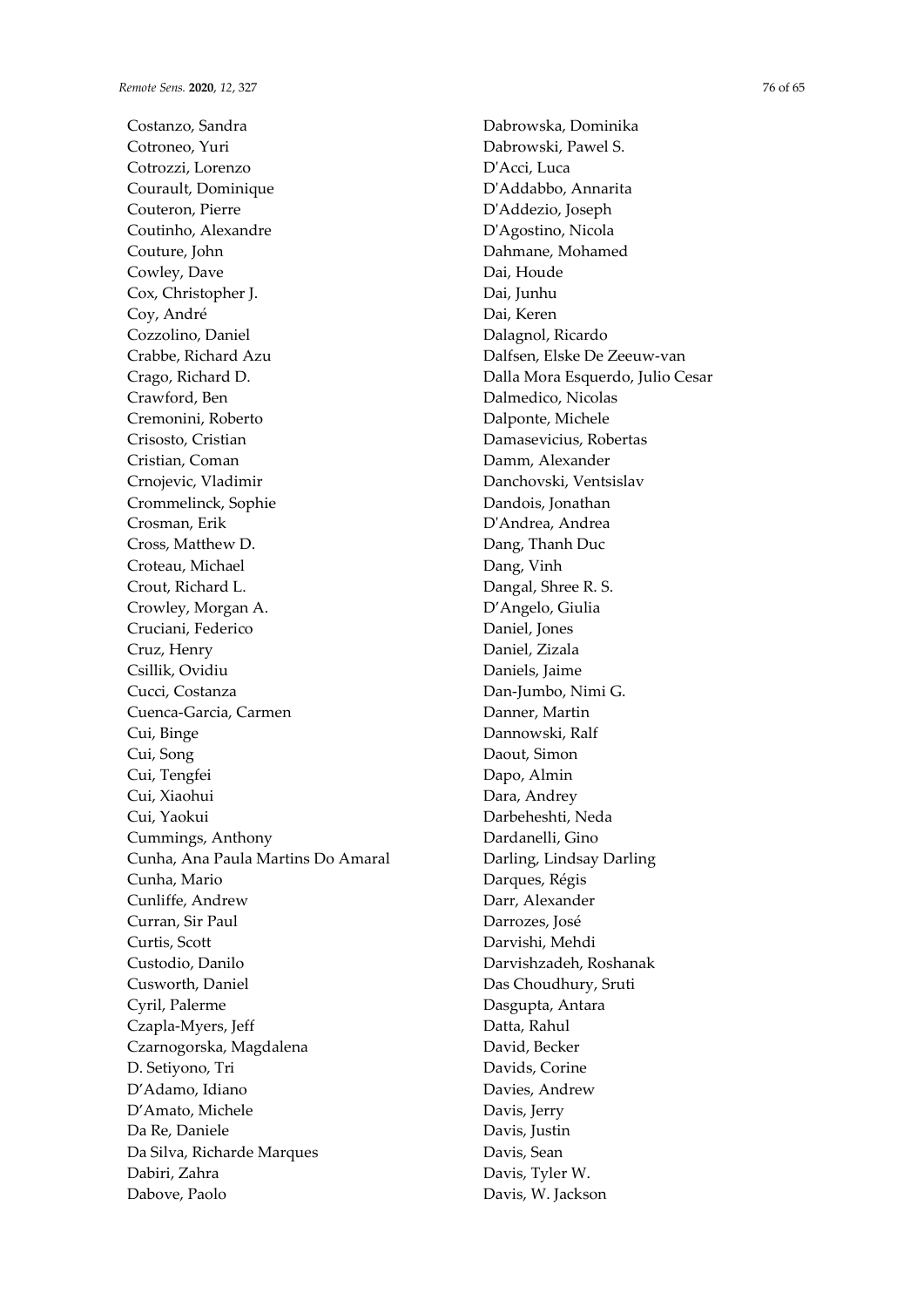Dawidowicz, Karol Dawson, Geoffrey J Dawson, Kyle Day, Stephanie Day, Terence De Aguiar, Claudinei Rodrigues De Alban, Jose Don T. De Carolis, Giacomo De Costa Trindade Amorim, Margarete Cristiane De Donato, Philippe De Figueiredo, Tomás De Freitas, Edison Pignaton De Gaetani, Carlo Iapige De Guidi, Giorgio De Kloe, Jos De La Torre, Alejandro De Luca, Davide Luciano De Marchi, Massimo De Martino, Andrea De Matthaeis, Paolo De Michele, Carlo De Michele, Marcello De Miguel, Argimiro De Morais, Marcos Vinicius Bueno De Oliveira, Diulhio Candido De Oliveira, Julio Cesar De Pablo, M.A. De Paz, Juan F. De Pinho, Carolina Moutinho Duque De Sanjosé Blasco, José Juan De Siena, Luca De Silva, Varuna De Souza, Éfren Lopes De Wit, Allard De Zan, Francesco Deabes, Wael Debaene, Guillaume Dechambre, Monique Deery, David Defne, Zafer Defraigne, Pascale DeGrandpre, Kimberly Dehn, Jonathan Deilami, Kaveh Deinzer, Frank Dekavalla, Maria Dekemper, Emmanuel Del Barrio, Gabriel Del Campo, Antonio Del Pozo, Susana Del Soldato, Matteo

Delalieux, Stephanie DeLancey, Evan Delaney, Keith B. Delgado Blasco, Jose Manuel Delgado, Ana L. Delgado, Carmen Delgado, Jorge Delgado, Manuel Deligiannakis, Georgios Delipetrev, Blagoj Della Ceca, Lara Sofia Delle Donne, Dario Delle Rose, Marco Delmaire, Gilles DeLuca, Nicole M. Demarq, Hervé Dematteis, Niccolò Demessie, Ermias Teferi Demir, Nusret Demirel, Mehmet Cüneyd Demissec, Getachew Demontoux, François Dempewolf, Jan Demyanov, Vladislav Deneke, Hartwig Deng, Difei Deng, Xiaoli Deng, Yingbin Deng, Zhiguo Deng, Zhihong Deniziak, Stanisław Dennison, Philip Derimian, Yevgeny Derin, Yagmur Deshpande, Sagar Despini, Francesca Deutscher, Janik Devaraju, Balaji Devleeschouwer, Xavier Devoto, Stefano Devred, Emmanuel DeVries, Ben Dewan, Ashraf Dewi, Ratna Sari Dewitt, Jessica Dewitte, Steven Dhonju, Hari Krishna Dhungel, Ramesh Di Donato, Loreto Di Martire, Diego Di Matteo, Lucio

Di Paola, Francesco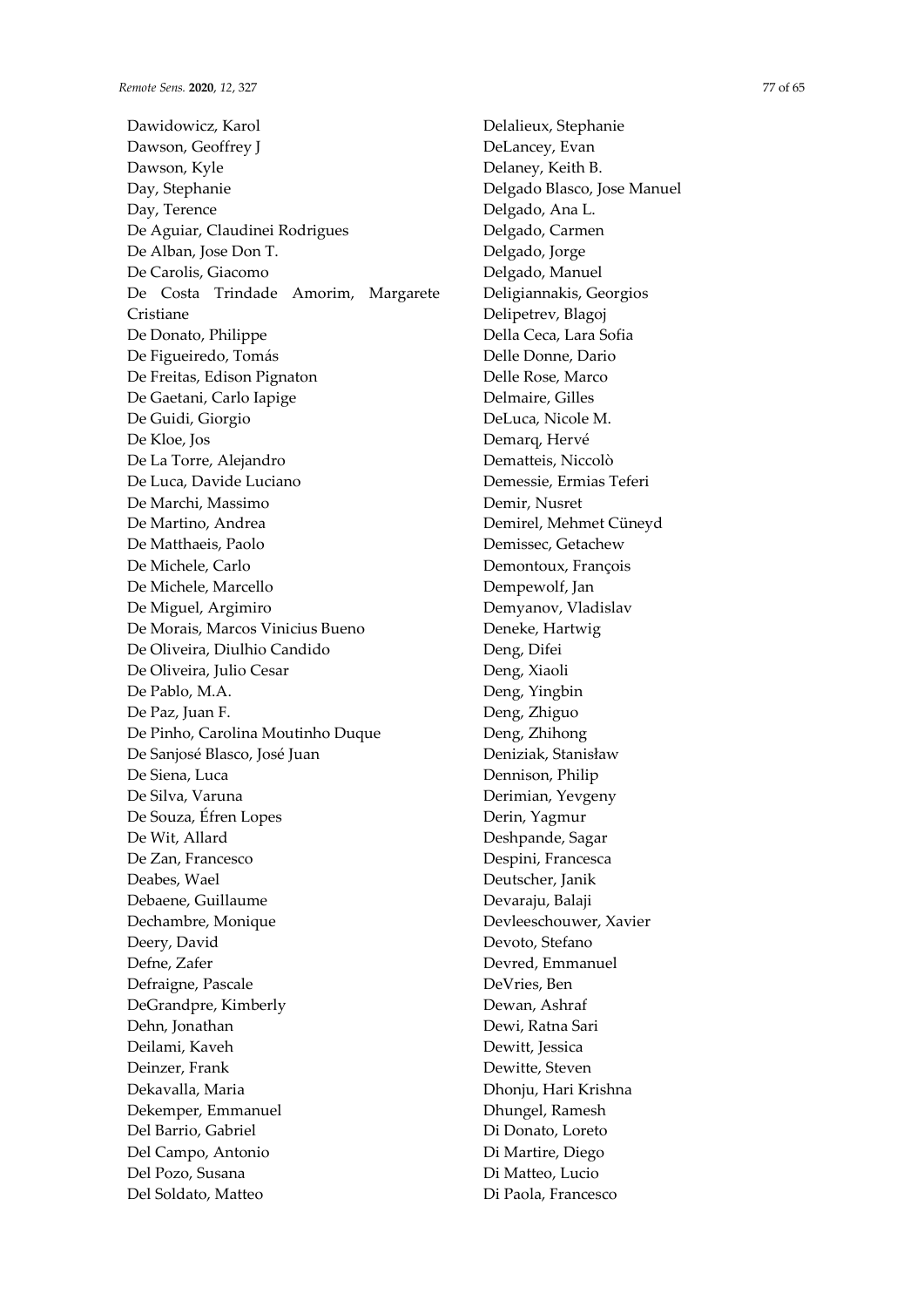Di Pietra, Vincenzo Di Risio, Marcello Di Traglia, Federico Diaconu, Daniel Constantin Diak, George R. Dial, Roman Dias, Tiago Diaz Moreno, Alejandro Diaz, Maria Diaz-Barradas, Mari Cruz Díaz-Cuevas, Pilar Dickens, Christopher Dickinson, Suzanne Diebold, Aaron V. Dieudonné, Elsa Diez, Yago Digulescu, Angela DiMiceli, Charlene M. Dimitriadis, Panayiotis Dimitrova, Reneta Dimobe, Kangbeni Dimou, Anastasios Dimov, Dimo Dinc, Semih Ding, Jiachen Ding, Jianli Dinoi, Adelaide Diomede, Tommaso Dionisi, Davide Disperati, Leonardo Dissanayake, DMSLB Divine, Dmitry Dixon-Gough, Robert Djaman, Koffi Djebou, Dagbegnon Clement Sohoulande Djurović, Igor Dobinski, Wojciech Dobrev, Yassen Dobslaw, Henryk Doctor, Katarina Z. Doelling, Dave Doglioni, Angelo Dokou, Zoi Dolgikh, Grigory Ivanovich Dolinar, Erica Dominici, Donatella Donager, Jonathon Donato, Summa Donezar, Uxue Dong, Changming Dong, Chun-Yu Dong, Danan

Dong, Di Dong, Shaochun Dong, Taifeng Dong, Tianyang Dong, Wen Dong, Xiaolong Dong, Xichao Donoghue, Daniel Dorji, Passang Dornbusch, Uwe Dos Santos Prol, Fabricio Dos Santos, Carlos Antonio Costa Doster, Timothy Dou, Jie Doughty, Rusell Douglass, Matthew Douglass, Rick Doulamis, Anastasios Doulamis, Nikolaos Doulgeris, Anthony Dow, Douglas Doxani, Georgia Dragicevic, Suzana Drago, Carlo Drake, Jason Drake, V. Alistair Drap, Pierre Draper, David W. Drapikowski, Paweł Dreassi, Emanuela Drewnik, Marek Driskell, Travis U. Drobnjak, Siniša Drobot, Radu Dronova, Iryna Drumetz, Lucas Du, Changwen Du, Huaqiang Du, Jinyang Du, Shouji Du, Yun Duan, Bingbing Duan, Hanchen Duan, Jianbin Duan, Si-Bo Duan, Weili Duan, Zheng Duarte, Diogo Duarte-Carvajalino, Julio M. Dubbini, Marco Dube, Timothy Dubey, Harishchandra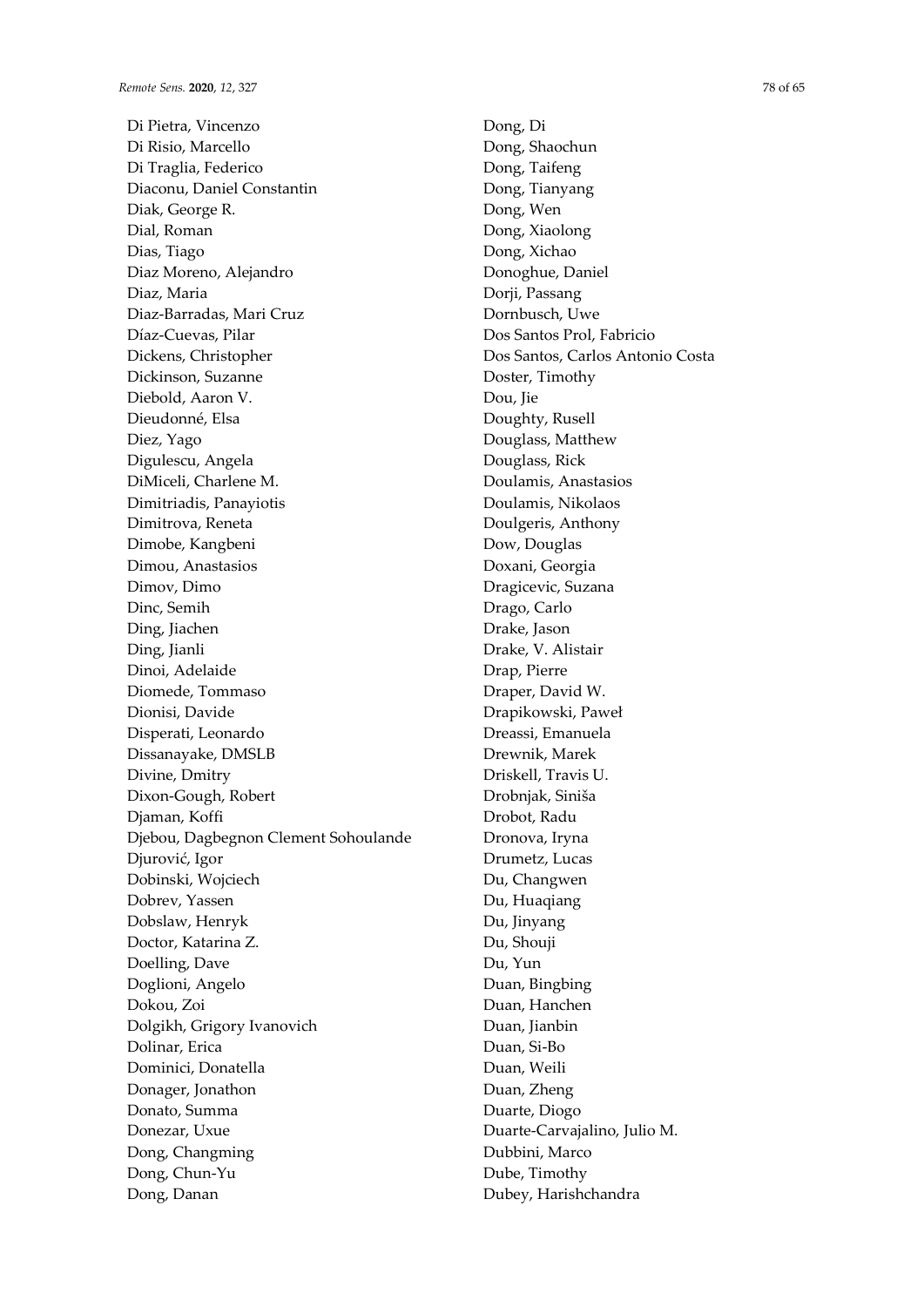Dubois, Clémence Dubovyk, Olena Dudczyk, Janusz Dugoua, Eugenie Duguay, Yannick Duma, Virgil-Florin Dumic, Emil Dumont, Stéphanie Dunea, Daniel Dungan, Jennifer Duplančić Leder, Tea DUPUIS, Yohan Duque, Carlos Durán-Alarcón, Claudio Durkee, Joshua David D'Urso, Guido Dvornikov, Yury Dwomoh, Francis Dyer, Jamie Dyke, Shirley J. Dymond, John R. E. Rossi, Ryann Ebinuma, Takuji Ebner, Frank Ediriweera, Sisira Edler, Dennis Edwards, Andrew Edwards, Ben Edwards, Jarrod Eekhout, Joris Efremenko, Dmitry Egi, Yunus Egli, Sebastian Eineder, Michael Eisank, Clemens Ekeu-wei, Iguniwari Thomas El Hajj, Mohammad Elaksher, Ahmed Elbahnasawy, Magdy Elberink, Sander Oude Eleftheratos, Kostas Elfadaly, Abdelaziz Elfergani, Issa Elias, Panagiotis Elkarmoty, Mohamed Elliot, Thomas Elmahdy, Samy ElMasry, Gamal Elmes, Arthur Elmi, Omid Elmogy, Mohammed El-Shafie, Ahmed

Elshaw, Mark Elsner, Paul Elvidge, Sean Emery, William (Bill) Emil, Bayramov Emmanuelle, Vaudour Emmer, Adam Emmitt, George D Enderlin, Ellyn M. Eneva, Mariana Engel, Frank L. Engelbrecht, Jeanine Englert, Christoph Engstrom, Ryan Enguita, José María Enwright, Nicholas M. Eo, YangDam Eon, Rehman Eppelbaum, Lev Erb, Angela Ercanoglu, Murat Eren, Firat Eresmaa, Reima Erickson, Bruce Erinjery, Joseph Ermakov, Dmitry Ermakov, Stanislav A. Ermida, Sofia Ermoshkin, Alexey V. Er-Raki, Salah Erudel, Thierry Esnaola, Ganix Espin-Lopez, Pedro F. Espinoza, Carlos Zúñiga Esposito, Flavio Estornell, Javier Ettinger, Ailene K. Eugenio González, Francisco Euillades, Pablo Evangelos, Maltezos Evans, Damian Evans, Ian S Eve, Stuart Even, Markus Ewing, Ryan C. Exertier, Pierre Eyre, Matthew F. Carlson, Daniel Fabre, Sophie Faggella, Marco Fagin, Todd

Fahn, Chin-Shyurng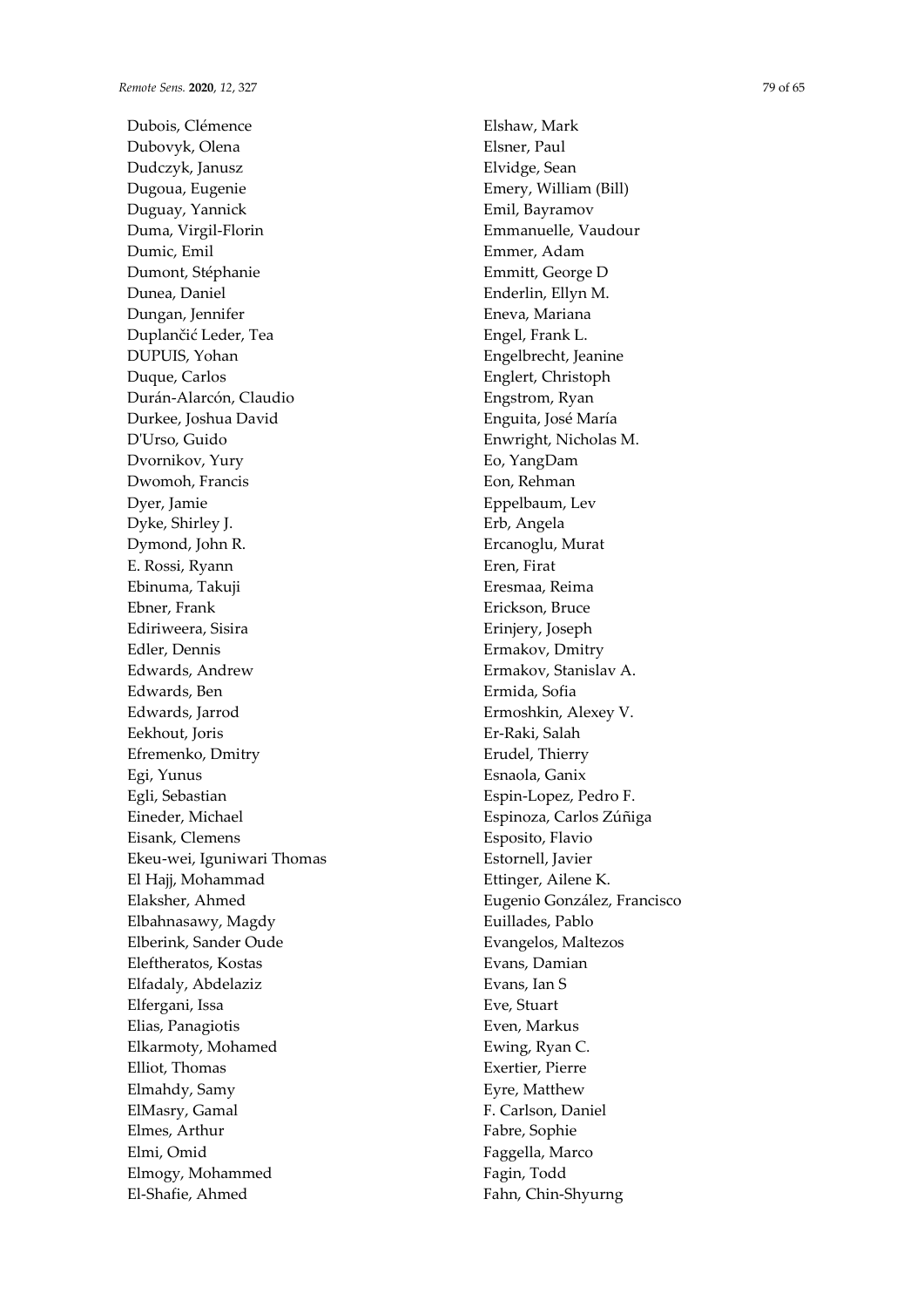Fairbairn, David Fairchild, Geoffrey Faisal, Mustafa Amir Faka, Antigoni Fakiris, Elias Falanga Bolognesi, Salvatore Falasca, Serena Falcão, Ana Paula Falco, Nicola Falco, Pierpaolo Falcone, James A. Falconi, Marta Tecla Falconieri, Alfredo Falk, Ulrike Fallati, Luca Falorni, Pierluigi Fan, Lei Fan, Xingwang Fang, Peng Fang, Rongxin Fang, Scott Xiang Fang, Tzu-Wei Fang, Yuanhao Faour, Ghaleb Farah, Imed Riadh Farah, Mohamed Faraslis, Ioannis Fareed, Nadeem Fariba, Mohammadimanesh Farid, Muhammad Shahid Farolfi, Gregorio Farooque, Aitazaz Farquharson, Jamie Farr, Thomas Faruolo, Mariapia Fasbender, Dominique Favaretto, Chiara Fedeli, Alessandro Federico, Stefano Fedorov, Alexander Fei, Tai Feldens, Peter Felfelani, Farshid Felipe Sesé, Luis Felisberto, Paulo Fell, Frank Felski, Andrzej Femiani, John Fencik, Robert Feng, Dongmei Feng, Guangcai Feng, Min

Feng, Ruyi Feng, Wanpeng Feng, Xingru Feofilov, Artem Feoli, Enrico Fera, Martin Ferecatu, Marin Fernandes, Carlos Marcello Dias Fernandes, Francisco Fernandes, Joana Fernandes, Maria R. Fernandes, Paulo Fernández Jaramillo, Arturo Alfonso Fernández, Alberto Fernández, Antonio Fernández, Tomás Fernández-Fernández, José M. Fernández-Lozano, Javier Fernández-Manso, Alfonso Fernandez-Rodriguez, Santiago Fernandez-Veiga, Manuel Ferracini, Chiara Ferrando, Ilaria Ferrario, Maria Francesca Ferraris, Stefano Ferraz, Antonio Ferreira, Ana Navarro Ferreira, André G. Ferreira, Hugo Enrique Júnez Ferreira, Maria Teresa Ferreira, Matheus Pinheiro Ferrentino, Emanuele Ferrero, Marco Ferretti, Alessandro Ferrier, Graham Ferrini, Vicki Ferster, Brady S. Fiandrotti, Attilio Fiaschi, Simone Fick, Stephen E. Fickert, Thomas Fidalgo, Eduardo Figueiredo Prado, Luciana Figueiredo, Cosme Alexandre O.B. Figueiredo, Lino Figurski, Mariusz Fikfak, Alenka Filchev, Lachezar Filicetti, Angelo T. Filipponi, Federico Filmer, M. S. Filzwieser, Roland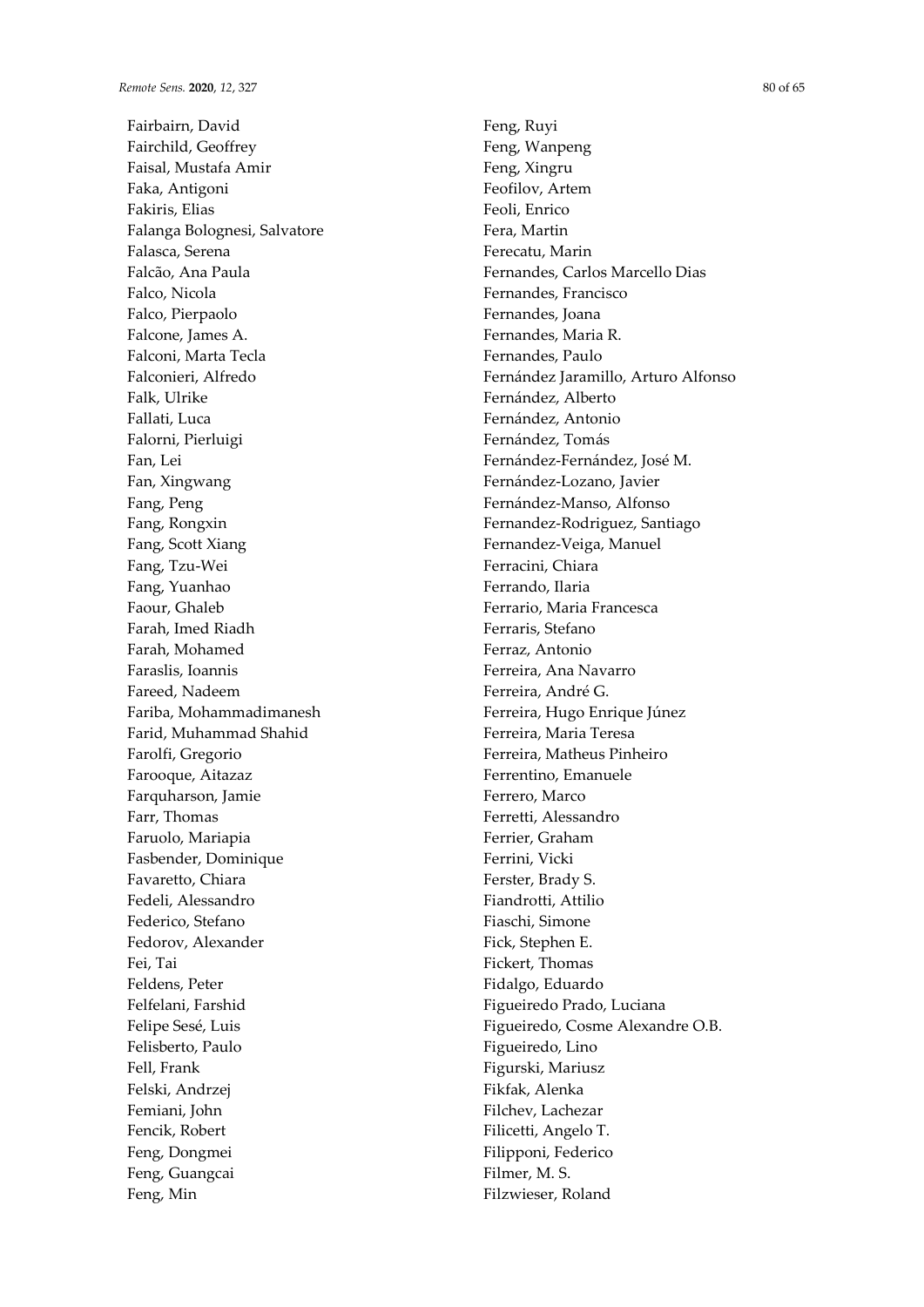Fingas, Merv Finkensieper, Stephan Fiorani, Fabio Fiorentino, Costanza Fiorillo, Edoardo Fiorino, Steven Fiorucci, Federica Fischer, Andrew Fischer, Christine Fisher, Adrian Fisher, Joshua Fitzpatrick, Patrick J. Flack, David L. A. Fletcher, Andrew Fletcher, Reginald Fletcher, Steven Fletcher, Steven J. Florea, Corneliu Flores Tapia, Daniel Flores, Gerardo Flores, Juan Flores-de Santiago, Francisco Flores-de-Santiago, Francisco Floriano, Andrés García Florin, Sala Florindo, João Batista Floris, Antonio Floris, Mario Floyd, Michael Fok, Hok Sum Foltz, Gregory Fonseca, Ana Foody, Giles Forlani, Gianfranco Formisano, Antonio Fornacca, Davide Fornaser, Alberto Foroughi, Ismael Foroutan, Marzieh Förster, Michael Forte, Emanuele Fortunato, Eduardo Fortunato, Marco Fosson, Sophie Foti, Giandomenico Foucher, Philippe Foucher, Pierre-Yves Foucher, Samuel Fountoulakis, Ilias Fournier, Georges Fournier, Richard Fournier, Severine

Foussekis, Dimitris Fowler, Alison Fox, Neil I. Fragkos, Konstantinos Fraisse, Renaud Francesca Carfora, Maria Francesca, Calastrini Franceschini, Marston Héracles Domingues Francis, Emily Franks, Sharon Frantz, David Frantzis, Xenophon Franzen, Dave Frappart, Frédéric Fraser, Benjamin T. Freeborn, Patrick Freeman, Anthony Freeman, Patrick Freire, Sergio Frelich, Lee French, Nancy Fretwell, Peter Freund, Friedemann Frey, Julian Frey, Richard Friedl, Peter Friesen, John Frison, Pierre-Louis Fritsch, Dieter Frodella, William Frolov, Denis M. Fromm, Reinhard Frontoni, Emanuele Frost, Anja Fryśkowska, Anna Fu, Dongjie Fu, Peng Fuchs, Lothar Fuentes Reyes, Mario Fuentes, Alvaro Fuentes, Ignacio Fuentes, Valeriano Méndez Fuentes-Yaco, César Fujibe, Fumiaki Fujimura, Atsushi Fujisaki, Ikuko Fujita, Mikiko Fujiwara, Amane Fukunaga, Atsuko Fukushima, Yo Funari, Marco Francesco Funatsu, Beatriz M.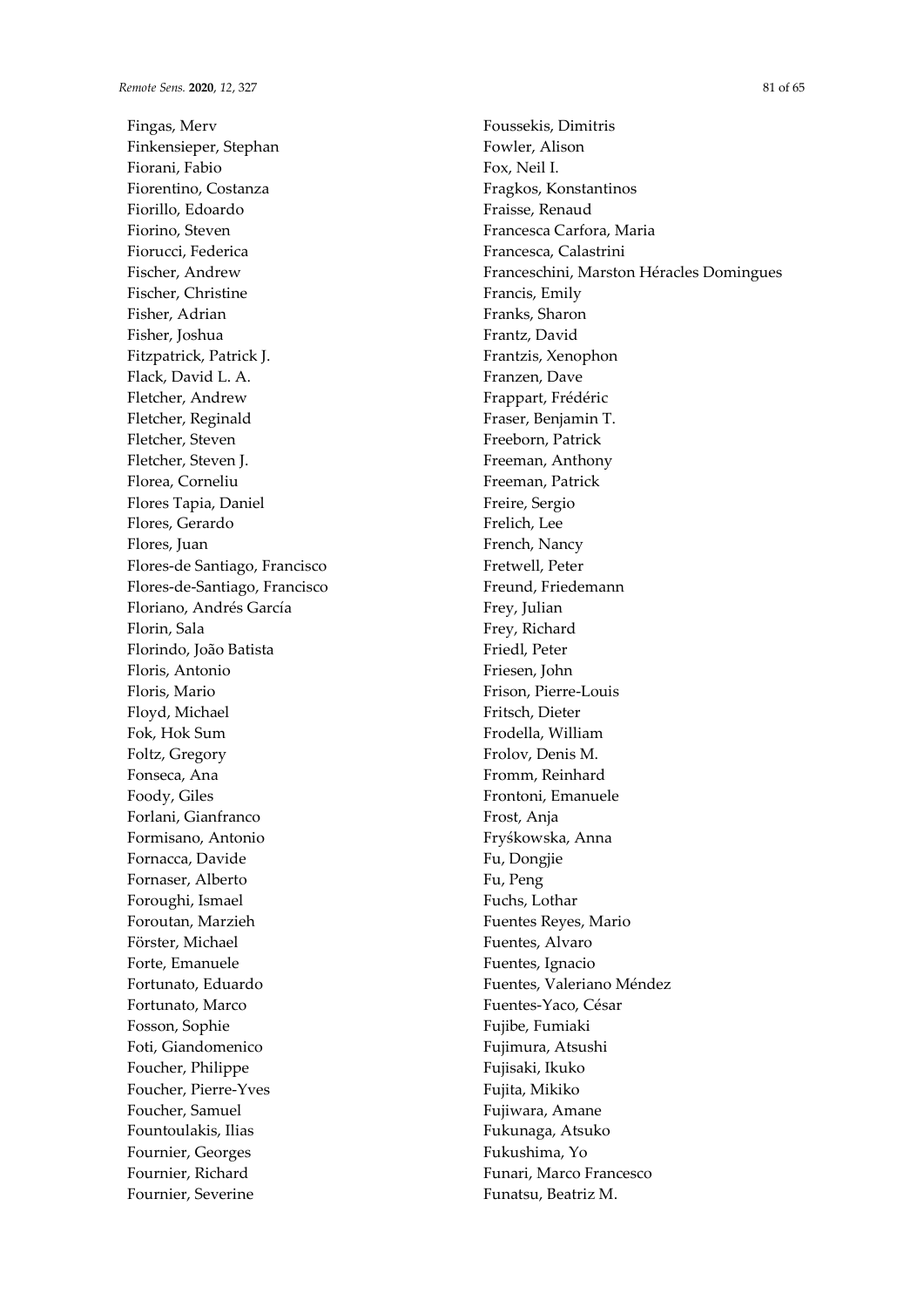Fürsattel, Peter Furtado, Kalli Fusco, Adele Fuse, Takashi Fustos, Ivo Fuzzo, Daniela G Menon, Varun Gabara, Grzegorz Gabler, Manuel Gabrieli, Andrea Gachet Páez, Diego Gadal, Sebastien Gade, Martin Gaidzik, Krzysztof Gajski, Dubravko Gala, Tekleab S. Galante, Francesco Galas, Roman Galati, Gaspare Gålfalk, Magnus Galiatsatos, Nikolaos Gallacher, David Gallay, Michal Gallegos-Funes, Francisco Gallo, Kevin Galvani, Alessandro Galvao, Lenio Galve, Joan Miquel Galve, Jorge Pedro Galvincio, Josiclêda Gama, Fábio Furlan Ganas, Athanassios Ganci, Gaetana Ganguli, Swetava Gao, Bocai Gao, Caixia Gao, Feng Gao, Haiyang Gao, Han Gao, Hongmin Gao, Huilin Gao, Jingxiang Gao, Junfeng Gao, Lianru Gao, Mingliang Gao, Peichao Gao, Qi Gao, Qishuo Gao, Wei Gao, Xizhang Gao, Yan Gara, Tawanda

Garaba, Shungudzemwoyo Garand, Louis García Tejero, Iván Francisco Garcia, Arnau Garcia, David García, Fernando Garcia, Matthew Garcia, Pilar Garcia, Rodrigo Garcia, Virginia García-Ferrer, Alfonso Garcia-Gutierrez, Jorge García-Lamont, Farid Garcia-Lazaro, Jose Rafael Garcia-Leon, Manuel García-Mateos, Ginés Garcia-Melendez, Eduardo Garcia-Pedrero, Angel Garcia-Pineda, Oscar Garcia-Ruiz, Francisco Garcia-Santos, Vicente Gardner, Chester Garfinkel, Chaim Gargiulo, Massimiliano Garnett, Ryan Garrett, Joseph L Garroutte, Erica L. Garthwaite, Matthew Garza-Rodríguez, Iliana De La Garzelli, Andrea Garzón Oviedo, Mario Andrei Garzon-Lopez, Carol Ximena Gascoin, Simon Gašparović, Mateo Gaughan, Andrea E. Gautam, Ritesh Gauthreaux, Sidney Gawronek, Pelagia Gay, Michel Gbanie, Solomon Peter Ge, Cui Gebrehiwot, Asmamaw Gegout, Pascal Gehne, Maria Geli, Hatim Gelybó, Györgyi Gemitzi, Alexandra Gencaga, Deniz Genchi, Sibila A. Genet, Helene Genovese, Marco

Gentilucci, Matteo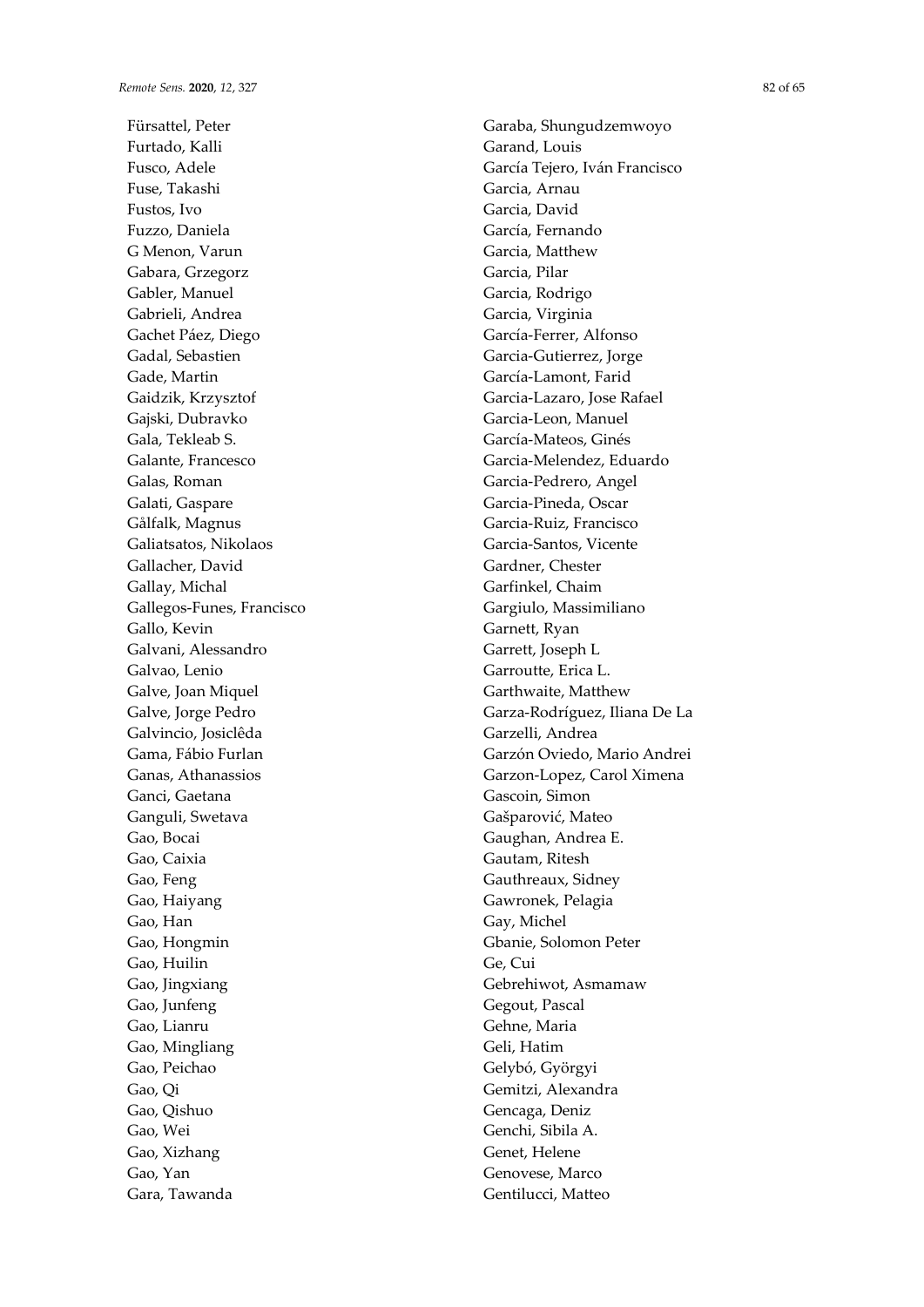Genzano, Nicola Georganos, Stefanos Georgiadis, Charalampos Georgiadis, Teodoro Georgopoulos, Andreas Georgoulias, Aristeidis Georgoulias, Aristides Gerace, Aaron Gerald, Forkuor Gerasimov, Vladislav V. Gerg, Isaac Gerhards, Max Germani, Chiara Geronimo, Rollan C. Geruo, A. Gevaert, Caroline M. Ghada, Wael Ghaffarian, Saman Ghahremani, Morteza Ghandour, Ali J. Ghanmi, Helmi Ghannam, Khaled Gharani, Pedram Gharechelou, Saeid Gharibbafghi, Zeinab Gharineiat, Zahra Ghawana, Tarun Ghazi, Galia Ghebreyesus, Dawit Ghilain, Nicolas Ghosal, Sambuddha Ghosh, Aniruddha Ghosh, Manoj Kumer Ghosh, Tilottama Ghuffar, Sajid Giaiotti, Dario Giampouras, Paris Giannico, Vincenzo Giannini, Fernanda Gianniou, Michail Giannone, Francesca Giano, Salvatore Ivo Gibson, John Gibson, Lesley Gibson, Morgan Giebel, Antje Gienko, Gennady Gierens, Klaus Gignac, Charles Gigovic, Ljubomir Gijs, Simons Gilewski, Paweł Grzegorz Gili, Josep Gillerson, Alexander Gilliams, Sven Gilliot, Jean-Marc Gillmann, Christina Ginzler, Christian Gioia, Andrea Gioia, Ciro Gioia, Dario Giovanni, ARGENTI Giraldo, Alan Giraldo, Mario Girelli, Valentina Alena Girolamo-Neto, Cesare Di Gitas, Ioannis Giuffrida, Mario Valerio Giuliani, Gregory Giuliani, Roberta Giulio Tonolo, Fabio Giza, Andrzej Glazovsky, Andrey Gleich, Dusan Glenn, Nancy Glennie, Graig Glick, Henry Glińska-Lewczuk, Katarzyna Glotch, Timothy Glowienka, Ewa Gnyp, Martin L. Gobeawan, Like Gobron, Nadine Godah, Walyeldeen Goddijn-Murphy, Lonneke Godinho, Sergio Goebbels, Steffen Goel, Salil Goethals, Peter Goga, Nicolae Gojda, Martin Gökkaya, Kemal Gokon, Hideomi Gołaszewski, Janusz Goldberg, Dara Goldbergs, Grigorijs Goldstein, Justin Golkowski, Mark Gollin, Nicola Golston, Levi Goltz, Douglas M. Golubkin, Pavel Gomariz-Castillo, Francisco Gomes, Alessandra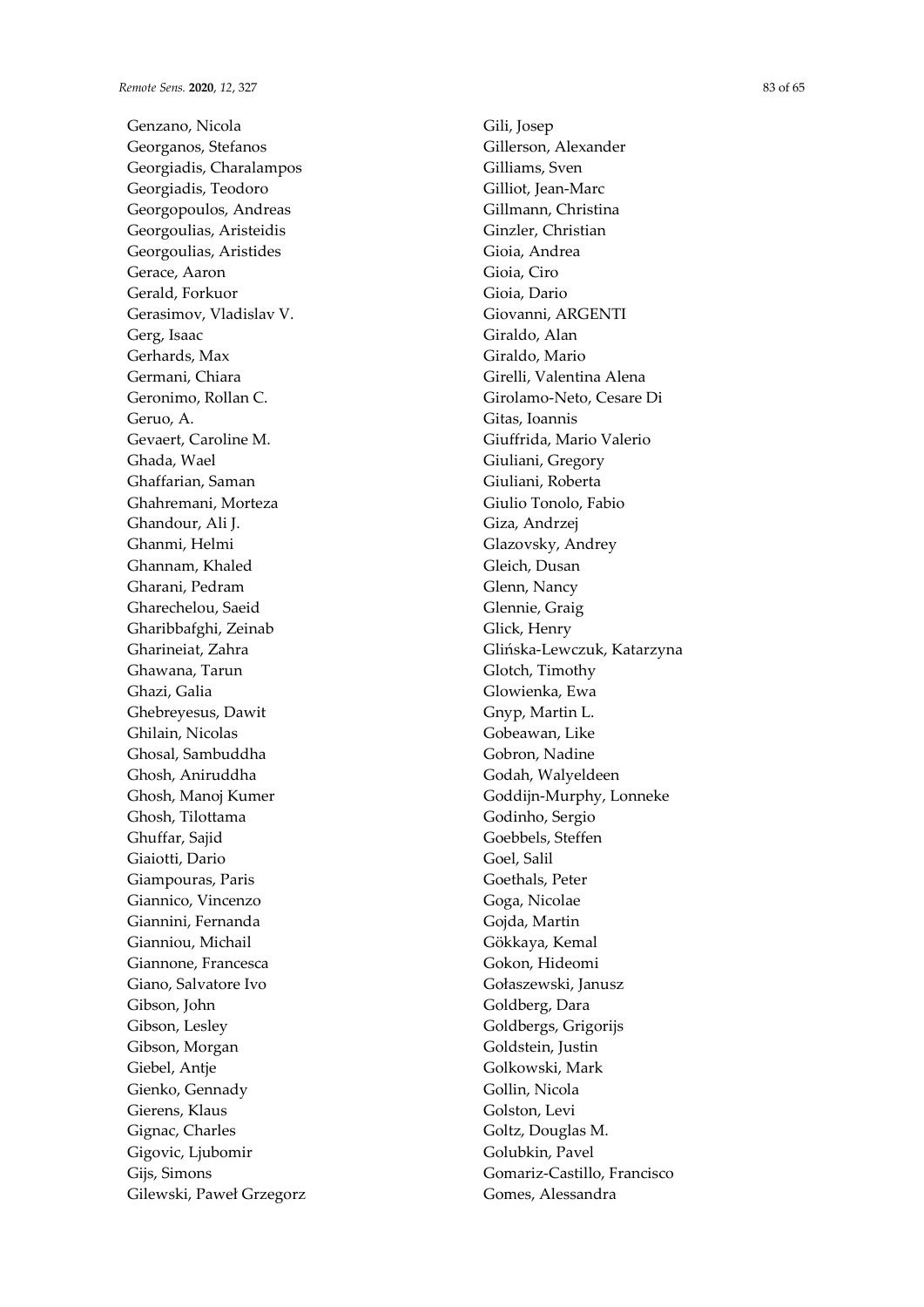Gomes, Eduardo Gomez Deniz, Luis Gómez Déniz, Luis Gomez, Cécile Gomez, Cristina Gómez, Luis Gomez-Donoso, Francisco Gómez-Ortiz, David Gomez-Ruiz, Jose Antonio Gomiz-Pascual, Juan Jesús Gommes, Rene Gomolka, Zbigniew Gonçalves Antunes, João Francisco Gonçalves, Gil Gonçalves, João F. Goncharenko, Larisa Gong, Jie Gong, Wenyu Gong, Zhixiong Gonizzi Barsanti, Sara Gonsamo, Alemu González De Santos, Luis Miguel González Drigo, Ramón Gonzalez, Jose González, Juan José Fuldain Gonzalez, Sergi Gonzalez-Casado, Guillermo González-Dugo, Maria Pat Gonzalez-Haro, Cristina González-Jaramillo, Víctor Hugo Gonzalez-Roglich, Mariano Gonzalez-Silvera, Adriana González-Sosa, Enrique Gonzalvez, Pablo Rodriguez Goodbody, Tristan Goodin, Douglas Goodin, Douglas G. Gopalakrishnan, Ranjith Gopalakrishnan, Varsha Gopinath, Girish Gor, Mesut Gordon, Steven I. Górecki, Tomasz Gorgens, Eric Gorgoglione, Angela Gorroño, Javier Gorte, Ben Gosalvez, Jorge Gossn, Juan Ignacio Goswami, Santonu Gouhier, Mathieu Gournia, Charikleia

Govedar, Zoran Govedarica, Miro Gower, Jim Grabska, Ewa Gracchi, Teresa Gracia Prieto, Francisco Javier Gradel, Alexander Graeff-Hönninger, Simone Graettinger, Alison Grafton, Miles Grammalidis, Nikos Grams, Paul E. Granados-Muñoz, María José Granero-Belinchon, Carlos Graves, Sarah J. Gray, Deric Gray, Joshua Gray, Laurence Graz, Patrick Graziani, Alberto Graziano, Maria Daniela Grebby, Stephen Green, Adam S. Green Green, David R. Green, Mark Gregoretti, Carlo Greidanus, Harm Greinert, Andrzej Grenzdörffer, Görres Greybush, Steven Gribanov, K. G. Griffin, Claire Griggs, Erin Grigolato, Stefano Grigoriadis, Vassilios N. Grima, Cyril Grimaldi, Salvatore Grimaldi, Stefania Grimshaw, Roger Grochala, Aleksandra Groen, Thomas Groh, Andreas Groom, Geoffrey Grooms, Ian Gross, Barry Grosse, Guido Große-Stoltenberg, André Grover, Aakriti Gruber, Alexander Gruber, Christian Gruber, Thomas Grudzielanek, Anja Martina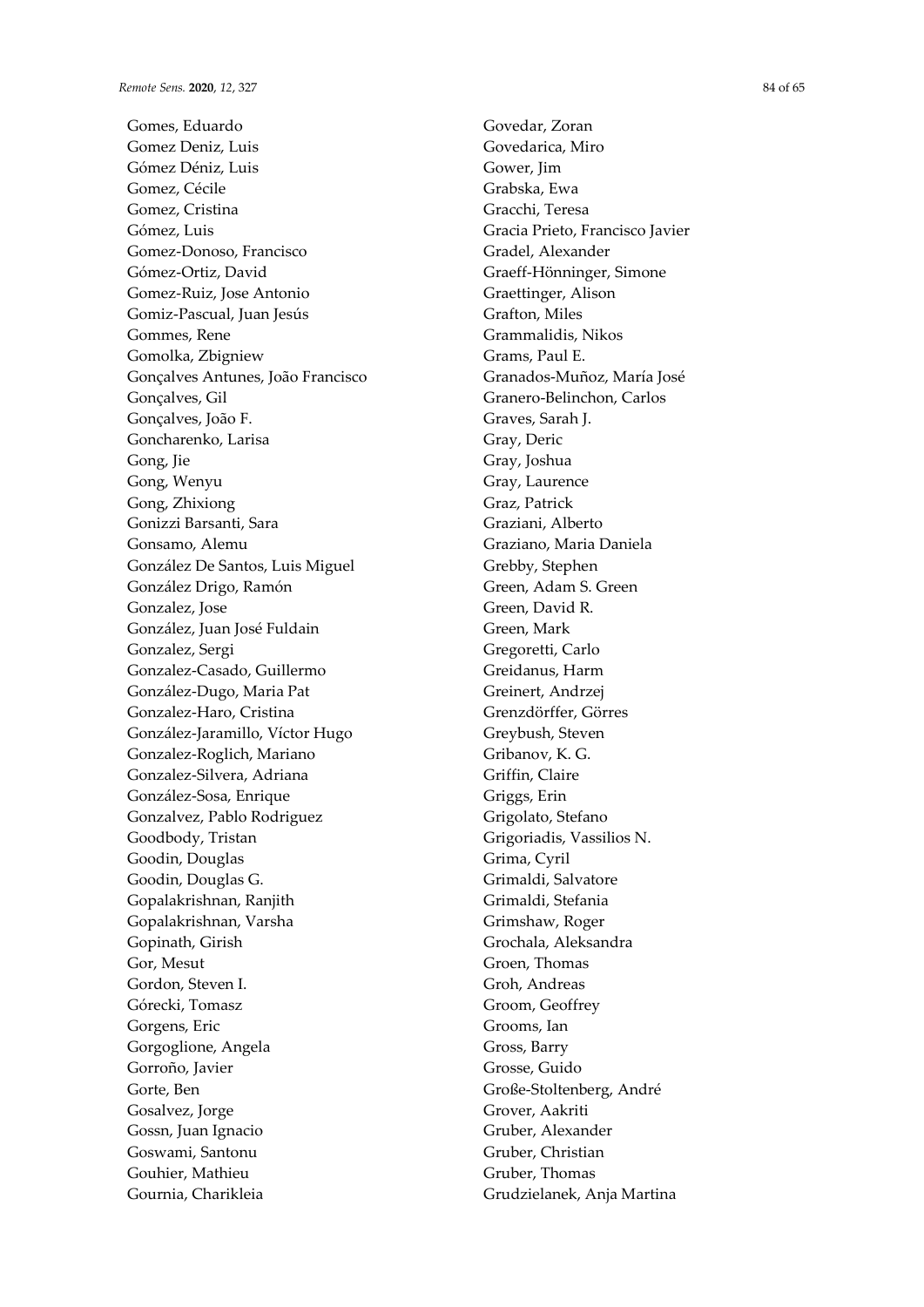Gruner, Daniel Gryning, Sven-Erik Gu, Fuqiang Gu, Haiyan Gu, Shengfeng Gu, Xihui Gu, Yalong Gualtieri, Carlo Guan, Lei Guan, Qingyu Guan, Senlin Guanter, Jorge Martínez Guaragnella, Cataldo Guardiola Albert, Carolina Guariglia, Emanuel Guarnieri, Andrea Monti Guccione, Pietro Gudex-Cross, David Güemes, Alfredo Guerra, Juan Guerra, Raúl Guerrero-Ibáñez, Juan Antonio Guerrero-Rascado, Juan Luis Guevara González, Ramón Guglielmetti, Fabrizia Guignard, Fabian Guillevic, Pierre Guinard, Stephane Guisado-Pintado, Emilia Gulbeyaz, Onder Gultepe, Ismail Gumaei, Abdu Gumma, Murali Krishna Gunn, Grant Guo, Baofeng Guo, Hang Guo, Hong Guo, Longxiang Guo, Meng Guo, Qiandong Guo, Zhou Gurlin, Daniela Gusarov, A. V. Gustavo, Callico Gutierrez, Antonio Gutiérrez-Gordillo, Saray Guzinski, Radoslaw Guzman, Sandra M. Guzzi, Donatella Gwak, Jeonghwan Gwenzi, David Ha, Nguyen Thi Thu

Haack, Barry Haapanen, Reija Haara, Arto Haas, Rüdiger Haber, Rodolfo Habib, Adnane Habyarimana, Ephrem Hachoł, Justyna Hack, Jochen Hackett, Erin Hadaś, Tomasz Haest, Birgen Hagan, Donald Hailemariam, Sisay Hailu, Binyam Tesfaw Hajder, Levente Hajime, Prof. Kayanne Hakansson, Nina Halabisky, Meghan Halabuk, Andrej Hall, Eric S. Hall, Joanne Halla, Jamie Hallberg, Tomas Haller, Merrick Halls, Joanne Hamada, Yuki Hamer, Wolfgang B. Hamidouche, Mourad Hamm, Nicholas Hammer, Horst Hamran, Svein-Erik Han, Guoqi Han, Hyangsun Han, Junwei Han, Lijian Han, Soohee Han, Xianhua Han, Youkyung Hanavan, Ryan P. Hancock, Craig Matthew Hancock, Steven Hand, Jenny Handayani, Hepi H. Hanganu, Jenicã Hanink, Dean M. Hänsch, Ronny Hanschmann, Timo Hansen, Carly Hyatt Hanus, Paweł Hao, Pengyu Hao, Xianjun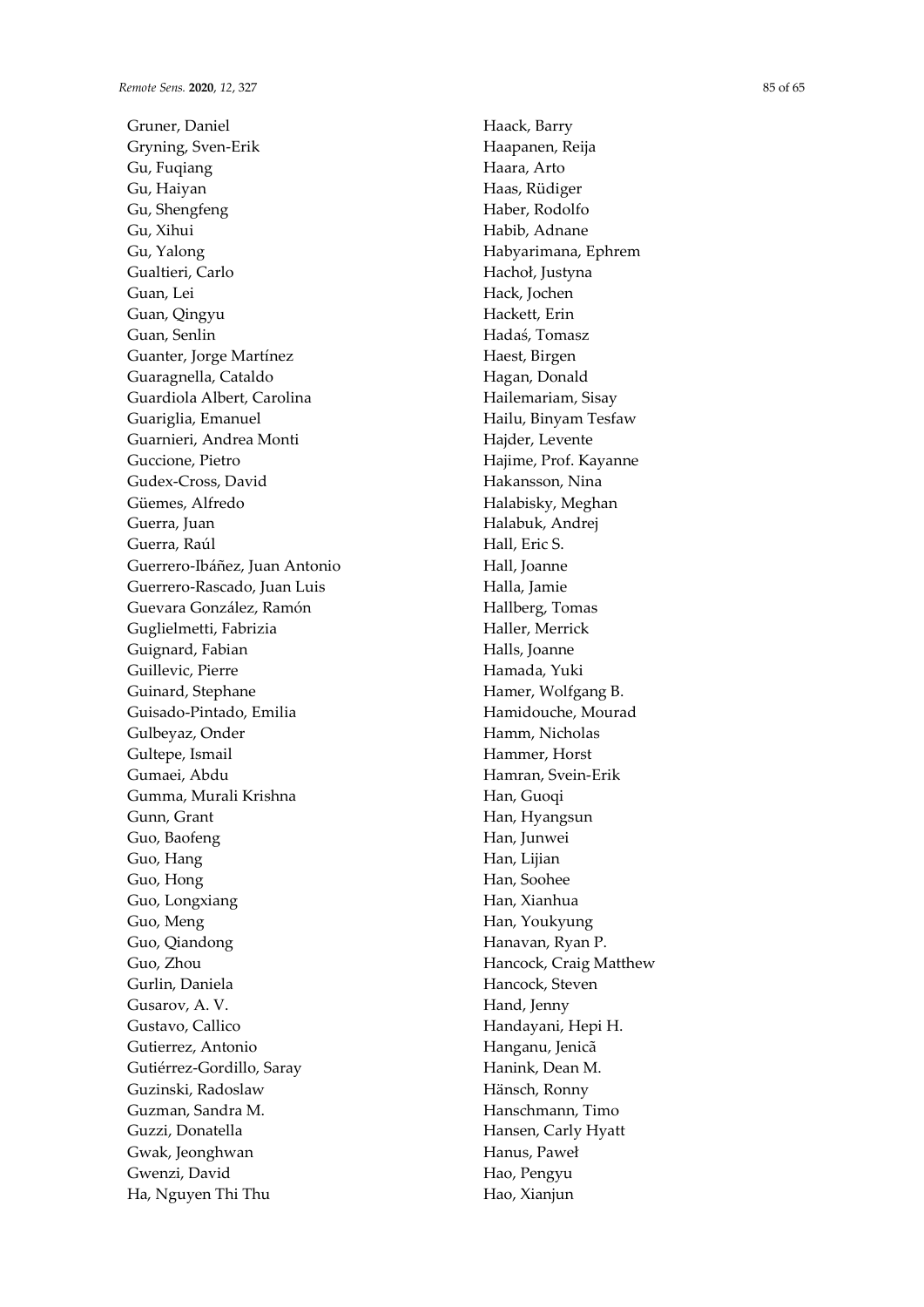Hao, Zhenhua Haoyuan, Hong Haque, Md Obaidul Haraguchi, Akira Hare, Timothy Harikumar, Aravind Harlander, John Harley, Mitchell Harmel, Tristan Haro-Carrión, Xavier Harrington, Elise Harris, Joseph Harris, Trevor J. Haruyama, Shigeko Hasan, Emad Hashemi-Beni, Leila Hashiguchi, Hiroyuki Hashimoto, Hirofumi Hass, Alisa L. Hassan, Emadeldeen Hassan, Mohammad Mehedy Hassan, Quazi K. Hat, Kinga Hatfield, Jerry Hatzianastassiou, Nikos Haut, Juan Mario Havemann, Stephan Havivi, Shiran Hawken, Scott Hawkness-Smith, Lee Hayakawa, Yuichi Hayasaka, Hiroshi Hayashi, Masato Hayatbini, Negin Hay-Man Ng, Alex Hazeu, Gerard He, Baojie He, Bingwei He, Cenlin He, Chu He, Fangning He, Jinxin He, Liming He, Mingzhu He, Wei He, Xianqiang He, Yaqian He, Yijun He, Yuxiang Healey, Sean Heaslip, Kevin Hecker, Christoph A

Heddam, Salim Hedley, John D. Heidinger, Andrew Heikkonen, Jukka Heilman, Philip Heimhuber, Valentin Heinzel, Andreas Heinzel, Johannes Heiselberg, Henning Hejazin, Yazan Hejmanowski, Ryszard Heliere, Florence Hellwig, Niels Helm, Veit Helmer, Eileen Helmi, Ghanmi Henderson, Barron Henebry, Geoffrey Hennon, Christopher C. Henriques, Renato Filipe Henry, Dave Henry, Mary C. Heo, Moonbeom Heras, Jónathan Hereher, Mohamed Hermas, El-Sayed Hermosilla, Txomin Hernandez, Monica Hernández-López, David Herndon, Derrick Herrera, Lorena P. Herrero, Hannah Herrmann, Ittai Hervás-Gámez, Carmen Hesham El, Askary Hess, Laura Hesselbarth, Anja Hethcoat, Matthew Hetland, Eric Hewison, Tim Hewson, Michael Hewson, Robert Hidy, George Hilborn, Andrea Hilburn, Kyle A. Hill, Chris Hill, Michael Hill, Peter Hill, Victoria Hillger, Don Hirata, Yasumasa Hird, Jennifer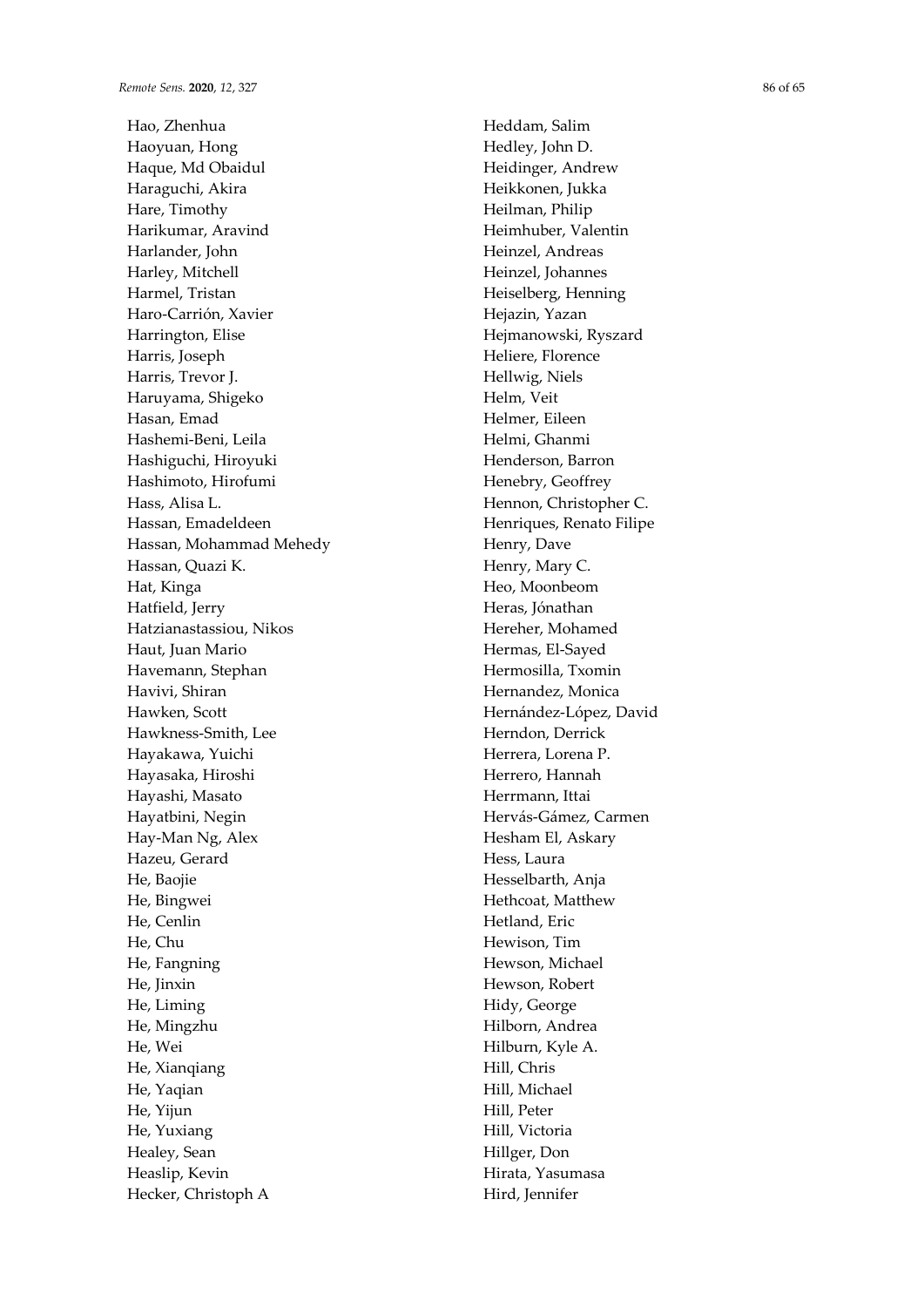Hirooka, Yoshihiro Hirschmugl, Manuela Hisaki, Yukiharu Hislop, Samuel Hively, Dean Hlaváčová, Ivana Ho, Ching-Hsien Ho, Chung-Ru Ho, Derrick Ho, Hung Chak Hobiger, Thomas Hochschild, Volker Hocke, Klemens Hodul, Matus Hoecker-Martinez, Martin Hoeksema, Bert Hoff, Valentijn Hoffmann, Lars Hoffmeister, Dirk Hofierka, Jaroslav Hofmann, Peter Höger, Marek Hohensinn, Roland Holata, Lukáš Holl, Gerrit Holley, Rachel Holloway, Jacinta Holobaca, Iulian Horia Holt, Tom Homayouni, Saeid Homolová, Lucie Honda, Kiyoshi Honda, Takumi Hong, Chang-Ki Hong, Danfeng Hong, Liang Hong, Yulan Hoogeboom, Peter Hoover, Jamie D. Hoque, Muhammad Al-Amin Horemuz, Milan Horn, Ralf Hornbuckle, Brian Hornbuckle, John Horng, Shi-Jinn Horng, Tzyy-Sheng Hosciło, Agata Hosford, Steven Hoshino, Buho Höskuldsson, Ármann Hossain, Azad Hossain, Mohammad Shawkat Hou, Jong-Uk Hou, Xiyong Houben, Sebastian Houborg, Rasmus Houlié, Nicolas Houwelling, Sander Hovis, Ciara Howland, Matthew D. Hsieh, Cheng-Hsiung Hsieh, Yu-chung Hsu, Feng Chi Hsu, Po-Chun Hu, Bifeng Hu, Changjiang Hu, Feng Hu, Han Hu, Jun Hu, Junjun Hu, Tangao Hu, Tianyu Hu, Xiuqing Hua, Wenjian Huang, Chang Huang, Changchun Huang, Ching-Jer Huang, Chong Huang, Haiyan Huang, Huaguo Huang, Huei-Ping Huang, Jianxiang Huang, Jiyan Huang, Mong-Han Huang, Qihuan Huang, Ronggang Huang, Rongyong Huang, Shaoguang Huang, Ting-Hsuan Huang, Wei Huang, Weimin Huang, Wenjiang Huang, Xiaodong Huang, Xin Huang, Yan Huang, Yanbo Huang, Yishuo Huang, Yu Huaqiang, Du Hubert, Frédéric Hudak, Andrew Huff, Warren D. Huffman, George Hughes Clarke, John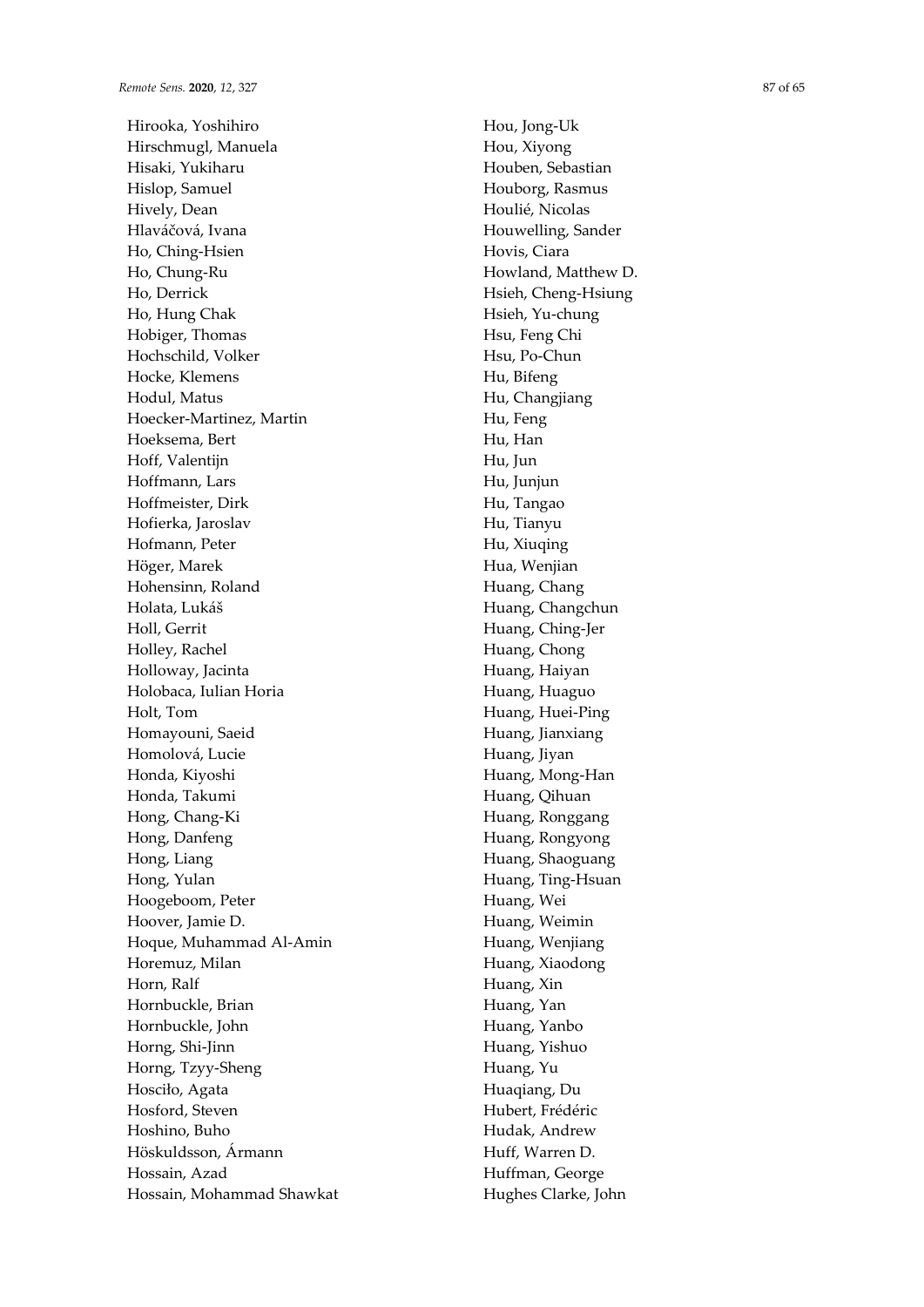Hughes, M. Joseph Hung, Ho-Lung Hung, Ming-Chih Hunt, Ray Hunt, Raymond Huntemann, Marcus Hunter, Alan Huo, Hongyuan Huo, Lian-Zhi Huo, Xingliang Hurwitz, David S. Hussein, Hussam Huston, Dryver Hütt, Christoph HUYCK, CHARLES Huynh-The, Thien Hvidegaard, Sine Munk Hwang, Cheinway Hwang, Dong-Hwan Hwang, Paul Hwang, Wen-Liang Hwang, Yoola Hyakawa, Yuichi Hyun, Chang-Uk Iacovazzi, Robert Iasonos, Achilles Ibarluzea, Jesus Ibarra, Daniel Ibarra-Castanedo, Clemente Ibarrola, Edurne Ibrahim Salem, Salem Ibrahim Sameen, Maher Ibrahim, Ali Ibrahim, Mohamed R. Ibrahim, Sa'ad Ichii, Kazuhito Ichikawa, Kaoru Ichinose, Toshiaki Ide, Reiko Ienco, Dino Iervolino, Pasquale Igel, Matthew R. Ignacio Arribas, Juan Igual, Jorge Iizuka, Kotaro Ikawa, Hiroki Ilangakoon, Nayani Ilieva, Maya Iliyasu, Abdullah M. Ilori, Christopher Im, Jungho Imai, Nilton

İmamoğlu, Nevrez Imani, Maryam Imasu, Ryoichi Imber, James Imbrenda, Vito Immitzer, Markus Imperatore, Pasquale Inagaki, Tetsuya Inai, Yoichi Ince, Sinem Indamar, Anand Inggs, Michael Inglada, Jordi Iniguez, Jose M. Interdonato, Roberto Intrieri, Emanuele Ioannidis, Charalabos Iodice, Antonio Iordache, Marian-Daniel Iqbal, Irfan Akhtar Iqbal, Muhammad Irannezhad, Masoud Isada, Tomonori Ishtiaque, Asif Isioye, Olalekan Islam, Kh Tohidul Islam, M M Manjurul Islam, Md. Monirul Islam, Muhammad Aminul Isleifson, Dustin Isom, Bradley Itahashi, Syuichi Ivanov, Serguie Ivanov, Vladislav Ivov Ivanovici, Mihai Ivashov, Sergey Iwahana, Go Iwasaki, Akira İz, Huseyin Baki Izquierdo-Fuente, Alberto J.-P. Schumann, Guy Jaakkola, Anttoni Jabari, Shabnam Jacobs, Liesbet Jacobsen, Karsten Jafarov, Elchin E Jaferzadeh, Keyvan Jahangiri Koohbanani, Behnam Jain, Ankita Deepak Jäkel, Evelyn Jakimow, Benjamin Jakovels, Dainis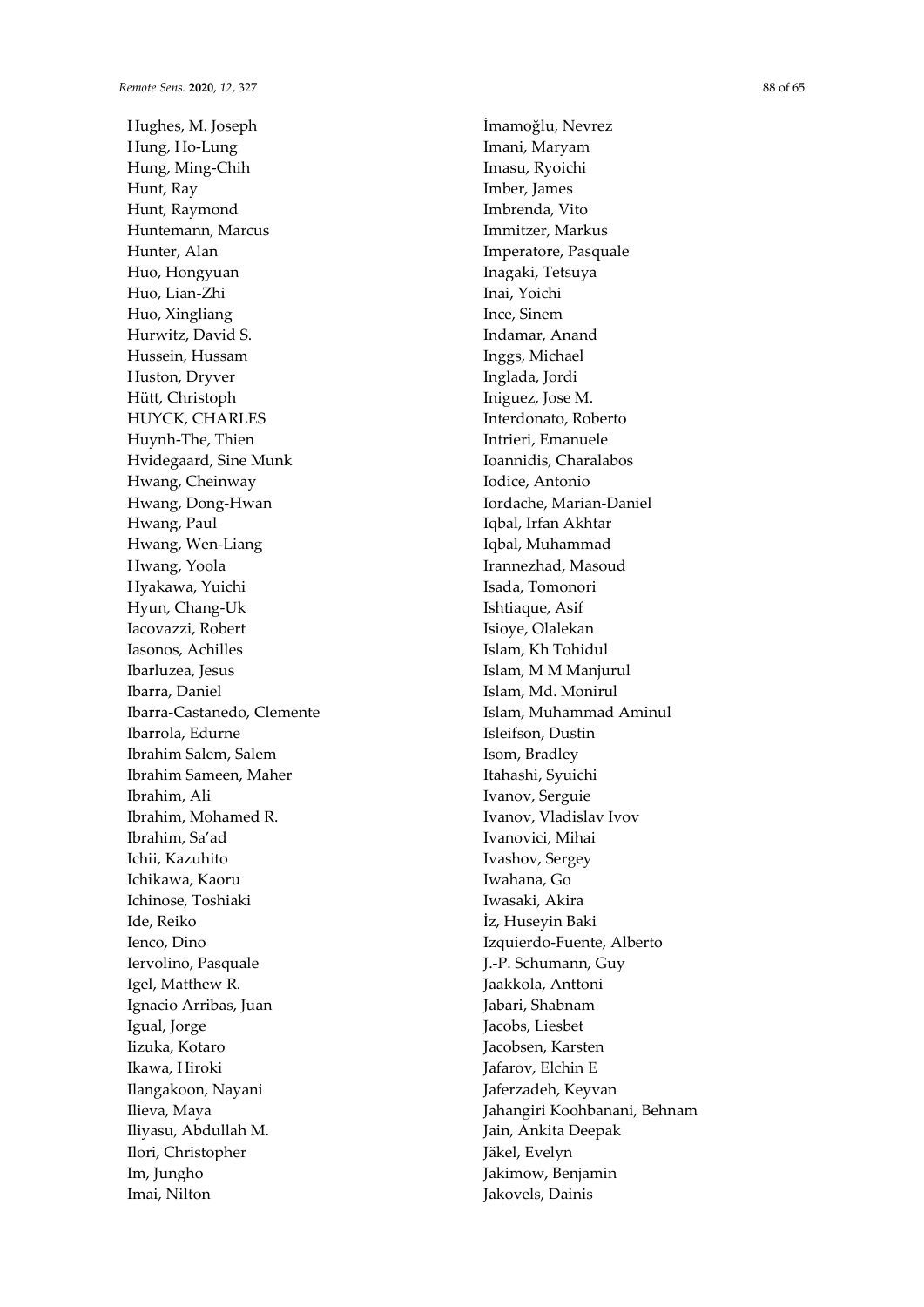Jakubiec, J. Alstan Jales, Philip Jalil, Bushra Jamali, Sadegh Jamet, Cédric Jan, Chyan-Long Jangal, Florent Janicki, Grzegorz Jankowski, Łukasz Janoutová, Růžena Janowski, Lukasz Jansen, Robert W. Jansen, Vincent S. Jansing, David Jarolmasjed, Sanaz Jasek, Martin Jasiński, Tomasz Jat, Prahlad Javadnejad, Farid Javeed, Nadeem Jawak, Shridhar Jaworowski, Cheryl Jayasuriya, Suren Jayathunga, Sadeepa Jayavelu, Senthilnath Jazayeri, Sajad Jeansoulin, Robert Jechow, Andreas Jedlicka, Karel Jędruszkiewicz, Joanna Jenerowicz, Agnieszka Jeng, Yih Jensen, Daniel Jensen, Katherine Jensen, Tim Enzlberger Jensen, Tommy Jeong, Seongsu Jeong, Seunggyu Jeong, Ukkyo Jeppesen, Jacob Høxbroe Jepsen, Jane Uhd Jepsen, Martin Rudbeck Jer Jaw, Jen Jeronimo, Sean Jethva, Hiren Jewell, Sharon Jeziorska, Justyna JI, Kefeng Ji, Lei Ji, Luyan Jia, Gensuo Jia, Mingming

Jia, Shenyue Jiang, Changhui Jiang, Fan Jiang, Jingyi Jiang, Jonathan H Jiang, Junjun Jiang, Junle Jiang, Liming Jiang, Mi Jiang, Ni Jiang, Ruinian Jiang, Xiaoguang Jiang, Yan Jiang, Zhiyu Jianjiang, Wang Jiao, Hongzan Jiao, Jichao Jiao, Licheng Jiménez, Julio Díaz Jiménez, Marcos Jiménez, Maria Antonia Jiménez-Berni, Jose A. Jiménez-Herranz, José Miguel Jiménez-Muñoz, Juan Carlos Jin, Hongxiao Jin, Jiaxin Jin, Shuanggen Jin, Xue-bo Jin, Zhenong Jing, Guo Jing, Julia Jing, Linhai Jing, Xin Jo, Young-Heon Jochem, Warren C. Johansson, Malin John, Ranjeet John, Viju Johnsen, Geir Johnson, Brian Johnson, David Johnson, Lee F. Johnson, Markes Johnson, Matthew Johnston, Paul Johnston, Travis Jokinen, Olli Jonah, Olusegun Jones, Josh Jones, Simon Jones, Thomas A. Jong, Gwo-jia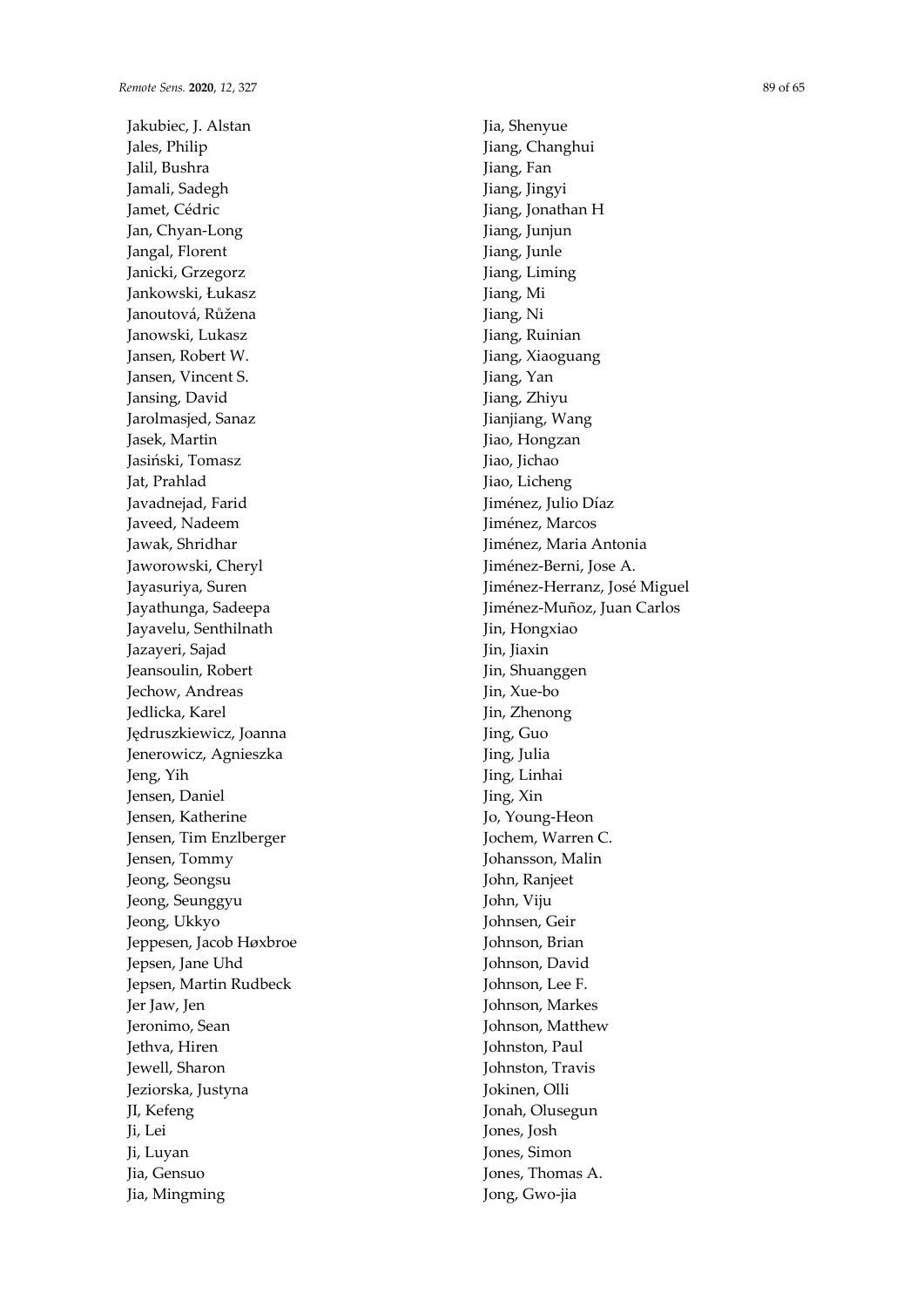Jorge, Higinio Jørgensen, Nicolai Hermann Jørgensen, Rasmus Nyholm Joshi, Ishan Jozdani, Shahab Eddin Ju, Yang Juana Sirgado, Luis Juarez, Eduardo Juidías, Emilio Ramírez Jun, Zhang Jung, András Jung, Chau-Ren Jung, Jaehoon Jung, Martin Jung, Wook Rak Junior, Pedro Junttila, Virpi Juszczak, Radoslaw Ka, Min-Ho Kačmařík, Michal Kafarski, Marcin Kafatos, Menas Kahaki, Seyed M. M. Kaim, Dominik Kaimaris, Dimitris Kaitao, Li Kalacska, Margaret Kalantar, Bahareh Kalantari, Mohsen Kalantari, Zahra Kalayci, Tuna Kalinicheva, Svetlana V. Kallos, George Kalogiros, John Kałuża, Tomasz Kambezidis, Harry D. Kamini, Yadav Kamińska, Agnieszka Kaminska-Chuchmala, Anna Kammerer, Andrew J. Kämpf, Jochen Kamusoko, Courage Kanakoudis, Vasilis Kandasamy, Sivasathivel Kandpal, Lalit Mohan Kandus, Patricia Kane, Van R. Kang, Jian Kang, Mingyu Kang, Yanghui Kangas, Annika Kanj, Amale

Kapalavavi, Brahmam Kaplan, Gordana Kaplan, Gregoriy Kaplun, Dmitrii Kapuscinski, Tomasz Kapustin, Ivan A. Karabin, Marcin Karagali, Ioanna Karagiannidis, Athanasios Karam, Samer Karantzalos, Konstantinos Karaszewski, Maciej Karathanassi, Prof. V. Karatsidis, Angelos Karegar, Pejman Abdollahzadeh Karim, Fazlul Karimi, Hassan Karimzadeh, Sadra Karine, Ayoub Karjalainen, Mika Karki, Manohar Karki, Sita Karnieli, Arnon Karoui, Moussa Sofiane Karvonen, Juha Karvounis, Dimitrios Karymbalis, Efthimios Kaskaoutis, Dimitris Kasperska-Wołowicz, Wiesława Kasprzak, Marek Kasser, Michel Katagis, Thomas Kateřina, Fárová Kateris, Dimitrios Kath, Jarrod Katila, Matti Katkovsky, Leonid V. Katsafados, Petros Katsanos, Dimitris Katsoulas, Nikolaos Katuwal, Sheela Kavats, Olena Kavzoglu, Taskin Kawalec, Adam Kawamura, Kensuke Kay, Susan Kayad, Ahmed Kayetha, Vinay K. Kazakis, Nerantzis Kazanskiy, Nikolay Kazimierski, Witold Kazmi, Jamil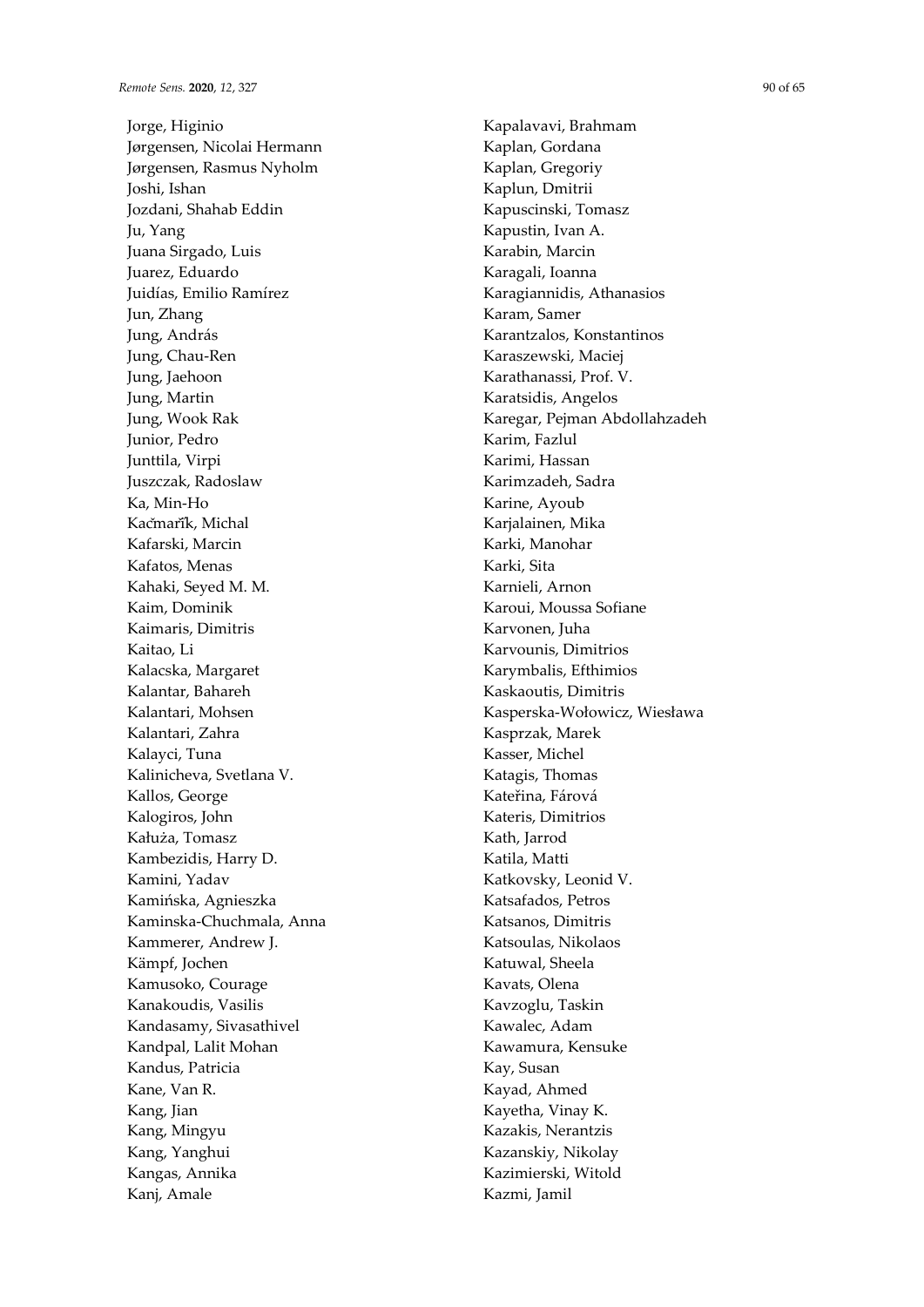Kaźmierowski, Cezary Ke, Yinghai Kechagias-Stamatis, Odysseas Kedzierski, Michal Keerativoranan, Nopphon Kefalas, George Kefauver, Shawn C. Keith, Darryl Kelley, Lisa C. Kelly, Joshua T Kelly, Maggi Kelly, Richard Kelly, Samuel Kelpšaitė-Rimkienė, Loreta Kemper, Thomas Kennedy, Aaron Kennedy, Robert Kennedy, Ryan Kereszturi, Gabor Kermarrec, Gael Kern, Anikó Kern, Stefan Kersten, Tobias Keski-Saari, Sarita Keys, Tyler Khalaf, Walaa Khaliq, Aleem Khan, Adil Mehmood Khan, Ahmad Khan, Dawar Khan, Faheem Khan, Mohammad A. Khan, Muhammad Arsalan Khan, Sana Khanal, Sami Khand, Kul Khani, Sina Khanna, Shruti Kharbouche, Said Khare, Siddhartha Khatami, Reza Khati, Unmesh Khazaei, Bahram Khenchaf, Ali Khonacha, Azadeh Khoramshahi, Ehsan Khosrawi, Farahnaz Khromova, Tatiana Khwaja, Ahmed Shaharyar Kiang, Jean-Fu Kidd, Chris Kijak, Ewa

Kikuchi, Maki Kikuchi, Nobuhiro Killinger, Dennis K. Kilpatrick, K.A. Kim, Byung-Gyu Kim, Choonsig Kim, Dohyeong Kim, Du Yong Kim, Dukhyeon Kim, Edward J. Kim, Hyun Cheol Kim, HyungKyoo Kim, Hyunglok Kim, In-Ho Kim, Jeongrae Kim, Jonggun Kim, Jongweon Kim, Joonyoung Kim, Jungrack Kim, MinKoo Kim, Minsu Kim, Pyung-Soo Kim, Seung Hee Kim, Soontae Kim, Sungho KIM, Sungwon Kim, Youngil Kim, Young-Rok Kim, Youngwook Kinar, Nicholas J. Kincey, Mark Kinch, Kjartan Kindel, Bruce Kindu, Mengistie King, Diana Kinnard, Christophe Kinoshita, Tsuguki Kiran, B. Ravi Kirchner, Peter Kirkko-Jaakkola, Martti Kishcha, Pavel Kizyakov, Alexander Kjelgård, Kristian G Klamerus Iwan, Anna Klauberg, Carine Kleindl, William J. Kleinn, Christoph Kleiss, Jessica Kleynhans, Tania Klimas, Christie Ann Klimov, Pavel Klingbeil, Lasse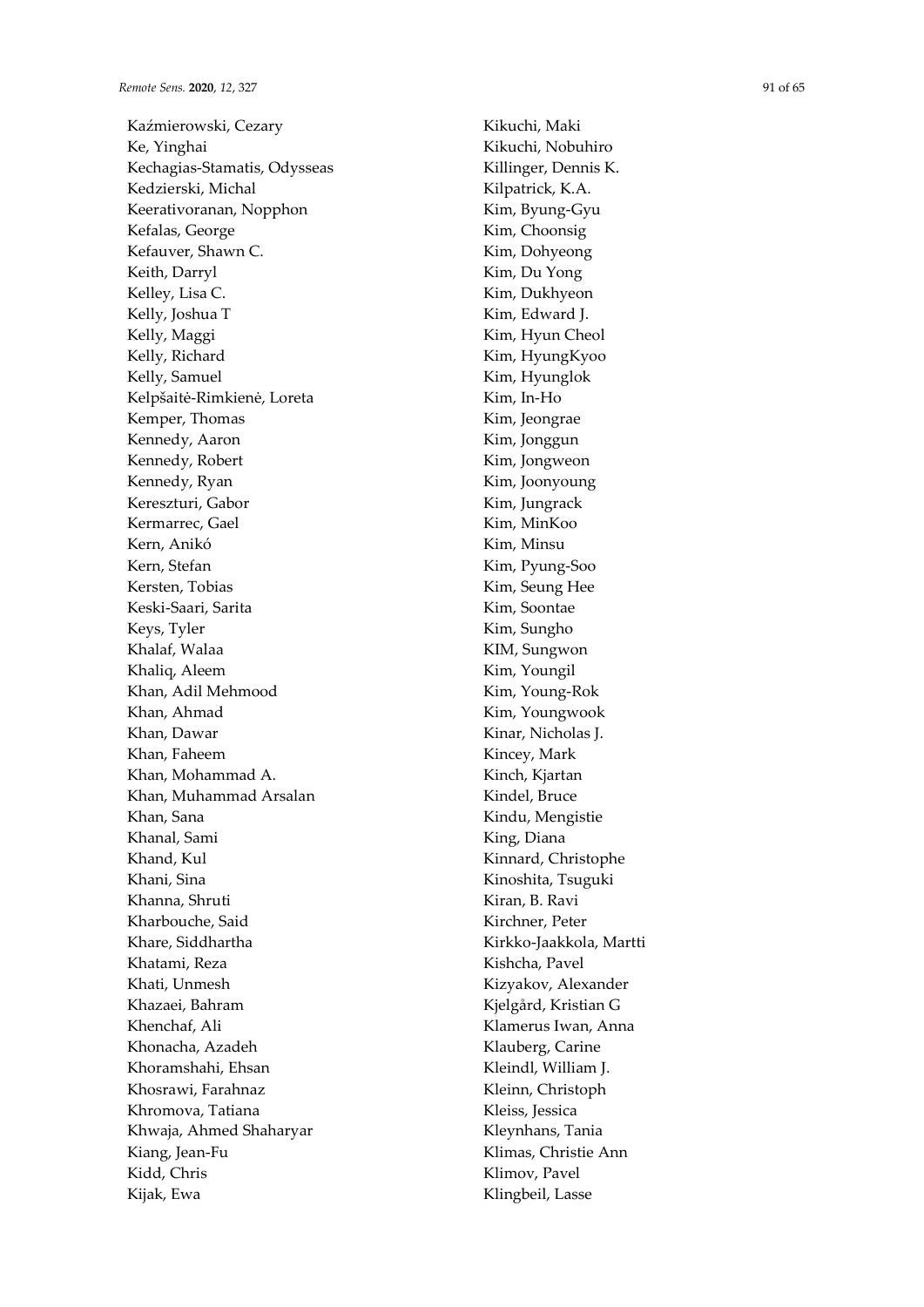Klokočník, Jaroslav Klos, Anna Klotz, Bradley Kneen, Melanie Anne Kniffka, Anke Knight, Edward Knoth, Christian Ko, Connie Ko, Jonghan Kobayashi, Hideki Kobayashi, Tomokazu Koch, Julian Koch, Magaly Koch, Manfred Kocifaj, Miroslav Kociuba, Waldemar Koc-San, Dilek Kocur-Bera, Katarzyna Kodet, Jan Kodors, Sergejs Koedsin, Werapong Koehler, Philipp Koeniguer, Elise Colin Koeva, Mila Koglo, Yawovi S. Koh, Jaehan Köhl, Michael Kojima, Shoichiro Kok, Roeland De Kokalj, Žiga Kokhanovsky, Alexander Kokinou, Eleni Kokkalis, Panagiotis Kolerski, Tomasz Kolios, Stavros Kölliker, Roland Kolokoussis, Pol Koma, Zsofia Komarek, Jan Komarov, Alexander Komatsu, Teruhisa Konar, Arkaprabha Kong, Xiangxiong Konrad, Hannes Kontny, Bernard Kontu, Anna Kooistra, Lammert Kool, Dilia Kootstra, Gert Kopec, Dominik Kopelevich, Oleg Kordi Ghasrodashti, Elham Koreň, Milan Korkin, Sergey Korrapati, Hemanth Korsgaard, Niels J. Kos, Tomislav Koshel, Konstantin Kosmas, Kostas Kosmopoulos, Panagiotis Kosro, Mike Kostelecký, Jakub Kothe, Steffen Kotsev, Alexander Kotsiantis, Sotiris Kotthaus, Simone Kouadio, Louis Kouba, Jan Kouketsu, Takeharu Koukoulas, Sotirios Koukouvelas, Ioannis Kouli, Maria Kourgialas, Nektarios Kourkouli, Penelope Koutsia, Nikos Koutsias, Nikos Koutsoudis, Anestis Kouyama, Toru Kouziokas, Georgios N. Kouznetsov, Rostislav D. Kováč, Daniel Kovar, Marek Kowalczyk, Kamil Koyama, Christian Kozak, Bartosz Kozak, Jacek Kozhoridze, Giorgi Kraatz, Simon Kraev, Gleb Krakauer, Nir Y. Kranjčić, Nikola Kranz, Olaf Kraska, Thorsten Krasuski, Adam Kraus, Thomas Kravtsov, Sergey Krawczyk, Artur Kregar, Klemen Krejcar, Ondrej Krietemeyer, Andreas Krinitskiy, Mikhail Krishna Moorthy, Sruthi M. Krishnamurthy, Raghavendra Krishnan, Praveena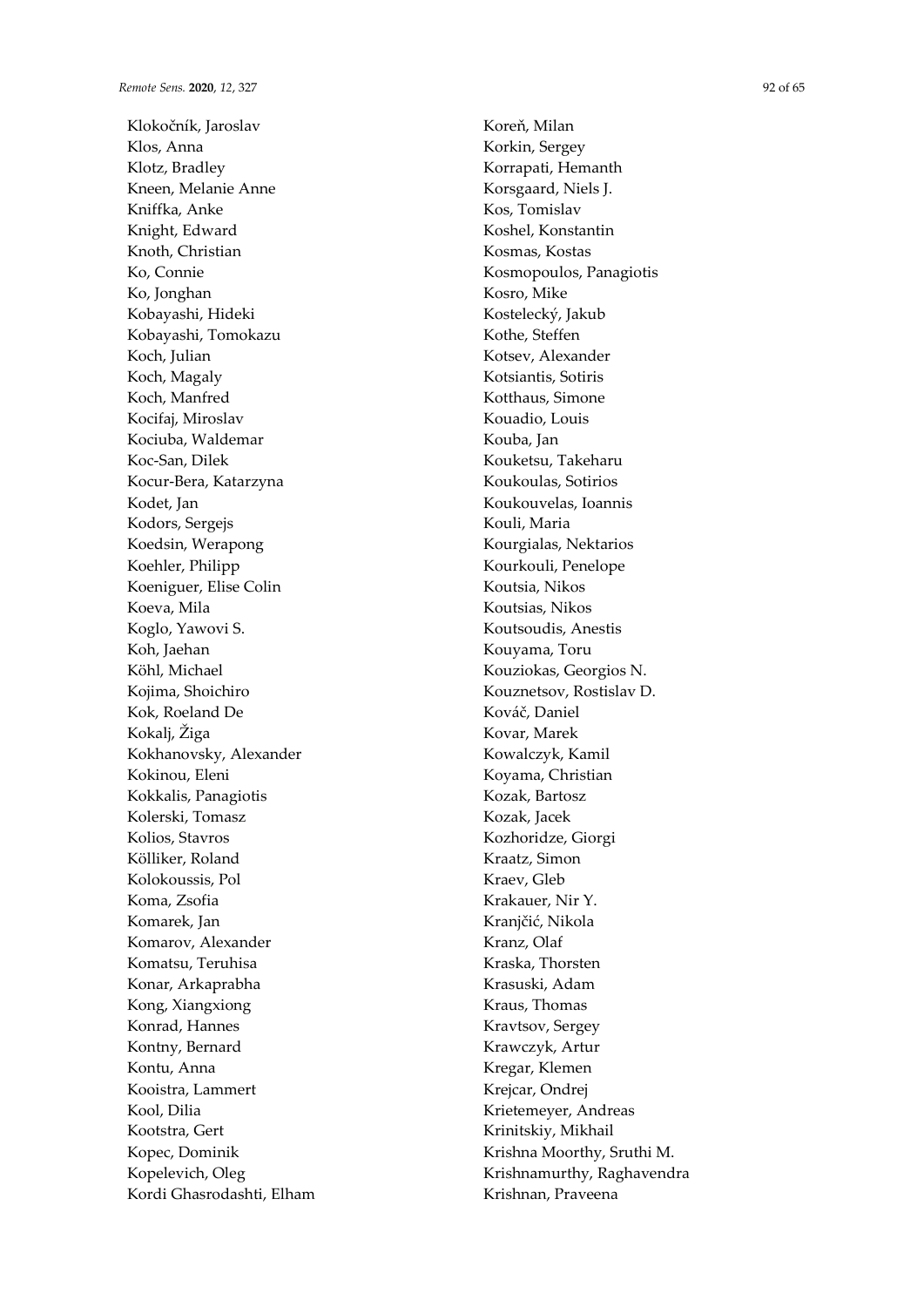Krištof, Koloman Kritten, Lena Krol, M.C. (Maarten) Królewicz, Sławomir Kromer, Ryan Kronander, Joel Kroodsma, David Kropáček, Jan Krynski, Jan Krystofiak, Tomasz Ku, Nian-Wei (Tony) Kubar, Terence Kubicki, Adam Kubicki, Marek Kubo, Nobuaki Kubryakov, Arseny Kucwaj, Jean-Christophe Kudela, Raphael M. Kudryavtsev, Vladimir Kuester, Michele Kuffer, Monika Kuhlmann, Gerrit Kühn, Martin Kükenbrink, Daniel Kul, Khand Kulawiak, Marcin Kulha, Niko Kulp, Scott Kumar BATAR, Amit Kumar Deo, Ram Kumar, Abhishek Kumar, Ganesh Kumar, K. Raghavendra Kumar, Manoj Kumar, Uttam Kundu, Dipangkar Kunert, Norbert Kuntz, Steffen Kuo, Chaincy Kuo, Chia-Pang Kuo, Hsing-Fu Kupidura, Przemysław Kurekin, Andriy Kuremoto, Takashi Kurihara, Toru Kuriqi, Alban Kurkin, Vladimir Kurkina, Oxana E. Kurum, Mehmet Kusari, Arpan Kussul, Nataliia Küster, Theres

Kutnjak, Hrvoje Kutser, Tiit Kuze, Hiroaki Kuželka, Karel Kuzevicova, Zofia Kuznetsov, Sergey Kvas, Andreas Kwan, Chiman Kwasniewska, Alicja Kwoczyńska, Bogusława Kwok, Ngai Ming Kwon, Yonghwan Kycko, Marlena Kyriakou, Kalliopi L. Carr, James LA, Tran Vu Laamrani, Ahmed Lacava, Teodosio Lacaze, Bernard Laefer, Debra Laffly, Dominique Lagorio, Maria Gabriela Lagüela López, Susana Lagüela, Susana Lahoz, William Lai, Jhe-Syuan Lai, Sabrina Lai, Ying-Chih Laiolo, Marco Lakew, Haileyesus Belay Laks, Ireneusz Lakshmi Madhavan, Bomidi Lamb, Brian Lamchin, Munkhnasan Lamelas, María Teresa Lami, Ihsan LAMINE, Salim Lamparelli, Rubens Augusto Camargo Lamsal, Damodar Lanconelli, Christian Land, Peter Landelius, Tomas Landes, Tania Landivar Bowles, Juan Landrieu, Loïc Landulfo, Eduardo Landy, Jack Lane-Serff, Gregory Laneve, Giovanni Lanfredi, Maria Lang, Fengkai Langat, Philip Kibet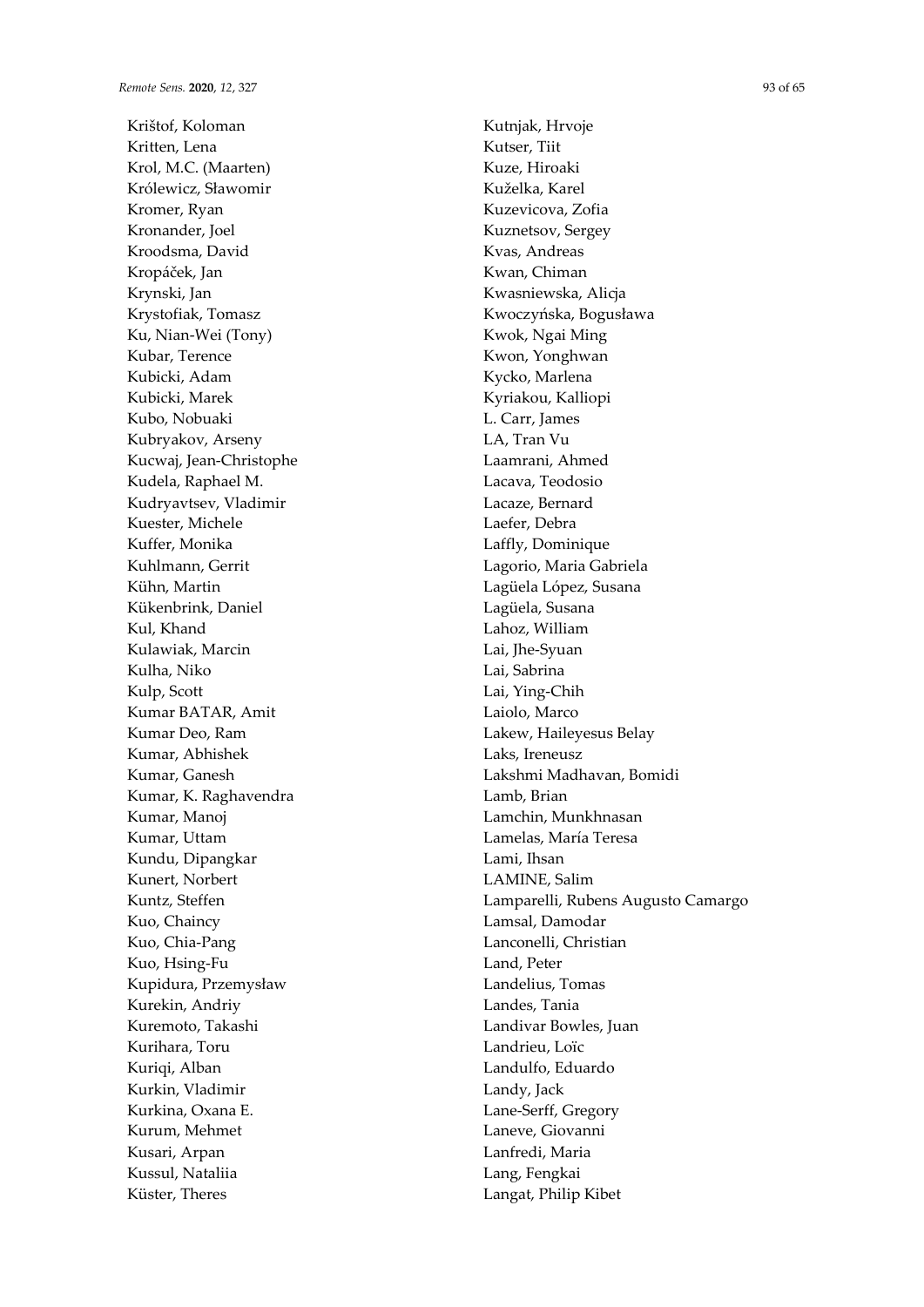Lange, Holger Langford, Zachary Lanorte, Antonio Lapucci, Chiara Lara, Carlos Lara, Luis E. Lara, Mark Laroche, Stephane Larochelle, Stacy Larrinaga, Asier R. Larroudé, Philippe LaRue, Elizabeth Lasaponara, Rosa Las-Heras Andrés, Fernando Lasky, Ty Laso Bayas, Juan Carlos Lathrop, Richard G. Latifi, Hooman Latini, Daniele Launeau, Patrick Laurent, Demagistri Laurenza, Lucia Maria Lausch, Angela Lavreniuk, Mykola Lavrova, Olga Lawrence, Dan Lawson, Adam Laybros, Anthony Lazár, Dušan Lazar, Michael Lázaro, Antonio Lázaro, Clara Lazarov, Andon Dimitrov Lazecky, Milan Lazzari, Maurizio Le Bris, Arnaud Le Mével, Hélène Le, Dinh Thuan Le, Manh Hung Le, NamTuan Le, The Dung Leal-Junior, Arnaldo Leandro, Jorge Lebastard, Vincent Lebedev, Sergey Leberecht, Martin Leccese, Fabio Lechner, Alex Lecours, Vincent Ledger, Paul Lee, Bora Lee, Changwook

Lee, Cheng-Ming Lee, Chong Hyun Lee, Chung-Cheng Lee, Dong Ha Lee, Jae One Lee, Jaesun Lee, Janice Ser Huay Lee, Joonwhoan Lee, Jun-Hak Lee, Kiwon Lee, Kyoo-seock Lee, Madeline Lee, Meonghun Lee, Moonjin Lee, Sang Heon Lee, Sang Jun Lee, Sangchul Lee, Sanghyo Lee, Sang-Moo Lee, Saro Lee, Seongwook Lee, Shihyan Lee, Sue Han Lee, Temple Lee, Wei-Liang Lee, Woo-Kyun Lee, Yang-Won Legaard, Kasey Leger, Jean-Michel Legleiter, Carl Lehmann, Moritz Lehner, Arthur Lehnert, Lukas Lei, Fangni Lei, Liping Lei, Ruibo Lei, Yang Leibman, Marina Leibovici, Didier G Leifer, Ira Leiper, Ian LeMoguédec, Gilles Lemoine, Guido Leń, Przemysław Leng, Pei Lennert, József Lennert, Moritz Lensky, Itamar M. Leon, Javier Leon, Jose Raul Romo Lerga, Jonatan Lerma, José Luis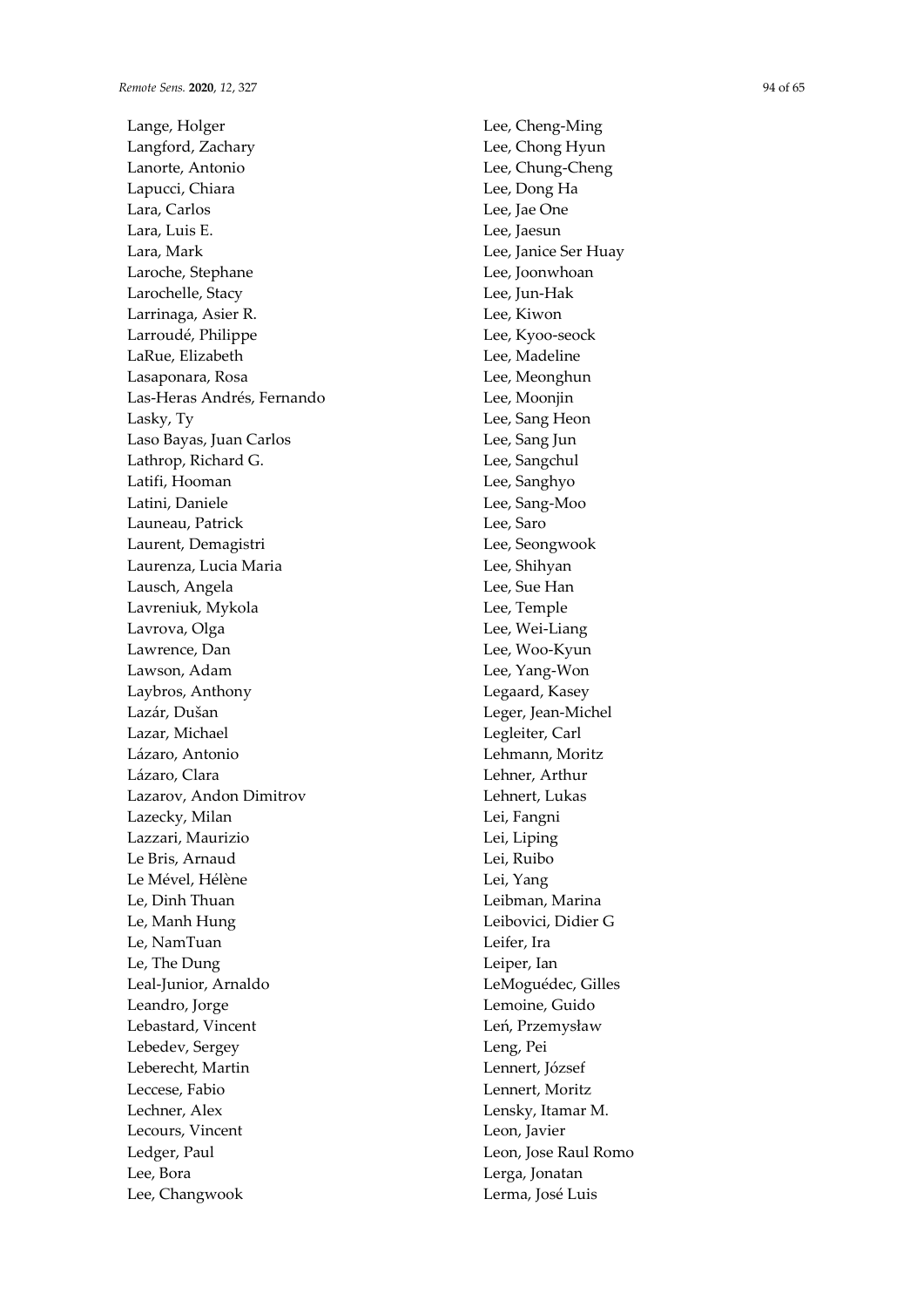Leroux, Ian Daniel Lesiv, Myroslava Leśniewska-Napierała, Katarzyna Letchov, George Leucci, Giovanni Leung, Carson Leuzzi, Giovanni Levashova, Natalia Levin, Gregor LeVine, David M. Levine, Judah Levitan, Nathaniel Levy, Charlotte R. Levy, Gad Lewandowicz, Elżbieta Lewińska, Paulina Lewiński, Stanisław Lewis, Quinn Lewis, Sarah A. Lezzerini, Marco Li, Congcong Li, Demin Li, Fan Li, Fashuai Li, Fengqiang Li, Frederick Li, Guiying Li, Haiyan Li, Hao Li, Heng-Chao Li, Huidong Li, Jiaguang Li, Jiang Li, Jiayi Li, Jin Li, Jiwei Li, Jun Li, Justin Li, Li Li, Long Li, Longlei Li, Mengmeng Li, Mingshi Li, Rong-rong Li, Rui Li, Shicheng Li, Shuai Li, Shuang Li, Songnian Li, Tao Li, Weidong Li, Weiqiang

Li, Wenjuan Li, Wenkai Li, Wenliang Li, Xi Li, Xianqi Li, Xiaolu Li, XiaoMing Li, Xiaopeng Li, Xiaorun Li, Xinghua Li, Xingxing Li, Xinhu Li, Xiu Li, Xuecao Li, Xueke Li, Yangfan Li, Yansheng Li, Ying Li, Yu Li, Yuan Li, Yuanhao Li, Yubin Li, Yundong Li, Yung-Hui Li, Yunliang Li, Zhan Li, Zhaoguo Li, Zhaoqin Li, Zhichao Li, Zuchuan Liang, Cunren Liang, Fuyuan Liang, Jianming Liang, Xingdong Liao, Chunhua Liao, Enhui Liao, Tien-Hao Liaw, Jiun-Jian Liberato, Margarida L.R. Licciardi, Giorgio Antonino Liebel, Lukas Liedermann, Marcel Georg Liesenberg, Veraldo Lievens, Hans Ligi, Martin Lihan, Tukimat Lillo-Saavedra, Mario Lim, Deok Won Lim, Kiho Lim, Samsung Lim, Sanghun Lim, Yeo Howe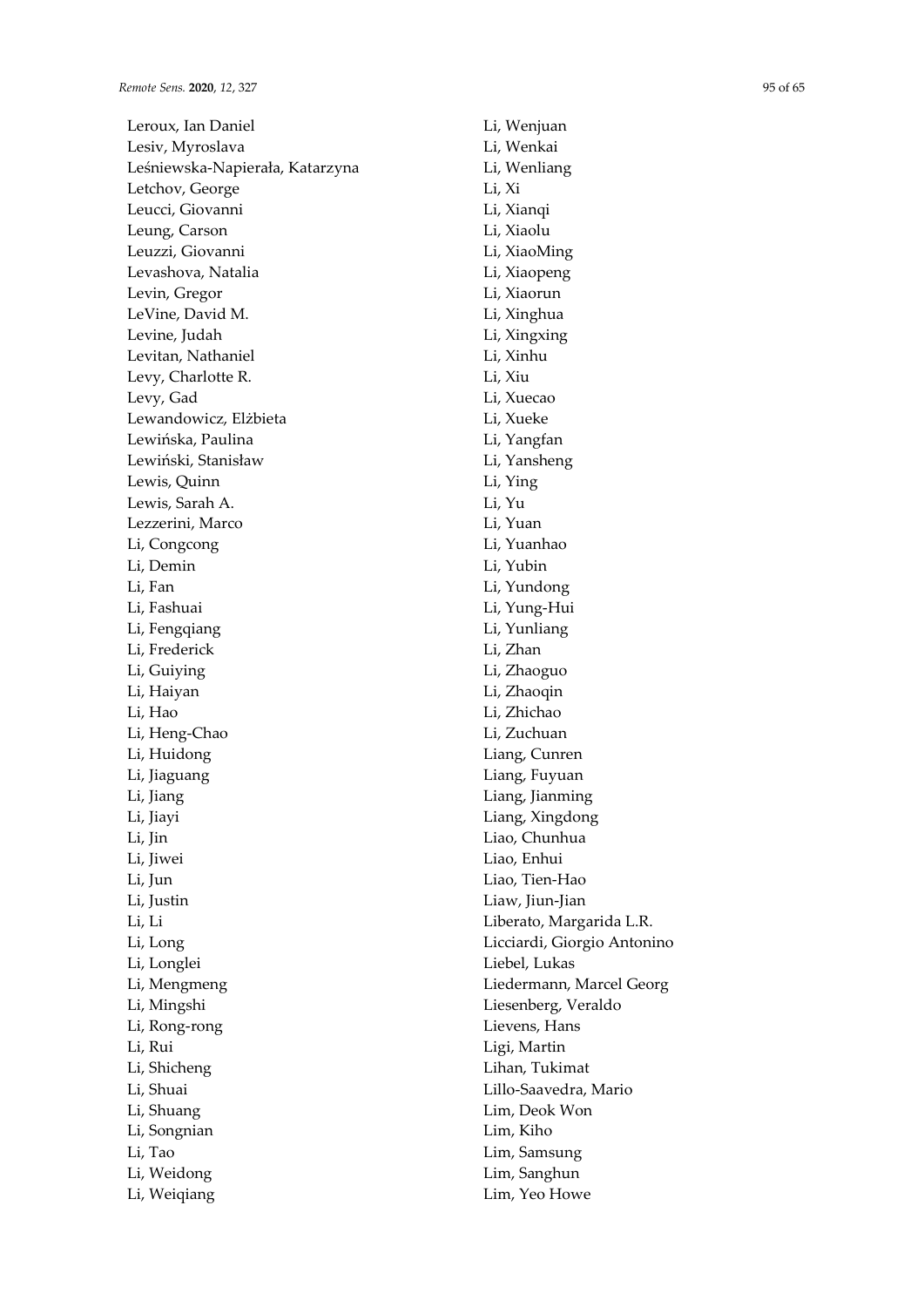Lima, Thaís Almeida Lima-Cueto, Francisco J. Lin, Aiwen Lin, Chin-Feng Lin, Chinsu Lin, Dong Lin, Hanzhi Lin, Jianmin Lin, Jianzhe Lin, LinChingwee Lin, Tang-Huang Lin, Teng-Chiu Lin, Yang Lin, Yen-Heng Lindberg, Eva Lindsay, Emily Lindsley, Richard Lindstrom, Eric Ling, Feng Ling, Pui-Yu Lingua, Andrea Lingua, Emanuele Lippe, Melvin Lipping, Tarmo Lippitt, Christopher D Lipuš, Bogdan Lira, Cristina Lira-Loarca, Andrea Lisani, José Luis Lisein, Jonathan Lisi, Mariano Litkey, Paula Liu, Bin Liu, Chao Liu, Chunwei Liu, Congliang Liu, Dong Liu, Fei Liu, Guang Liu, Haixing Liu, Han Liu, Huanjun Liu, Huizeng Liu, Jia-Bao Liu, Jiangui Liu, Junmin Liu, Kai Liu, Keng-Hao Liu, Lanfa Liu, Lin Liu, Linshan Liu, Meiling

Liu, Ning Liu, Peng Liu, Qi Liu, Ronghua Liu, Shaoqing Liu, Shengheng Liu, Suxing Liu, Tao Liu, Tianjia Liu, Weibo Liu, Wei-Min Liu, Weitao Liu, Wen Liu, Wen Cheng Liu, Wen-Cheng Liu, Wenlong Liu, Xianglin Liu, Xiaomang Liu, Xiaoming Liu, Xiaoye Liu, Xi-chuan Liu, Xinan Liu, Xing Liu, Yan Liu, Yan-An Liu, Yanlan Liu, Yaqun Liu, Yinghui Liu, Yonggang Liu, Yongxue Liu, Yuming Liu, Zhen Liu, Zheng Liu, Zhi Liu, Zhong Liuzzi, Giuliano Livens, Stefan Livieris, Ioannis E. Livio, Franz A. Lo, Yueh-Hsin Lobiuc, Andrei Loeb, Norman Lofgren, Brent M. Log, Torgrim Logan, Timothy Lohr, Christophe Lohrenz, Steven Loiko, Sergey V. Lolli, Simone Lombardi, Federico Long, Dan S. Long, David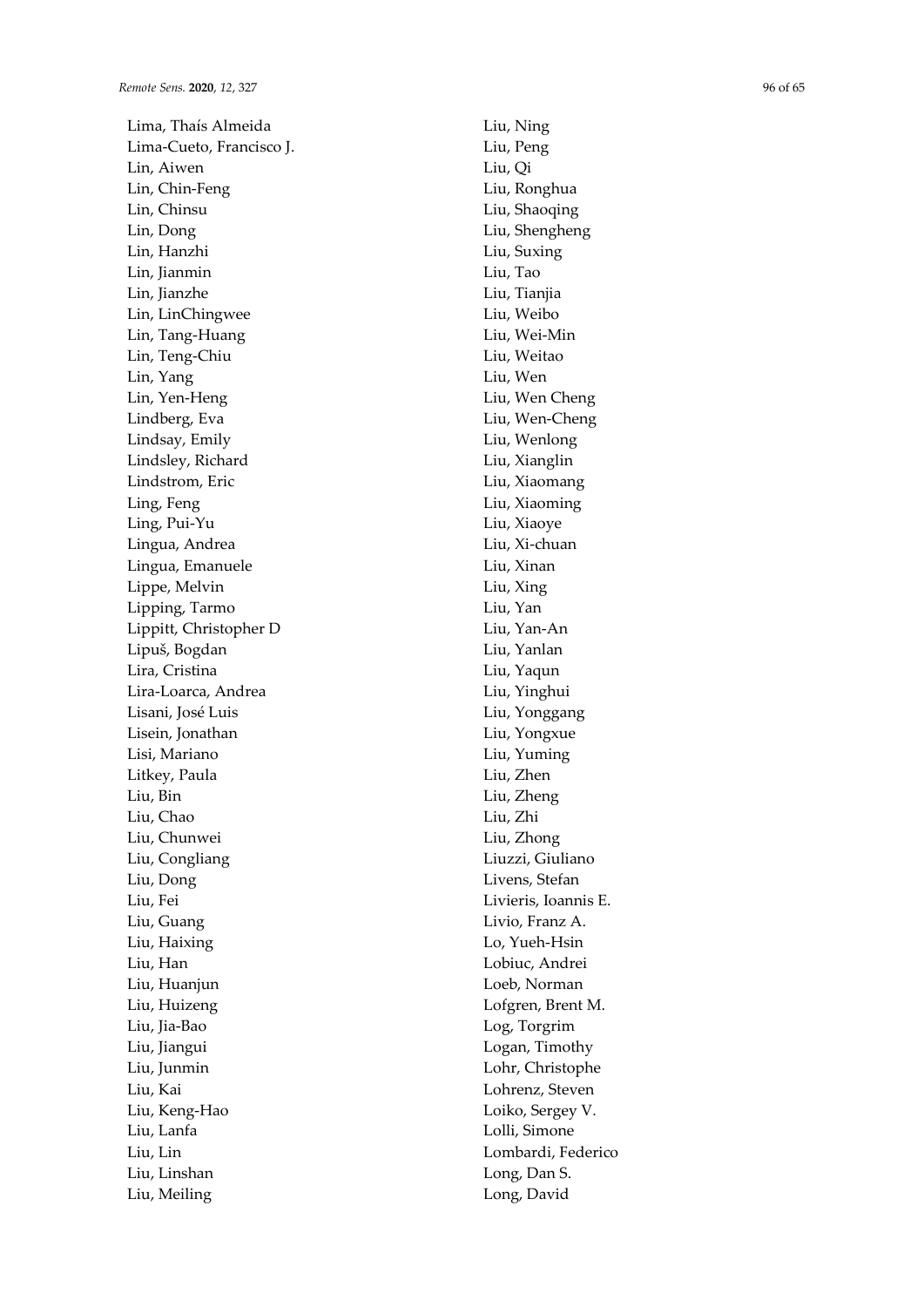Long, Jacqueline Long, Nathalie Long, Tengfei Longépé, Nicolas Longo, Domenico Longo, Sandro Longoni, Laura Loomis, Bryant D. Lopatin, Javier Lopes, Carina Lopes, Mailys López, Antonio M. Lopez, Teodolina Lopez-Baeza, Ernesto Lopez-Granados, Francisca López-Serrano, Pablito M. Loppi, Stefano Lorenz, Sandra Lorenzzetti, Joao A. Loria-Salazar, Sandra-Marcela Lorilla, Roxanne Suzette Los, Sietse Lotte, Rodolfo Georjute Lottering, Romano Lottes, Philipp Lovas, Tamás Lowe, Roger C. Lowe, Stephen Lozano-Parra, Javier Lu, Bing Lu, Ching-Ta Lu, Dengsheng Lu, Guojun Lu, Hui Lu, Meng Lu, Mengqian Lu, Minjiao Lu, Qikai Lu, Yuhao Lubczonek, Jacek Lucianaz, Claudio Luetkemeier, Robert Lui, Antonny Luiz, Alfredo José Barreto Lukač, Niko Lukas, Vojtěch Lukasová, Veronika Lukes, Petr Lukin, Vladimir Łukowski, Mateusz Luks, Bartlomiej Lukyanenko, Dmitry

Lund, Björn Lundgren, Paul R. Lunga, Dalton D. Luo, Bingkun Luo, Chunbo Luo, Jia Luo, Lei Luo, Lihui Luo, Min Luo, Pingping Luo, Yi Luo, Yunpeng Luoma, Ville Luperto, Matteo Lussana, Rudi Luther, Joan Luxon, Nhamo Lv, Zhi-Yong Lwin, Ko Ko Ly, Ngoc Q. Lykhovyd, Pavlo Lymburner, Leo Lynch, Mervyn Lynch, Thomas B. Lysandrou, Vasiliki Lyzenga, David M. Al-Subhi, Abdullah Ma, Ailong Ma, Andong Ma, Chunfeng Ma, Dandan Ma, Iiavi Ma, Lei Ma, Lingling Ma, Mingguo Ma, Qin Ma, Ronghua Ma, Wu Ma, Xiaodan Ma, Xuanlong Ma, Yingtao Maas, Hans-Gerd Maboudi, Mehdi Macander, Matthew MacEachern, Scott Macedo, Carina Regina De Macedonio, Giovanni Macfarlane, Wally Maciuk, Kamil Madeira, Sergio Madewell, Charles Madurapperuma, Buddhika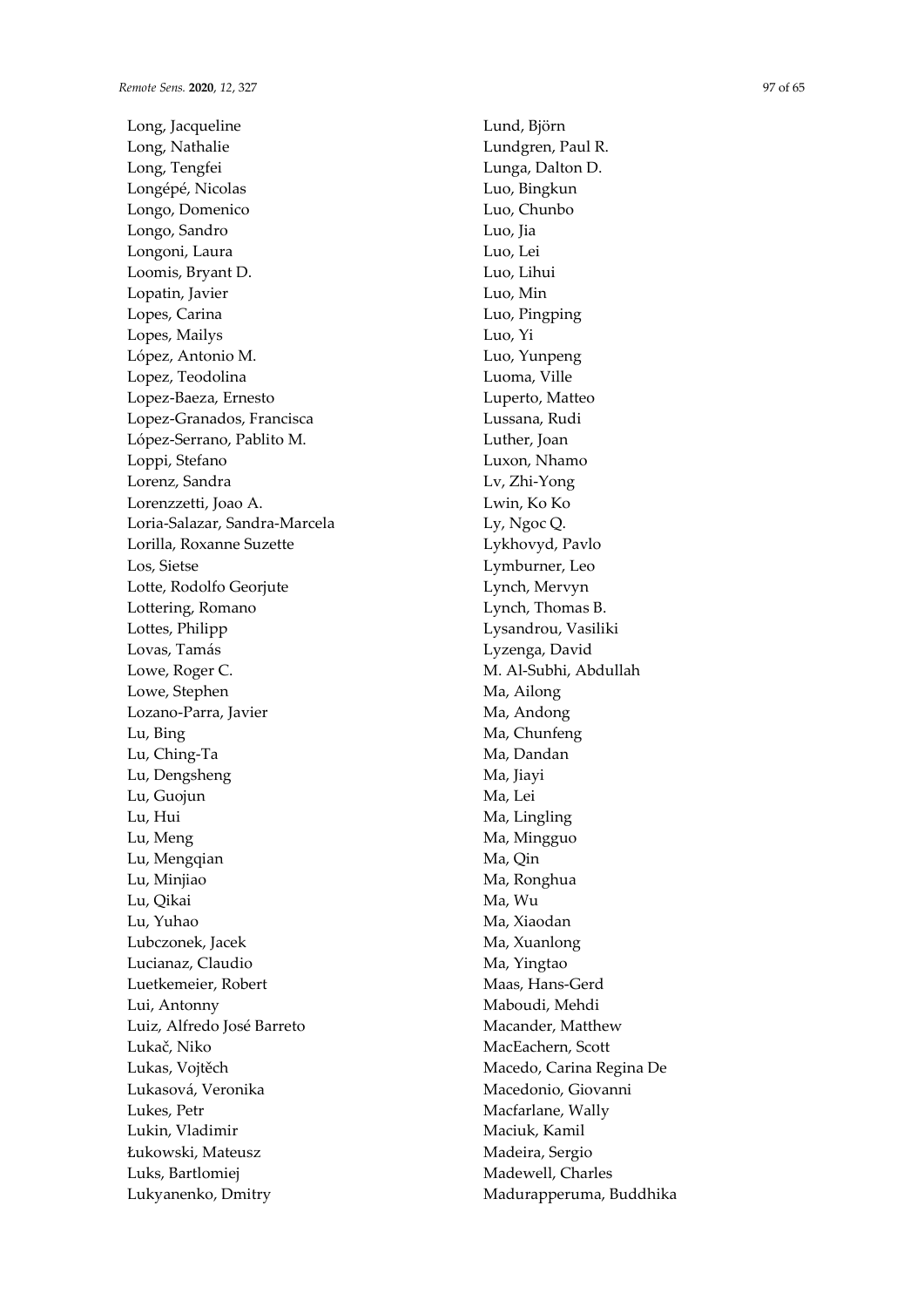Maeda, Murilo Minekawa Maeda, Takashi Maesano, Mauro Maffei, Carmine Maggioni, Viviana Maghsoudi Mehrani, Yasser Magness, Dawn Magney, Troy S. Magno, Ramona Magnússon, Eyjólfur Maguire, Andrew J. Mahalingam, Rubini Mahan, J. Robert Mahdavi, Sahel Mahdianpari, Masoud Mahfuz, Sazia Mahmood, Rashed Mahmood, Taufique Mahmud, Kashif Mahmud, M. Rizaludin Mahmud, Mallik Sezan Mahoney, Craig Mahoney, Robert Maietti, Federica Maignan, Fabienne Maimaitiyiming, Maimaiti Maimaitiyiming, Matthew Mainali, Kumar P Maingi, John Majeed, Yaqoob Majidi Nezhad, Meysam Majurec, Ninoslav Makanae, Koji Makantasis, Konstantinos Makar, Artur Maki, Masayasu Makinde, Esther O. Mäkynen, Marko Malakar, Nabin Malambo, Lonesome Malavasi, Marco Malbeteau, Yoann Malekian, Arash Maleknia, Simin D Malihi, Shirin Maliki, Ali Al Malinowska, Agnieszka Malinowski, Radek Malinska, Alicja Malinverni, Eva Savina Mallast, Ulf Mallet, Marc

Mallick, Javed Mallinis, Georgios Mallorqui, Jordi Malone, Sparkle Manakos, Ioannis Manandhar, Prajowal Manandhar, Shilpa Manataki, Meropi Manavalan, Balachandran Mancini, Francesco Mancini, Manuela Manconi, Andrea Mandal, Dipankar Mandal, Sohom Mandanici, Emanuele Mandlburger, Gottfried Manfreda, Salvatore Mangina, Eleni Mangold, Alexander Manickam, Surendar Manivasagam, V.S. Manna, Piero Manno, Giorgio Manoharan, Prabukumar Mansberger, Reinfried Mansi, Ahmed Hamdi Mantas, Vasco M. Mantovani, Matteo Mao, Dehua Maradin, Mladen Marapareddy, Ramakalavathi Marathe, Thyagaraja Marçal, André Marcantonio, Matteo Marcato, José Marcello, Javier Marcheggiani, Ernesto Marchese, Francesco Marchetti, Dedalo Marciniak, Michael Marcinkowska-Ochtyra, Adriana Marco, Falocchi Marconi, Sergio Marcuccio, Salvo MĂRGĂRINT, Mihai Ciprian Margvelashvili, Nugzar Mariani, Guido Stefano Marinescu, Ioan Eustatiu Marino, Armando Marinoni, Andrea Mario Edoardo, Bertaina Mariotti, Mauro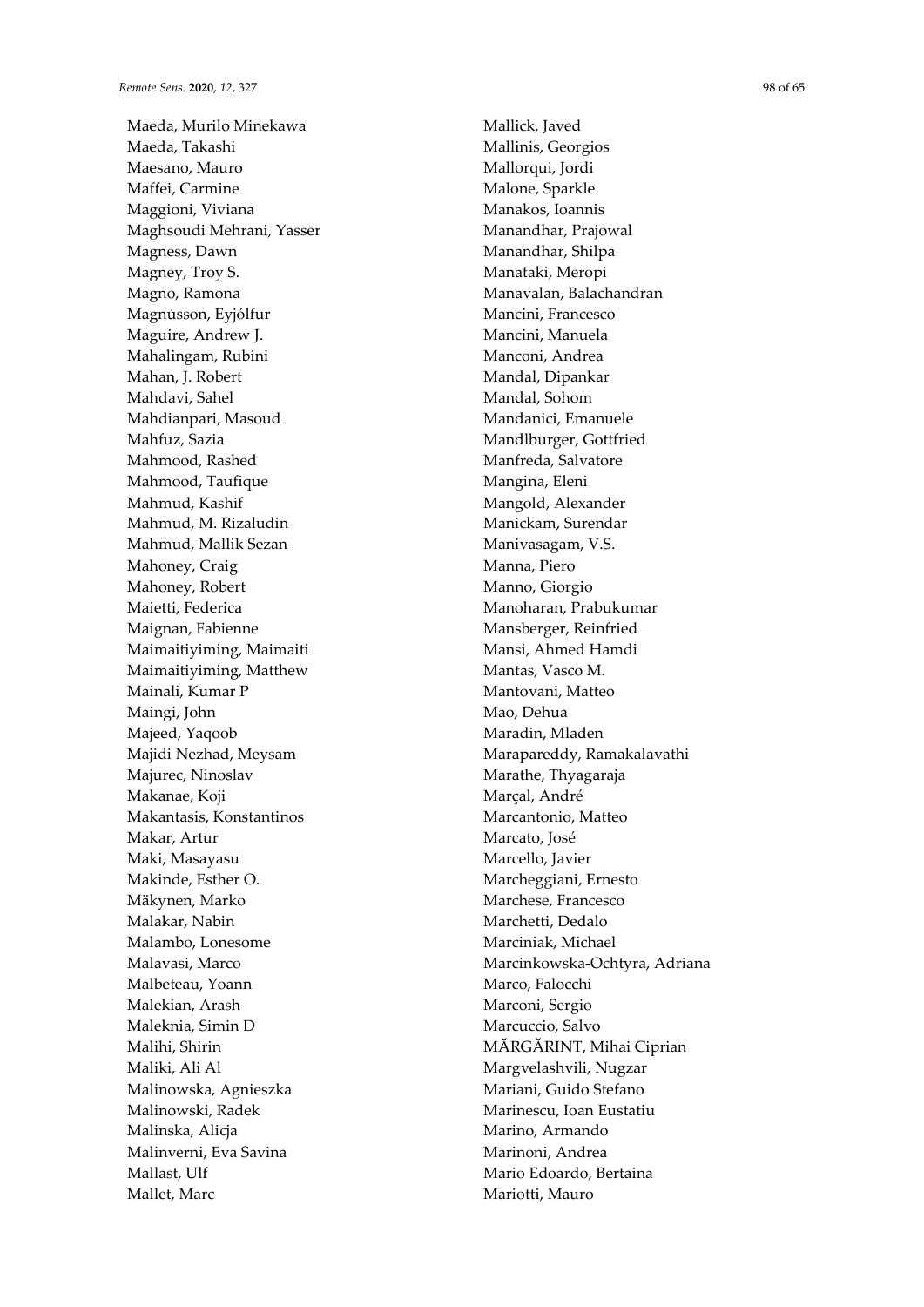Mariotto, Isabella Marjanović, Hrvoje Markelin, Lauri Märker, Michael Markert, Kel Markovic, Goran B. Marks, David A. Marmorino, George Marotta, Enrica Marpu, Prashanth Marques, Gonçalo Marques, Haroldo Marques, Pedro Márquez, Carmen O. Marr, Kenneth D. Marra, Anna Cinzia Marrinan, Timothy Mars, John C. Marseille, Gert-Jan Marsella, Maria Marsh, Stuart Martel, Ernestina Martin Pomares, Luis Martin, François-Marie Martín, María Pilar Martin, Scott Martin, Tara J. Martín-Crespo, Tomás Martinez Del Castillo, Edurne Martinez Espejo Zaragoza, Isabel Martinez, Beatriz Martinez, Jean-Michel Martinez, Joaquin Martinez, Manuel Martinez-Agirre, Alex Martínez-Carricondo, Patricio Martínez-Fernández, José Martínez-Graña, Antonio Miguel Martinez-Izquierdo, Estibaliz Martínez-López, Javier Martínez-Vega, Javier Martin-Herrero, Julio Martin-Neira, Manuel Martino, Gerardo Di Martin-Pomares, Luis Martins, Fernando Ramos Martins, João P. A. Martins, Marcos Martins, Meike Sena Martinuzzi, Sebastian Martucci, Matteo Marucci, Alessandro

Maruyama, Yoshihisa Marx, Andrew J. Mas Caussel, Jean-François Mascolo, Lucio Masiello, Guido Masiero, Andrea Masih, Ilyas Masini, Nicola Maskey, Mahesh Lal Masoud, Alaa Masrur, Arif Massari, Christian Masse, Antoine Massey, Richard Masson, Théo Massot-Campos, Miquel Mastelić Ivić, Siniša Mastriani, Mario Mastrogiuseppe, Marco Matano, Fabio Matarrese, Raffaella Mataveli, Guilherme Augusto Verola Mateo-García, Gonzalo Mateos, Cristian Matese, Alessandro Mateus, Pedro Matgen, Patrick Mathews, Adam Matic, Frano Matin, Mir Matsangouras, Ioannis Matsoukas, Christos Matsunaga, Tsuneo Matsuoka, Masayuki Matsushita, Bunkei Mattar, Cristian Matteoli, Stefania Matthes, Dietmar Matthews, Grant Matthews, Jessica Mattia, Francesco Maturi, Eileen Matveeva, Maria Matyas, Corene Mauro, Francisco Mauro, Giovanni Maus, Victor Mauser, Wolfram Mavrakou, Thaleia Maximenko, Nikolai Maxwell, Aaron May, Jeremy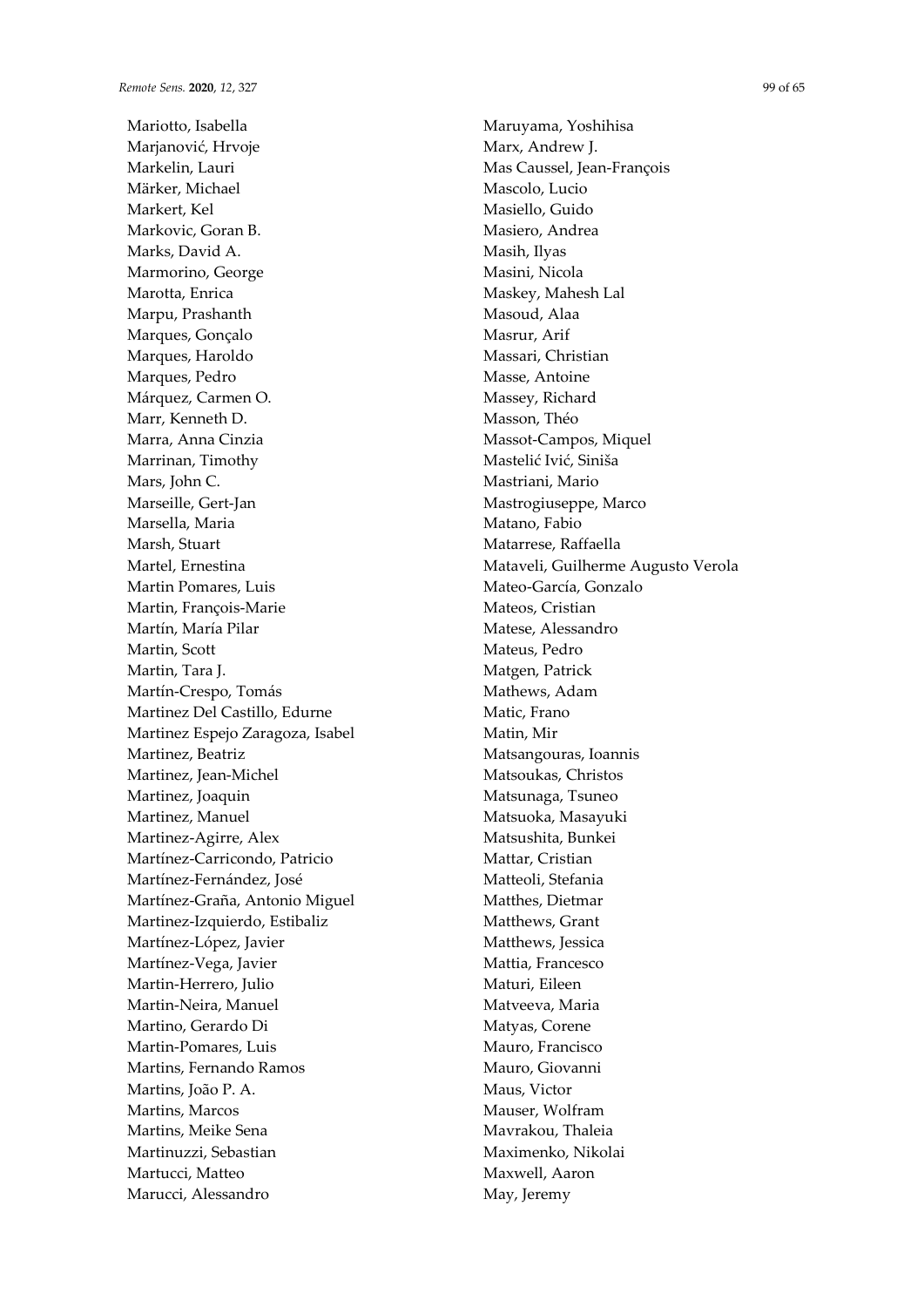Maza, Ivan Mazher, Abeer Maznev, Stepan Mazur, Stanisław Mazurek, Paweł Mazza, Antonio Mazzetto, Fabrizio Mazzoglio, Paola Mazzoleni, Maurizio Mboga, Nicholus McCann, David McCarter, Michael K. Mccarthy, Matthew J. McCarty, Jessica McCoy, Mark D. McDermott, Christopher McGaughey, Robert McGuire, Patrick McGwire, Kenneth McKenna, Phillip McKerrow, Alexa McLemore, Alex McMahon, Augusta McMichael, Ian T McNabb, Robert Mcneill, Stephen McNutt, Stephen McRoberts, Ronald E. Mecikalski, John R. Mederski, Piotr S. Medic, Tomislav Medina, Daniel Medina-Lopez, Encarni Medvedev, Viktor Meersmans, Jeroen Meggio, Franco Mehan, Sushant Mehrotra, Prakhar Mei, Shaohui Mei, Yiwen Meijerink, Allard Meindl, Michael Meisina, Claudia Mekhalfi, Mohamed Lamine Mekikis, Prodromos-Vasileios Melani, Samantha Melchiorri, Michele Méléder, Vona Melendez-Pastor, Ignacio Melis, Maria Teresa Melnichenko, Oleg Melnikov, Valery

Melo Damian, Júnior Melo, Pedro Melville, Bethany Melvin, William L. Memon, Muhammad Sohail Mendes, Renato Mendes, Virgilio Brito Mendes, Yhasmin Méndez, Alexis Mendez, Ana Andreu Meneghini, Robert Menenti, Massimo Menezes, Viviane Meng, Jihua Meng, Qingmin Meng, Ran Meng, Weizhi Meng, Yu Meng, Zhaozong Mercado, Jesús M. Merciol, François Merlaud, Alexis Merlin, Olivier Meron, Moshe Meroni, Michele Merrick, Trina Merry, Krista Merryman Boncori, John Peter Mertikas, Stelios Mertzimekis, Theo Merz, Clifford Mesa-Mingorance, José Luis Mesas-Carrascosa, Francisco Javier Meschino, Simone Mesev, Victor Messina, Joseph Messinger, Max Meyer, Hanna Mezei, Pavel Mhawej, Mario Miao, Zelang Miccinesi, Lapo Michaelsen, Eckart Michał, Kędzierski Michałowska, Krystyna Michel, Aurélie Michelini, Alberto Michibata, Takuro Michot, Véronique Middleton, Elizabeth Mielke, Christian Mielonen, Tero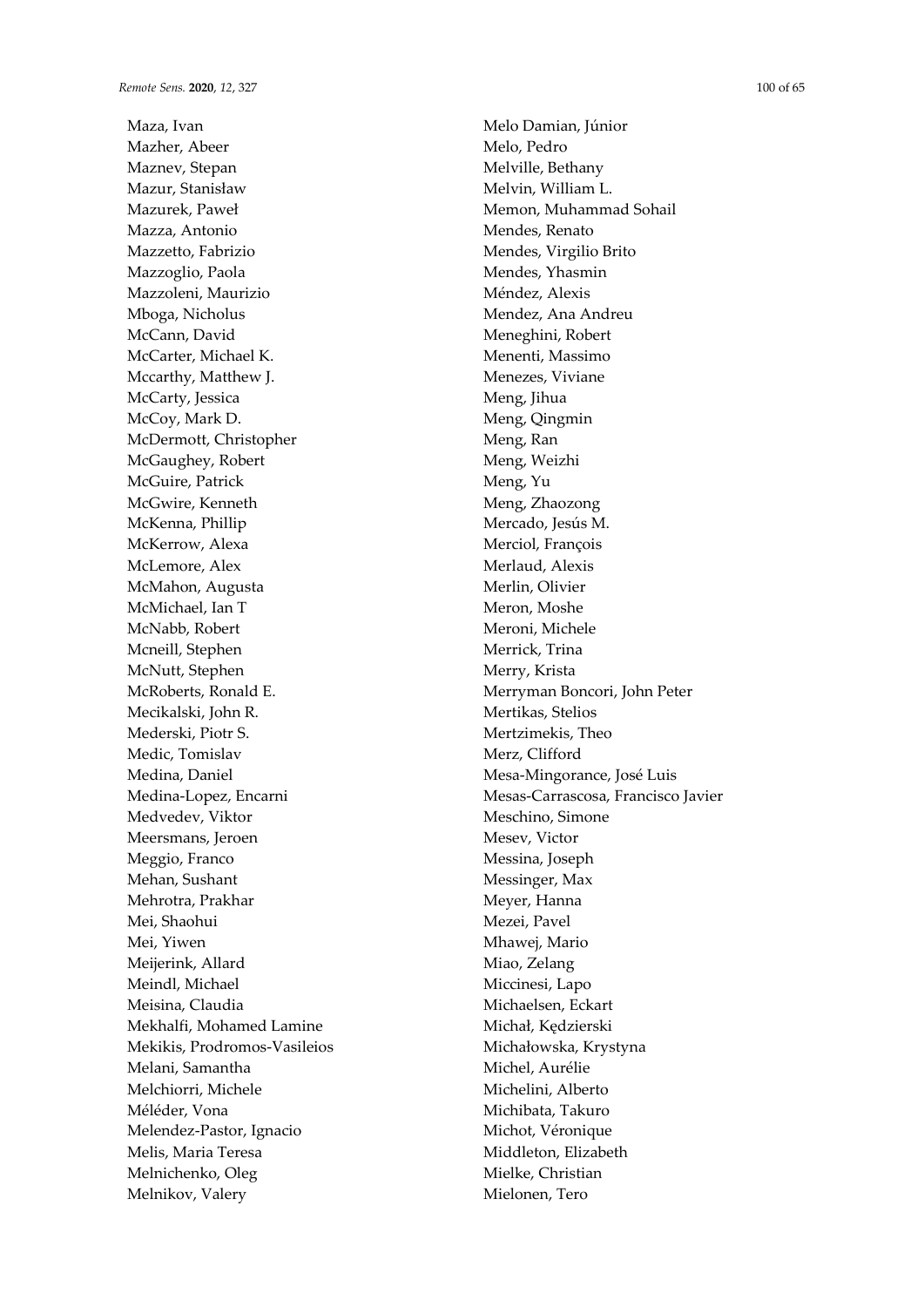Miettinen, Jari Migliaccio, Federica Migliorini, Stefano Migoya-Orue, Yenca Miguel, Gonzalo De Mihu-Pintilie, Alin Mikhailova, Elena Mikrut, Slawomir Milan, David Milenov, Pavel Milesi, Cristina Milewski, Adam Milillo, Pietro Milinevsky, Gennadi Militino, Ana Fernández Millán, Boria Millan, Romain Millard, Koreen Miller, Boris Miller, John S. Miller, Peter Miller, Scot Millington, Andrew Milosavljević, Aleksandar Lj. Milosevic, Dragan Minaee, Shervin Minamide, Masashi Minasny, Budiman Minematsu, Tsubasa Mineo, Simone Minjarez-Sosa, Carlos Miranda, Fernando Miranda, Pedro M. A. Mirás-Avalos, José Manuel Mirkovic, Djordje Mirlohi, Susan Misar, Sid Miścicki, Stanisław Mishne, David Mishra, Amit Mishra, Bhogendra Mishra, Kumar Vijay Mishra, Sachidananda Mishra, Vikalp Misra, Gourav Misra, Prakhar Mistretta, Fausto Mitchell, Catherine Mitka, Bartosz Mitraka, Zina Mitsopoulos, Ioannis Miura, Hiroyuki

Miura, Kenjiro Miwa, Takahiro Miyazaki, Hiroyuki Miyazaki, Kazuyuki Mizuochi, Hiroki Mleczko, Magdalena Mlekuz, Dimitrij Mo, Yu Mobasheri, Amin Möckel, Thomas Modanesi, Sara Modica, Giuseppe Moeck, Christian Moghadas, Davood Moghaddam, Mahta Moghimi, Ali Mohajerani, Yara Mohammad, Ammad Mohammadi, Babak Mohammadimanesh, Fariba Mohammadzadeh, Ali Mohapatra, Rama Prasada Mohd. Shafri, Helmi Zulhaidi Moknatian, Mahrokh Mokroš, Martin Molero, Francisco Molin, Jose Paulo Molina, Inigo Molina, José-Luis Molina-Martínez, José Miguel Molinier, Matthieu Molkov, Alexander Mollalo, Abolfazl Moltchanova, Elena Molthan, Andrew L. Momm, Henrique Mona, Lucia Monasse, Pascal Mondal, Arun Mondal, Dhiman Mondino, EB Mongil-Manso, Jorge Mongus, Domen Monica, Riccardo Monsivais-Huertero, Alejandro Montagnani, Leonardo Montalvo, Carlos Montazeri, Sina Monteiro-Henriques, Tiago Monte-Moreno, Enric Monterroso-Checa, Antonio Montes, Christopher M.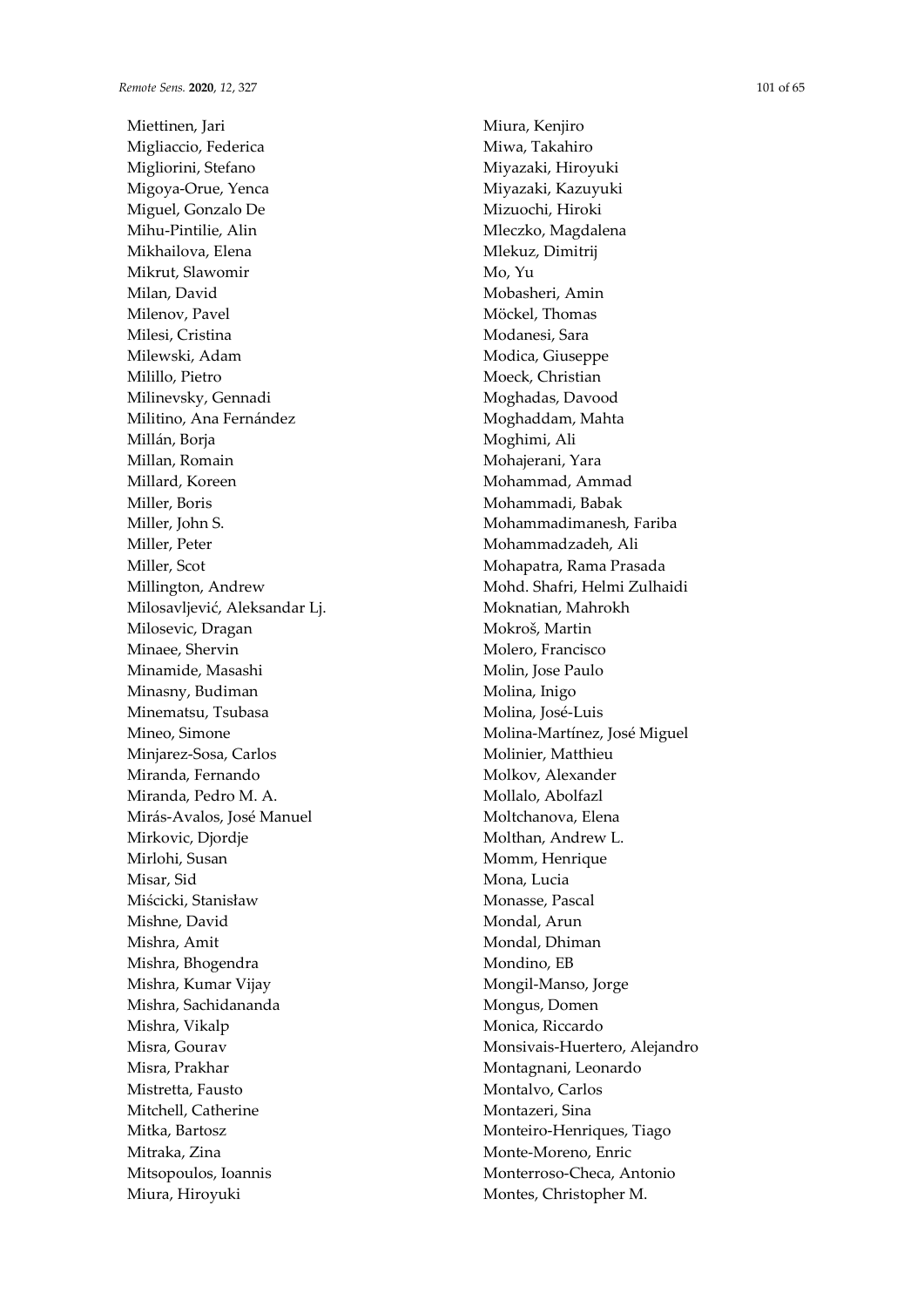Montes, Marcos Montgomery, Joshua Monti Guarnieri, Andrea Virgilio Monti, Paolo Montopoli, Mario Montoro, Amelia Montuori, Antonio Moon, Hyeonjoon Moon, Minkyu Moon, Sungkon Moore, Kathleen Moore, Nathan Moore, Timothy Mora, Antonio Morais, Raul Morales Maqueda, Miguel Angel Morales, Lucia Morán, Roberto Fernández Morano, Pierluigi Moravec, David Moreira, Noel Morel, Alexandra Moreno Marcos, Gerardo Moreno, Adam Moreno, Jose Moreno, Miguel Ángel Moreno-García, Beatriz Morey, Steven Mori, Saverio Morishita, Yu Moritsuka, Naoki Moroni, Davide Moroni, Monica Morris, Mary Morris, Tim Morrison, Keith Morrison, Wendy Morrow, Ivor Morsy, Salem Mortimer, Colleen Mortlock, Thomas Morton, Daniel Morzfeld, M. Mosavi, Amir Moses, Wesley Moshary, Fred Moshe, Boaz Ben Moshou, Dimitrios Moss, Ian Mota, Bernardo Mota, Guilherme Lucio Abelha Motagh, Mahdi

Mott, Rowan Mottus, Matti Mougenot, Isabelle Mouratidis, Antonios Mousavi Kahaki, Seyed Mostafa Moussa, Mohamed Moya Rueda, Fernando Moya, Daniel Moyano, Juan Mozgeris, Gintautas Mozos, Daniel Mozzi, Paolo Mróz, Marek Mrozik, Karol Mu, Mingquan Muchová, Zlatica Mudbhatkal, Amogh Mueller, Rupert Muhammad, Khan Muhammad-Sukki, Firdaus Muharfiza, Muharfiza Muhuri, Arnab Mukai, Sonoyo Mulas, Marco Mulatu, Kalkidan Mulianga, Betty Müller, Hartmut Müller, Richard Mullerova, Jana Müllerová, Jana Mulley, Maggie Mulverhill, Christopher Munafò, Michele Münch, Zahn Munchak, S. Joseph Mund, Jan-Peter Munir, Khushboo Munir, Tariq Muniz, Pablo Muñoz Palacios, Filiberto Muñoz-Marí, Jordi Munteanu, Adrian Muntendam-Bos, Annemarie Murakami, Hiroshi Murakami, Toshifumi Muralikrishnan, Bala Murböck, Michael Murfitt, Justin Murgante, Beniamino Murlidhar Pingale, Santosh Murphy, James Murray, Kyle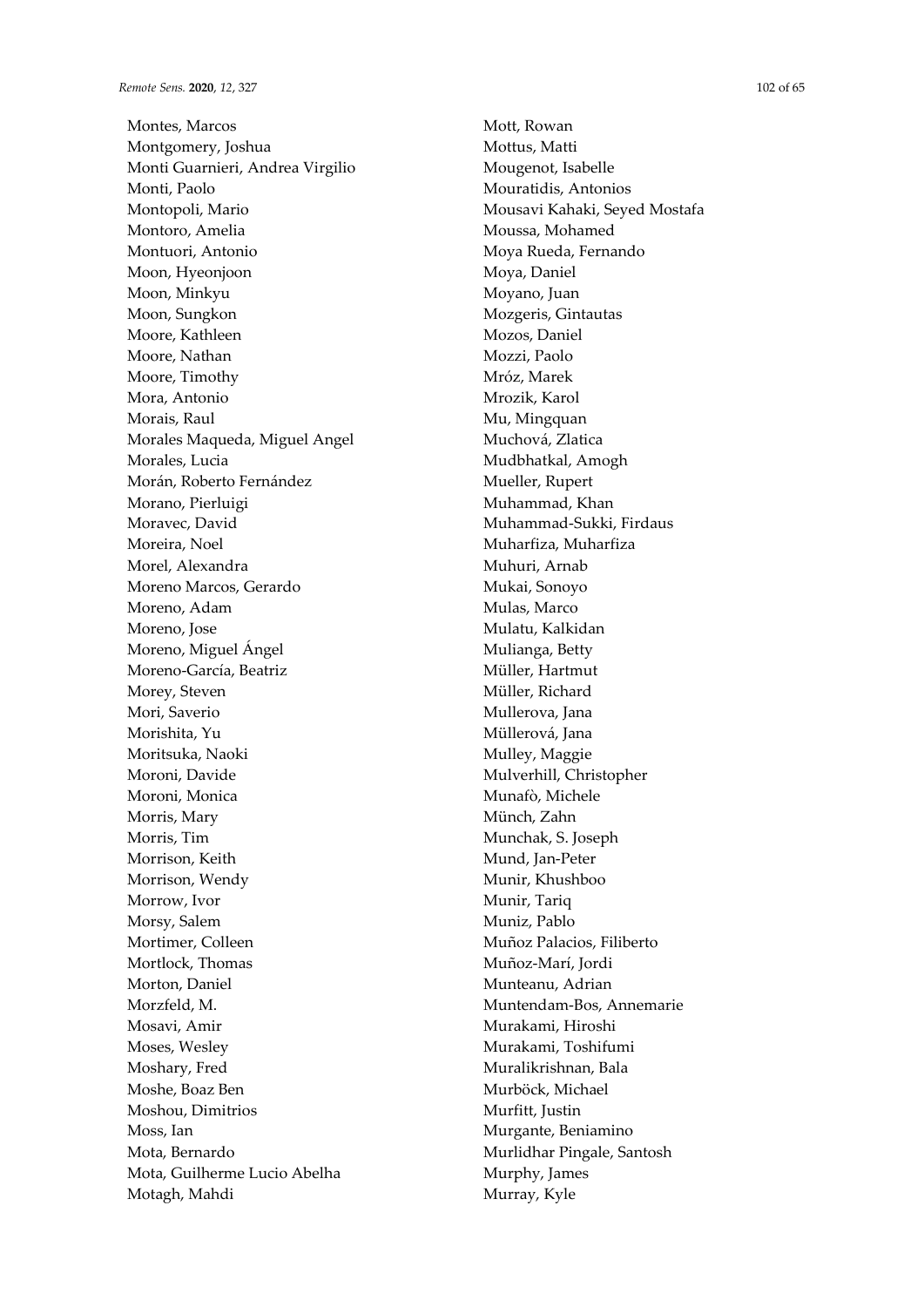Murray, Nicholas J. Murtiyoso, Arnadi Muskett, Reginald R. Mutiibwa, Denis Mutowo, Godfrey Mutshinda, Crispin Muukkonen, Petteri Myers, Paul Naderpour, Reza Næsset, Erik Nagai, Hiroto Nagai, Shin Nagaike, Takuo Nagamine Urata, Katia Nagarajan, Sudhagar NaghshvarianJahromi, Mahdi Nahid, Abdullah-Al Nahon, Alphonse Naik, Sambit Prasanajit Nair, Udaysankar Naito, Adam T. Najibi, Nasser Nakamura, Kenji Nakano, TomoKo Nakata, Makiko Nakazawa, Yoshinori Nakhjiri, Navid Nalepa, Jakub Nam, SungHyun Namuduri, Kamesh Nanni, Loris Naoyuki, Hashimoto Napa, Sae-Bae Napiórkowska-Krzebietke, Agnieszka Naqvi, Rizwan Ali Nar, Fatih Naranjo, Jose Eugenio Narayanan, Ram Nardi, Fernando Nardino, Vanni Nardinocchi, Carla Narine, Lana Landra Narron, Caroline Narteau, Clement Nasahara, Kenlo Nascimento, Daniel Chagas Do Nasonova, Sasha Nasrallah, Ali Nastula, Jolanta Natsuaki, Ryo Navarro Ferreira, Ana Navarro Pedreño, Jose

Navarro, Andrés Navarro, Gabriel Navarro-Sánchez, Victor Navon, Michael Nawar, Said Nayak, Guruprasad Nazeer, Majid Nduati, Eunice Neave, Melissa Negri, Rogério Galante Negru, Mihai Negusini, Monia Neinavaz, Elnaz Nelkin, Eric J. Nelson, Mark D. Nemani, Ramakrishna Nesje, Atle Neudegg, David Neumann, Mathias Nevalainen, Paavo Newlands, Nathaniel K. Newson, Alasdair Newton, Andrew Nex, Francesco Ngoy, Kikombo Nguyen Tien, Dat Nguyen, Ho Nguyen, Kien Nguyen, Kim-Anh Nguyen, Lan Hoang Nguyen, Mai H. Nguyen, Trung H. Ni, Chuen-Fa Ni, Xiliang Niazmardi, Saeid Niccolai, Alessandro Nicely, Julie Nichol, Janet Nicholson, Kerry Cawse Nico, Giovanni Nicodemo, Gianfranco Nicola, Clerici Nicolae, Doina Nicolescu, Valeriu-Norocel Nicu, Ionut Cristi Niculescu, Simona Niculita, Mihai Nie, Sheng Nielsen, Karina Niemann, Jeffrey D. Nievinski, Felipe Nijland, Wiebe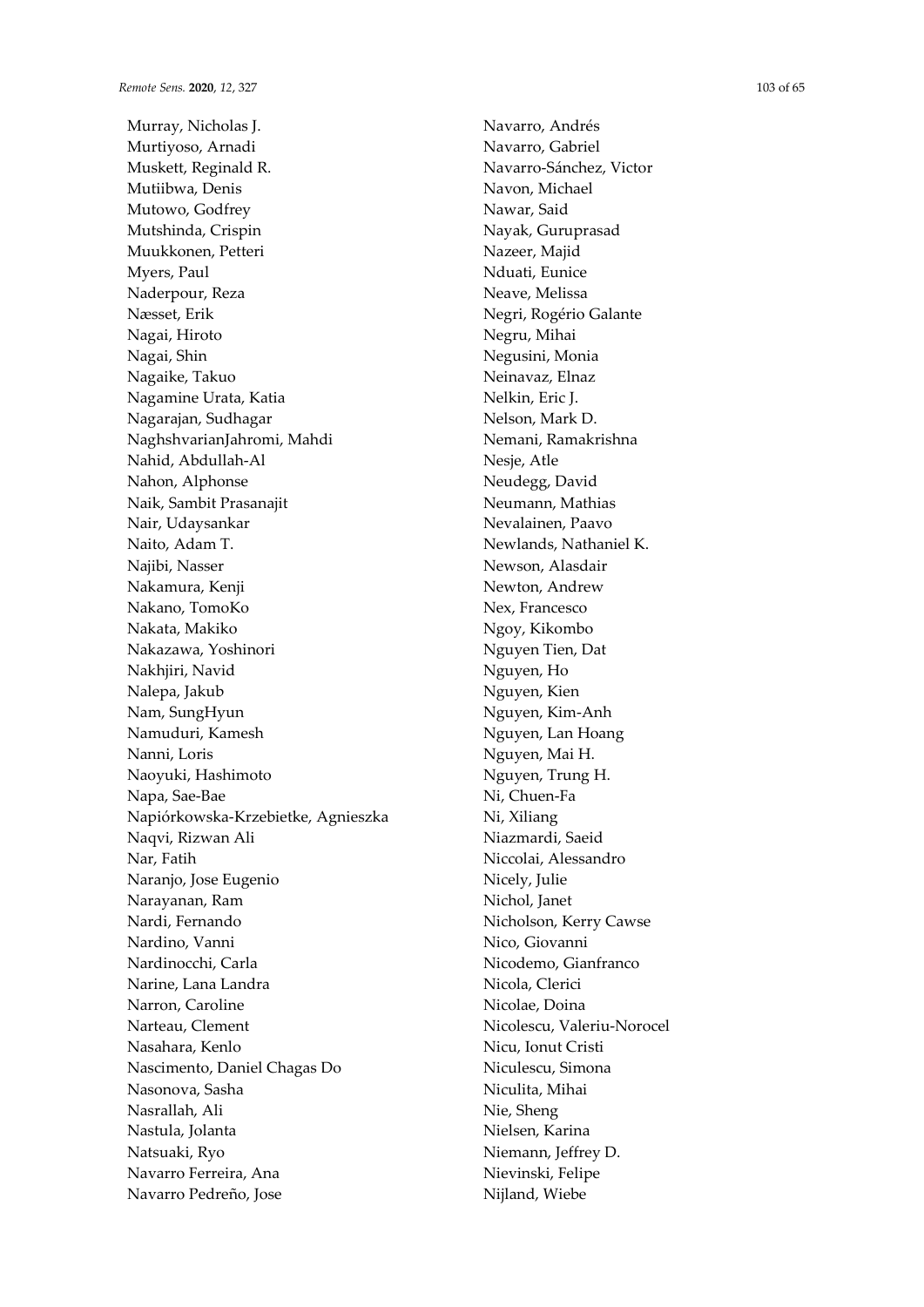Nikolic, Dejan Nikolopoulos, Dimitrios Nikonorov, Artem Nikoohemat, Shayan Nikulin, Alex Nilfouroushan, Faramarz Nils Caroletti, Giulio Nilsson, Tobias Ni‐Meister, Wenge Ningthoujam, Ramesh Nino, Pasquale Niraula, Rewati Niro, Fabrizio Niroumand-Jadidi, Milad Nishchal, Naveen Kumar Nistor, Sorin Nita, Mihai Razvan Niu, Yanbo Niu, Zhenguo Niyonsenga, Theo Nkouatchah, Telex Magloire Ngatched Nobile, Adriano Nobrega, Rodolfo Nocelo Lopez, Ruben Nocerino, Erica Noda, Hibiki Nof, Ran Nogueira, Keiller Nogueira, Marcelo Nogueira, Miguel Nogueira, Sandra Furlan Noh, Jae Hoon Noh, Youngmin Nolè, Gabriele Nones, Michael Nordman, Maaria Norouzi, Hamidreza Norton, Mike Nosenko, Gennady A. Noszczyk, Tomasz Notaro, Michael Notarpietro, Riccardo Nothdurft, Arne Notti, Davide Noumonvi, Koffi Dodji Novelli, Antonio Novellino, Alessandro Novikova, Anna Novillo, Carlos Novoa, Stéfani Nowak, Aleksander Nowosielski, Adam

Nüchter, Andreas Nugraha, Adi Numata, Izaya Numbisi, Frederick N. Nunez, Manuel Nuñez-Andrés, Amparo Núñez-Ramírez, Fidel Nunziata, Ferdinando Nüsser, Marcus Nyadjro, Ebenezer Nyka, Krzysztof Nykiel, Grzegorz Nys, Gilles-Antoine O'Connor, Brian O'Banion, Matthew Obata, Kenta O'Brien, Andrew Occhipinti, Giovanni Ochtyra, Adrian O'Connell, Jerome O'Dell, Chris Odijk, Dennis Odipo, Victor Onyango O'Donnell, Frances C. Odziemczyk, Waldemar Ogashawara, Igor Ogilvie, Andrew Ogohara, Kazunori Ogórek, Rafał Oguchi, Takashi Ogut, Mehmet Ogutu, Booker Oh, Sungmin Ohashi, Hiroki Öhman, Teemu Ohya, Hiroyo Ohyama, Hirofumi Oichi, Shiro Oishi, Kazato Oishi, Yu Okarma, Krzysztof Okuyama, Arata Okyay, Ünal Olaizola, Igor García Olander, Timothy L. Olea, Ricardo O'Leary III, Donal S Oleniacz, Grzegorz Olfat, Hamed Oliphant, Adam Oliveira, Henrique

Oliveira, Rômulo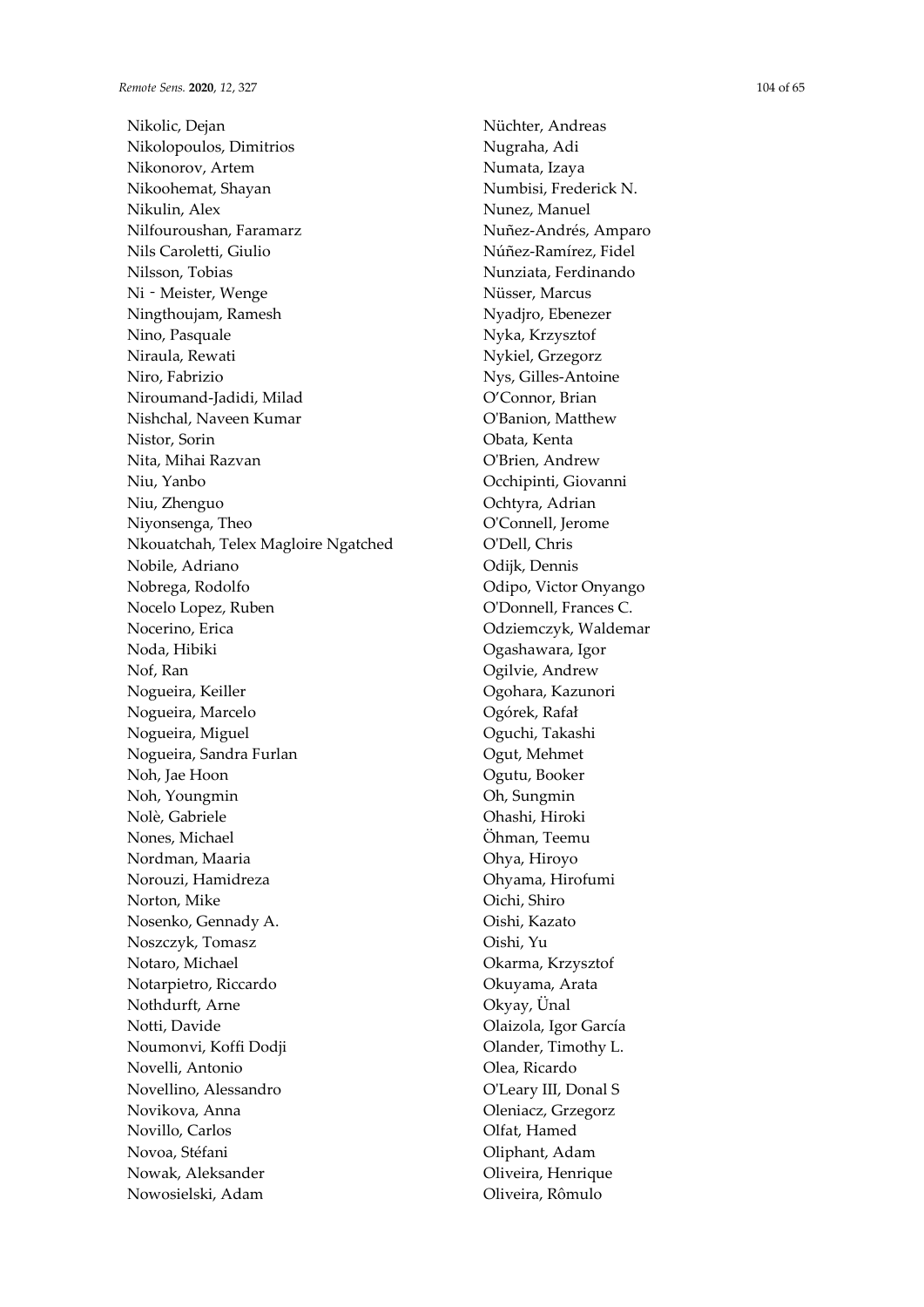Olivera-Guerra, Luis Enrique Oliver-Cabrera, Talib Olofsson, Kenneth O'Loughlin, Declan O'Loughlin, Fiachra Olsen, Michael J. Olsson, Håkan Olsson, PerOla Olszewska-Guizzo, Agnieszka Olthof, Ian Olyazadeh, Roya Omani, Nina Omidalizarandi, Mohammad Omranian, Ehsan Onaca, Alexandru Oniga, Florin Oniga, Valeria-Ersilia Onojeghuo, Alex Okiemute Onyia, Nkeiruka Nneti Oommen, Thomas Opitz, Rachel S. Oppelt, Natascha Opromolla, Roberto Orasi, Arianna Orberger, Beate Ordóñez, Celestino Ordóñez, Raziel A. Ordway, Elsa Orengo, Hector A. Orenstein, Eric Orimoloye, Israel Oriot, Helene Orlandić, Milica Orlandini, Stefano Ortega, Samuel Ortega-Huerta, Miguel Ortiz-Coder, Pedro Ortuño, José María Osborn, Jon Osińska-Skotak, Katarzyna Ostapowicz, Katarzyna Oszust, Mariusz Oszutowska-Mazurek, Dorota Ota, Tetsuji Otčenášová, Alena Othman, Arsalan Otis, Daniel Otremba, Zbigniew Ots, Katri Otsuka, Yuichi Ottaviano, Marco Ouahabi, Abdeldjalil

Ouala, Said Ouali, Mohammed Ouellette, Jeffrey D. Ouled Sghaier, Moslem Ouma, Yashon O. Ouyang, Zutao Oveisgharan, Shadi Øvstedal, Ola Owsley, Braden Oxendine, Christopher Oyama, Ryo Özdemir, Emre Ozdemir, Ibrahim Pabi, Opoku Pacheco-Martínez, Jesús Padmanaban, Rajchandar Padokhin, Artem Padró, Joan-Cristian Padua, Luis Paduan, Jeff Padulles, Ramon Paek, Sung Wook Pagán, Brianna R. Paheding, Sidike Pail, Roland Pajak, Katarzyna Pajewski, Lara Pajić, Vladimir Pak, Alexey Pal, Mahesh Pal, Sandip Palace, Michael Palafox, Leon Paláncz, Béla Palanisamy Vadivel, Suresh Krishnan Palanisamy, Bakkiyalakshmi Palaseanu-Lovejoy, Monica Palazzo, Francesco Palenzuela, José A. Paliaga, Guido Palke, Aaron Pallotta, Luca Palmer, Diane Palmerini, Giovanni Paloscia, Simonetta Palumbo, Davide Pamplona Segundo, Maurício Pamucar, Dragan Pamučar, Dragan Pan, Baoxiang Pan, Feifei Pan, Haozhi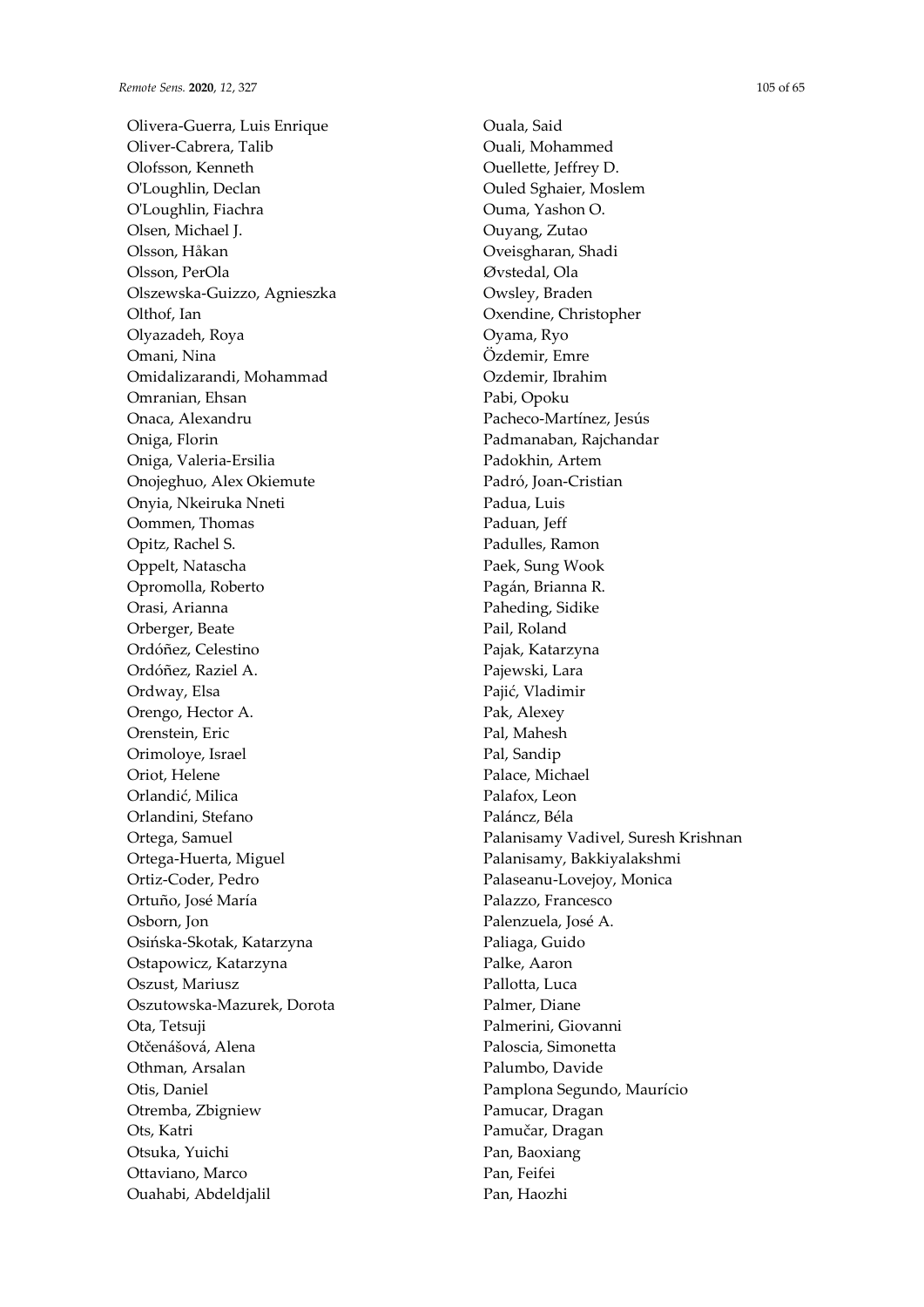Pan, Jiayi Pan, Jinmei Pan, Lu Pan, Ming Pan, Tao Pan, Xiaohua Pan, Yanqun Pan, Zhigang Pan, Zongpeng Pan, Zongxu Panagiotakis, Costas Panagiotidis, Dimitrios Panagopoulos, Thomas Panahi, Mahdi Panapakidis, Ioannis Pandarese, Giuseppe Panday, Dinesh Pandey, Bhartendu Pandey, Gunjan Pandey, Prem Pandith, Anup Paneque, Manuel Paneque, Pilar Pangaluru, Kishore Pantazi, Xanthoula Eirini Paolanti, Marina Paolini, Leo Papadimitriou, Fivos Papadimitriou, Kimon Papadomanolaki, Maria Papadopoulos, Nikos Papakonstantinou, Apostolos Papanikolaou, Ioannis Papanikolaou, Thomas Papco, Juraj Papoutsis, Ioannis Pappas, Odysseas A. Paraforos, Dimitrios S. Paranunzio, Roberta Parard, Gaëlle Parcak, Sarah Parcharidis, Issaak Pardini, Matteo Parece, Tammy Paredes-Trejo, Franklin Parente, Claudio Parente, Leandro Parida, Bikash Rajan Paris, Claudia Parish, Helen Parizzi, Alessandro Park, Byungwoon

Park, Chang-Hwan Park, ChanGook Park, Hanhoon Park, Hoonyoung Park, Jeonghwan Park, Jin Han Park, Jongmin Park, Jung-Dong PARK, Kyung-Ae Park, Moo Jong Park, No-Wook Park, Yongeun Park, Youn Shik Park, Young-Je Parmehr, Ebadat G. Parmes, Eija Paronis, Dimitrios Parrein, Benoît Parrella, Giuseppe Parrens, Marie Parrish, Chris Parrish, Christopher E. Partha, Teluguntla Pascual, Adrián Pascual, Josep Pascucci, Simone Pascucci, Vincenzo Pasolli, Edoardo Pasquali, Paolo Pasquero, Claudia Pastucha, Elzbieta Páta, Petr Patel, Jay Patel, Kinjal Pravinbhai Patel, Nirav Nikunj Patel, Parul Patias, Petros Patidar, Sandhya Patil, Ashok Kumar Patil, Virupakshagouda C. Patočka, Zdeněk Pau, Stephanie Paudel, Basanta Paugam, Ronan Paul, Stephan Pauley, Patricia M. Pauly, Klaas Pavaloaia, Vasile-Daniel Pavelka, Karel Pavlić, Krešimir Pavlidou, Efthymia Pawlak, Michał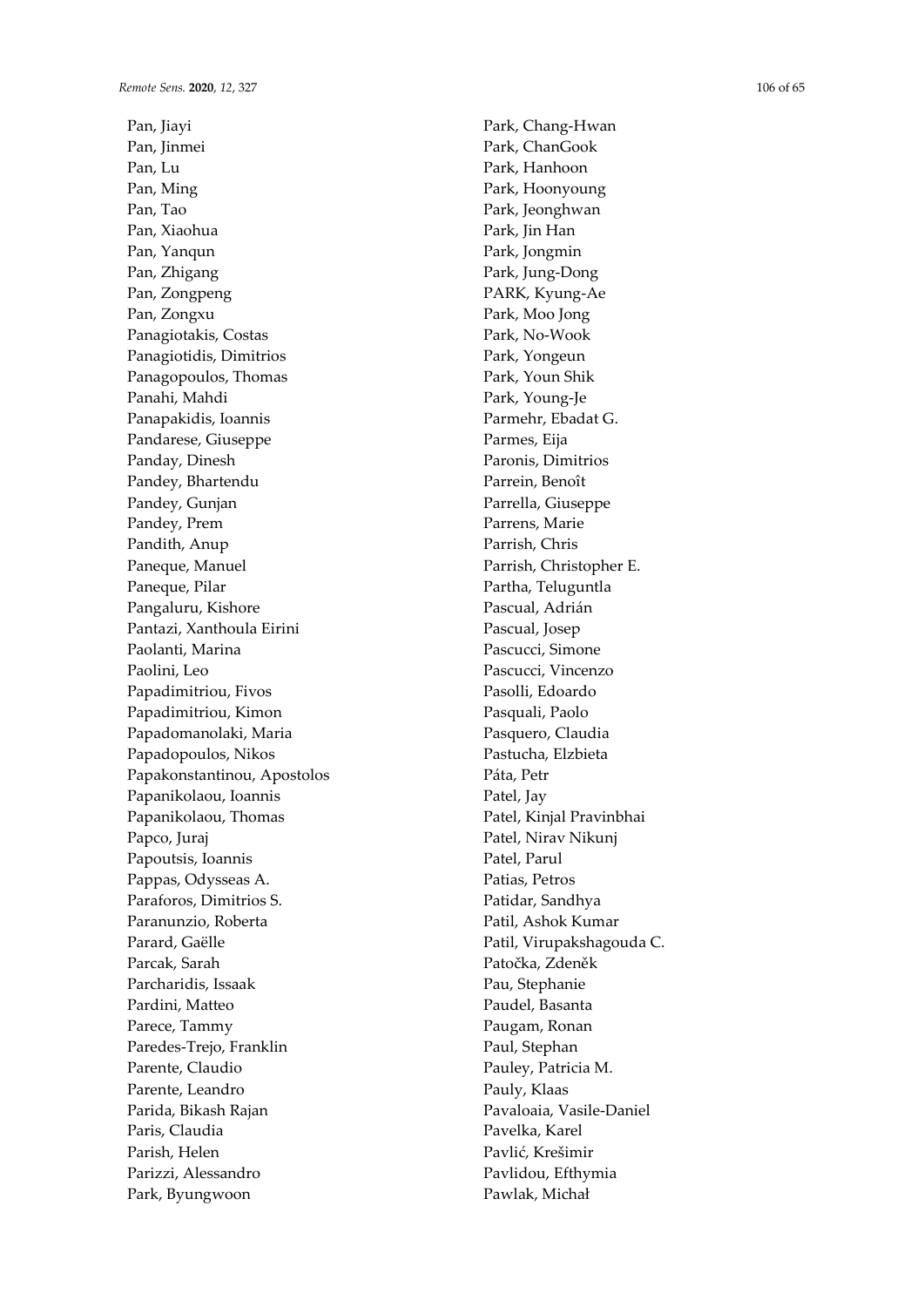Payne, Ashley Paynter, Ian Payo, Andres Paz, Igor Paziewski, Jacek Pearlman, Aaron Pearson, Brodie Pearson, Kevin Peaucelle, Marc Pecci, Antonio Pedersen, Leif Toudal Peduto, Dario Peduzzi, Alicia Peeters, Jeroen Peethambaran, Jiju Pelc - Mieczkowska, Renata Pelich, Ramona-Maria Pellarin, Thierry Pelletier, Charlotte Pelletier, Mathew G. Pellitero, Ramon Pelta, Ran Pelto, Mauri Peltoniemi, Jouni Peña, Alfredo Peña-Martínez, Ramón Penchev, Stoyan Peng, Bin Peng, Dao-Li Peng, Gongzhuang Peng, Jian Peng, Jingjing Peng, Xi Peng, Zhengyu Peng, Zhenming Pensieri, Sara Penta, Bradley Penttilä, Antti Peón, Juanjo Pepe, Antonio Pepe, Massimiliano Pepe, Monica Pepe, Susi Pere, Jean-Christophe Perego, Rodolfo Pereira, Alcides Pereira, Luísa Maria Gomes Perera, Asanka G. Perera, Kithsiri Peres, Emanuel Pérez González, María Eugenia Pérez, Tomás

Perez-Gracia, Vega Pérez-Planells, Lluís Pérez-Sánchez, Julio Pérez-Suay, Adrian Pergola, Nicola Pering, Tom Perkins, Nicholas R. Peron, Roberto Perotto, Humberto L. Perović, Veljko Perroy, Ryan L. Persad, Ravi Ancil Persello, Claudio Persico, Raffaele Perski, Zbigniew Persson, Henrik J. Pervez, Shahriar Peter, Heike Peter, Shellito Petersen, Glenn Petersen, Lillian Kay Peterson, Eric W. Peterson, Kyle T. Peterson, Michael P. Peterson, Peter Peterson, Seth H. Petit, Michel Petitta, Marcello Petkov, Boyan Petkovic, Veljko Petlicki, Michal Pętlicki, Michał Petrakis, Roy E. Petras, Vaclav Petrellis, Nikos Petrisor, Alexandru-Ionut Petro, Noah Petropoulos, George P. Petrosanu, Dana-Mihaela Peuhkurinen, Jussi Pezzi, Luciano Ponzi Pfeffer, Karin Pfeil, Isabella Pfitzner, Christian Pflanz, Michael Pflugmacher, Dirk Pham, Lien Thi Hong Pham, Minh-Tan Pham, Tien Dat Phan Cao, Duong Phan, Thanh Noi Phelan, Brian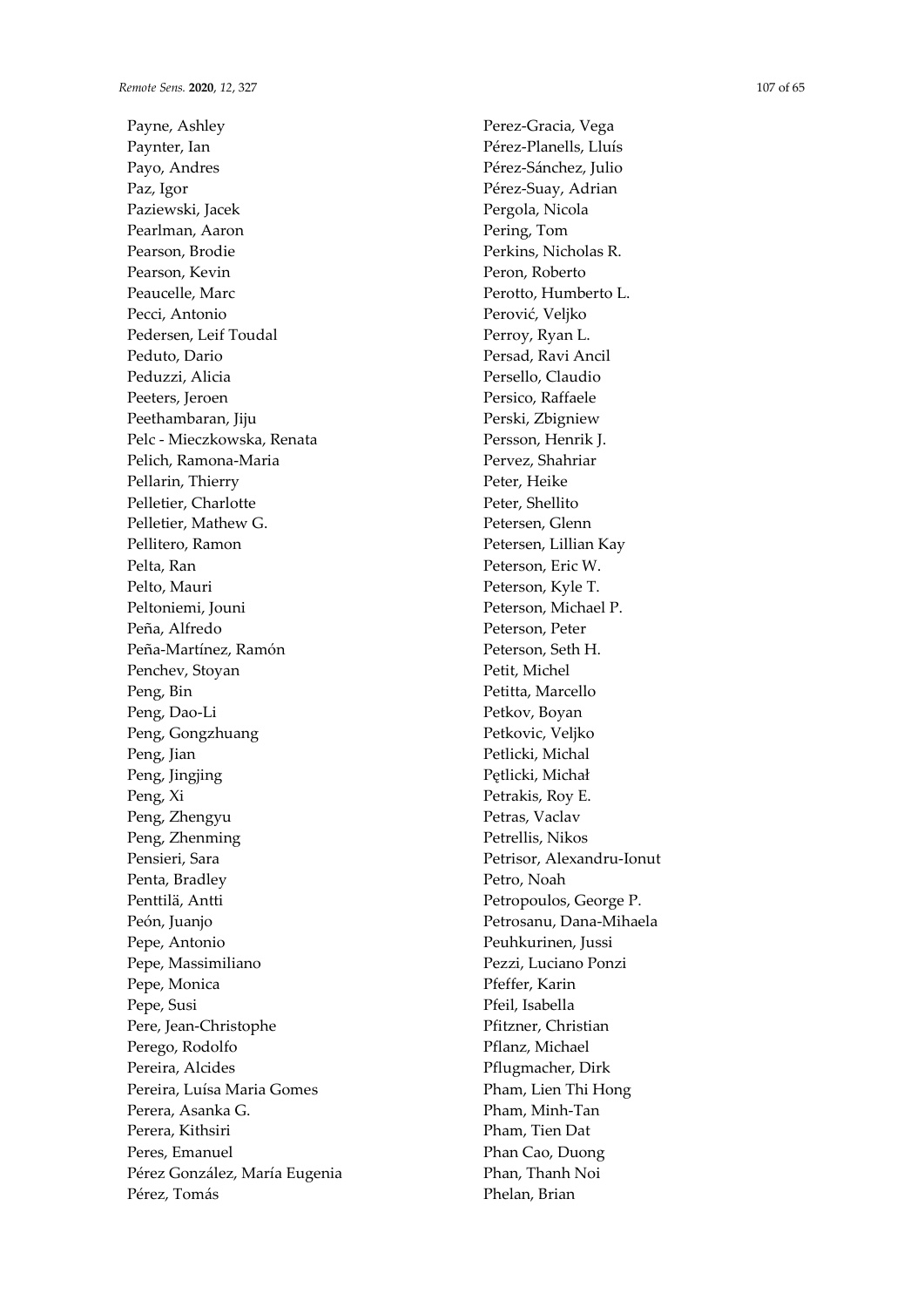Philippopoulos, Kostas Philipson, Bani Philpot, William Phyo, Cho Nilar Piacentini, Daniela Piacentini, Tommaso Picchio, Rodolfo Piccioni, Gaia Piccoli, Ilaria Pickell, Paul Picotte, Joshua J. Piekarczyk, Jan Piemonte, Andrea Pieraccini, Massimiliano Pieralice, Francesca Pieters, Jan Pietrucha-Urbanik, Katarzyna Pignalberi, Alessio Pignatti, Stefano Pijoan Vidal, Joan Lluis Pilaš, Ivan Pina, Pedro Pinardi, Gaia Pineda, Mónica Pinedo-Alvarez, Alfredo Pingel, Thomas J. Pinhasi, Yosef Pinheiro, Muriel Pinto, Francisco Pinto, Joseph Pinto, Naiara Pintore, Giovanni Pio, Gianvito Pipitone, Claudia Pirasteh, Saied Pires, Ivan Pirisi, Gábor Piroddi, Luca Pirotti, Francesco Pistori, Hemerson Pitarch, Jaime Pitkänen, Timo Pizkozub, Jacek Pizzolante, Raffaele Planque, Carole Plante, Mathieu Plascak, Ivan Plescia, Jeffrey Plummer, David M. Plusquellic, David F. Poblete-Echeverria, Carlos Pôças, Isabel

Podd, Frank J.W. Podobnikar, Tomaž Pödör, Andrea Pokrovsky, Oleg S. Polap, Dawid Polcari, Marco Poli, Paul Policelli, Frederick Polishchuk, Yury Pollino, Maurizio Polo, Gina Polo-Gómez, María José Pölönen, Ilkka Polyakov, Alexander Polydoros, Anastasios Polykretis, Christos Poméon, Thomas Pompilio, Loredana Ponomarev, Eugene Ponsford, Anthony Ponte, Emmanuel Da Pontes, Montcharles Da Silva Poon, Ting-Chung Poortinga, Ate Pop, Ion Octavian Popescu Anghelea, Anca-Andreea Popescu, Dan Popielarczyk, Dariusz Popovic, Marija Popstefanija, Ivan Porcù, Federico Porcu, Maria Cristina Poreh, Davod Portelli, Raechel Portillo-Quintero, Carlos Posada, Enrique Postacchini, Matteo Postylyakov, Oleg Potenziani, Marco Potsiou, Chryssy Pottier, Eric Pottier, Julien Poudel, Krishna Pouliot, Darren Pouliot, George A. Pour, Amin Beiranvand Poursanidis, Dimitris Poux, Florent Povey, Adam Power, Desmond Pradhanang, Soni Prakash, Satya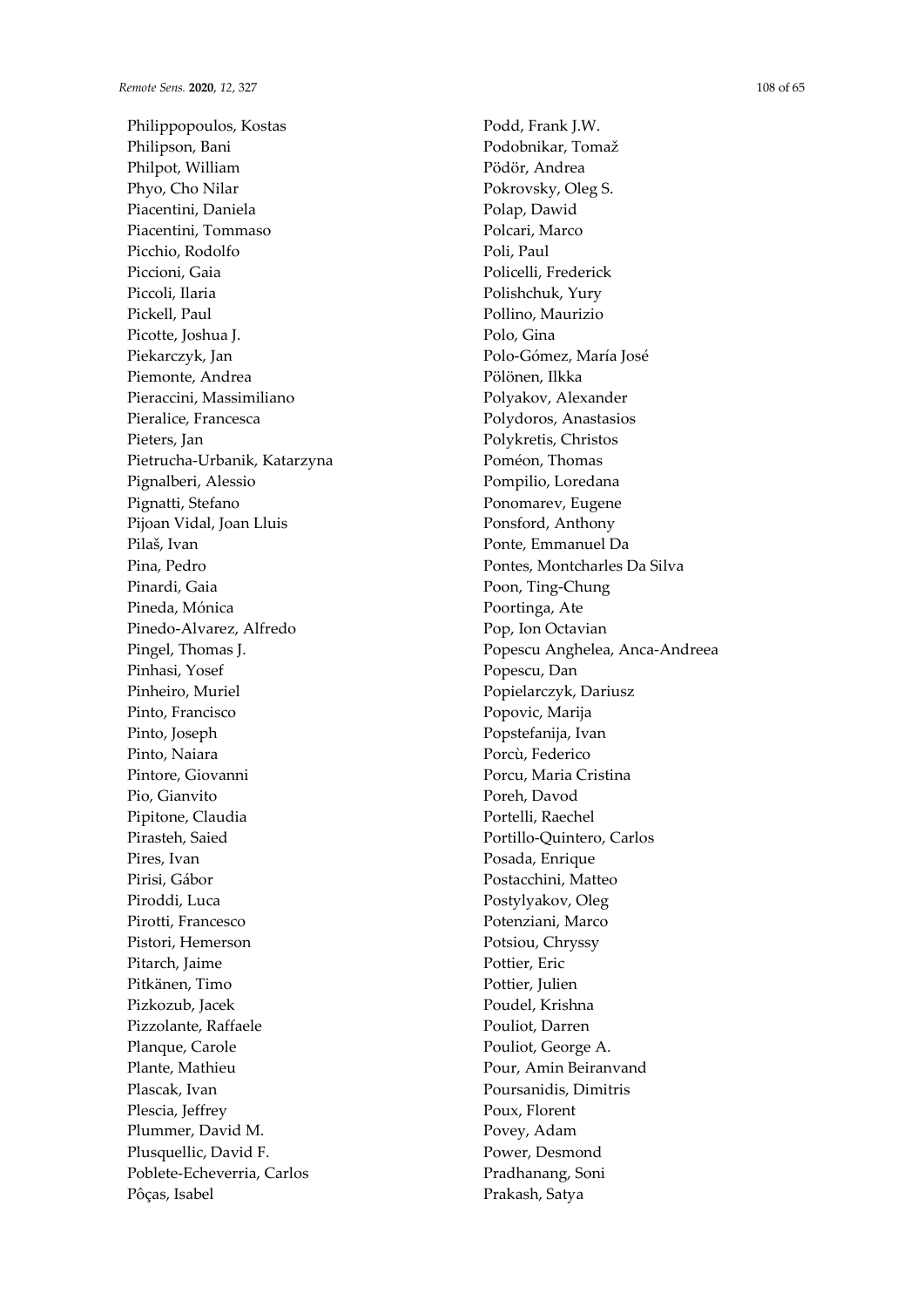Prandi, P. Prasad, Abhnil Prasad, Dilip K. Prasath, V. B. Surya Prasicek, Günther Prates, Gonçalo Prati, Claudio Prati, Ronaldo Prechtel, Nikolas Prestininzi, Pietro Prezioso, Giuseppina Price, Bronwyn Price, David Price, Owen Pricope, Narcissa Prieto, Juan Prikhodko, Valentina Primatesta, Stefano Prince, Stephen D. Pringle, Matthew Priori, Simone Prishchepov, Alexander Prisley, Steve Procek, Marcin Prochniewicz, Dominik Procter, Jonathan Proctor, Cameron Prof. Langhammer, Jakub Protopapadakis, Eftychios Proud, Simon Prudnikova, Elena Prugel-Bennett, Adam Prus, Barbara Przyborski, Marek Psomiadis, Emmanouil Psychas, Dimitrios Pu, Ruiliang Pu, Shengyan Pudelko, Rafal Pudykiewicz, Janusz Pugh, Nicholas Pugliese Carratelli, Eugenio Pulella, Andrea Puletti, Nicola Pulido Fernández, Manuel Pulighe, Giuseppe Puliti, Stefano Pullanagari, Reddy Punalekar, Suvarna Purca, Sara Purdy, Adam Puric-Mladenovic, Danijela

Puschell, Jeff Puthukkudy, Anin Puttemans, Steven Pyka, Krystian Pyles, Rex David Pyörälä, Jiri Pytharoulis, Ioannis Qayyum, Abdul Qi, Guanqiu Qi, Jianbo Qi, Wenlu Qi, Yi Qi, Zhixin Qin, Cheng-Zhi Qin, Rongjun Qin, Yuchu Qiu, Jianxiu Qiu, Shi Qiu, Tong Qiu, Yubao Qu, Feifei Qu, Youyang Qu, Zhipeng Quan, Jinling Quan, Xingwen Quartly, Graham D. Quast, Ralf Quast, Raphael Quej, Victor H. Quinn, John E. Quinn, Nigel William Trevelyan Quinn, Rory Quintano, Carmen R. Oliveira, Eduardo Rabah, Hassan Raber, George Rack, Wolfgang Raczka, Brett Rączkowski, Włodzimierz Radhakrishnan, Chandrasekar Radicioni, Fabio Radkevich, Alexander Radkowski, Rafael Radoux, Julien Radovic, Matija Radu-Daniel, Pintilii Radulescu, Gheorghe M T Radulescu, Virgil Mihai Radwan, Taher M. Raffa, Francesco Raghavendra, Ajay Rahimzadeh, Parinaz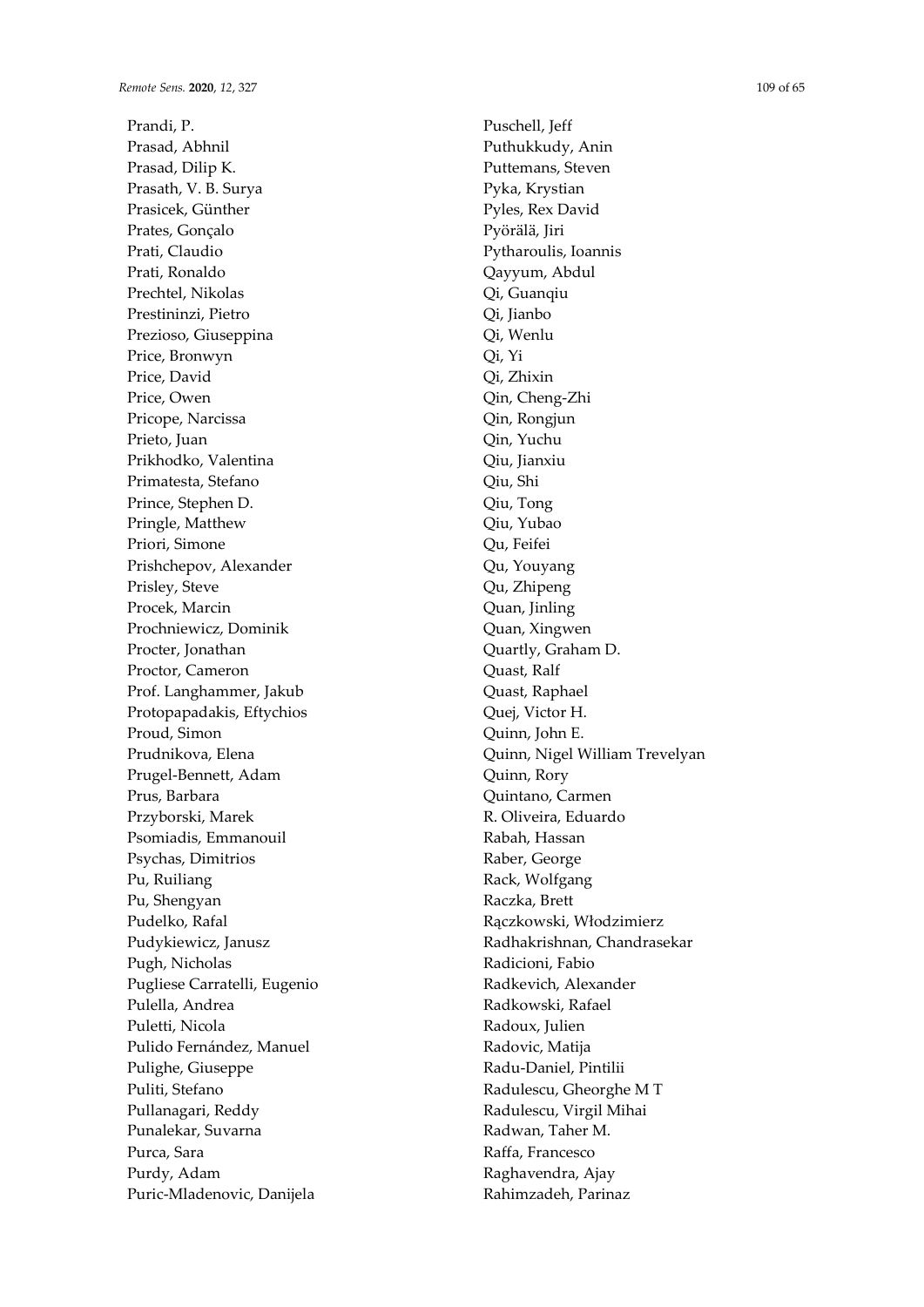Rahman, Faiz Rahman, Habib Rahman, Md Shahinoor Rahman, Moshiur Rahman, Muhammad Rahman, Muhammad Tauhidur Rahman, Muhib Rahmati, Omid Rahnama, Mehdi Rahnemoonfar, Maryam Raimondi, Valentina Rairoux, Patrick Räisänen, Petri Raissouni, Naoufal Raj Meena, Sansar Raj, Roshin P. Rajapakshe, Chamara Rajasekaran, Eswar Rajewicz, Paulina A. Rajib, Adnan Rakun, Jurij Rallo, Giovanni Raman, Aishwarya Ramapriyan, Hampapuram Rambal, Serge Ramella, Giuliana Ramezan, Christopher Ramo, Rubén Ramoelo, Abel Ramondini, Massimo Ramonet, Michel Ramsey III, Elijah Rana, Parvez Rana, Soumya Prakash Ranagalage, Manjula Randel, William Raney, R. Keith Rangelova, Elena Rao, Yuhan (Douglas) Raouf, Abdul Raoult, Vincent Rapinchuk, Ekaterina Rappenglueck, Bernhard Rapsomanikis, Spyridon Raptis, Dimitrios Räsänen, Aleksi Rashid Niaghi, Ali Raši, Rastislav Rasmy, Mohamed Raspini, Federico Rasquinha, Dina Rasti, Pejman

Rastogi, Anshu Rateb, Ashraf Raucoules, Daniel Raulin, Jean-Pierre Raupach, Timothy Rauste, Yrjo Ravankar, Abhijeet Ravazzani, Giovanni Ray, Ram Raynal, Matthias Rayne, Louise Raynolds, Martha Razevig, Vladimir Re, Cristina Reagan, James Reale, Ferdinando Reath, Kevin A. Reboul, Serge Recondo, Carmen Reddy Marpu, Prashanth Redweik, Paula Reese, Heather Refice, Alberto Reggiannini, Marco Regnard, Jean-Luc Reguzzoni, Mirko Rehush, Nataliia Reiche, Johannes Reif, Molly K Reimann, Jens Reinartz, Peter Reinisch, Elena C. Reinoso Gordo, Juan Francisco Reinoso-Rondinel, Ricardo Reis, Mariane S. Reja, Md Yousuf Rejas Ayuga, Juan Gregorio Remmel, Tarmo K Remund, Jan Remy, Dominique Rémy, Samuel Ren, Lin Ren, Ximing Renard, Florent Renard, Jean-Baptiste Renga, Alfredo Renné, David S. Renza, Diego Repasky, Kevin Resmini, Ronald G. Resop, Jonathan Restaino, Rocco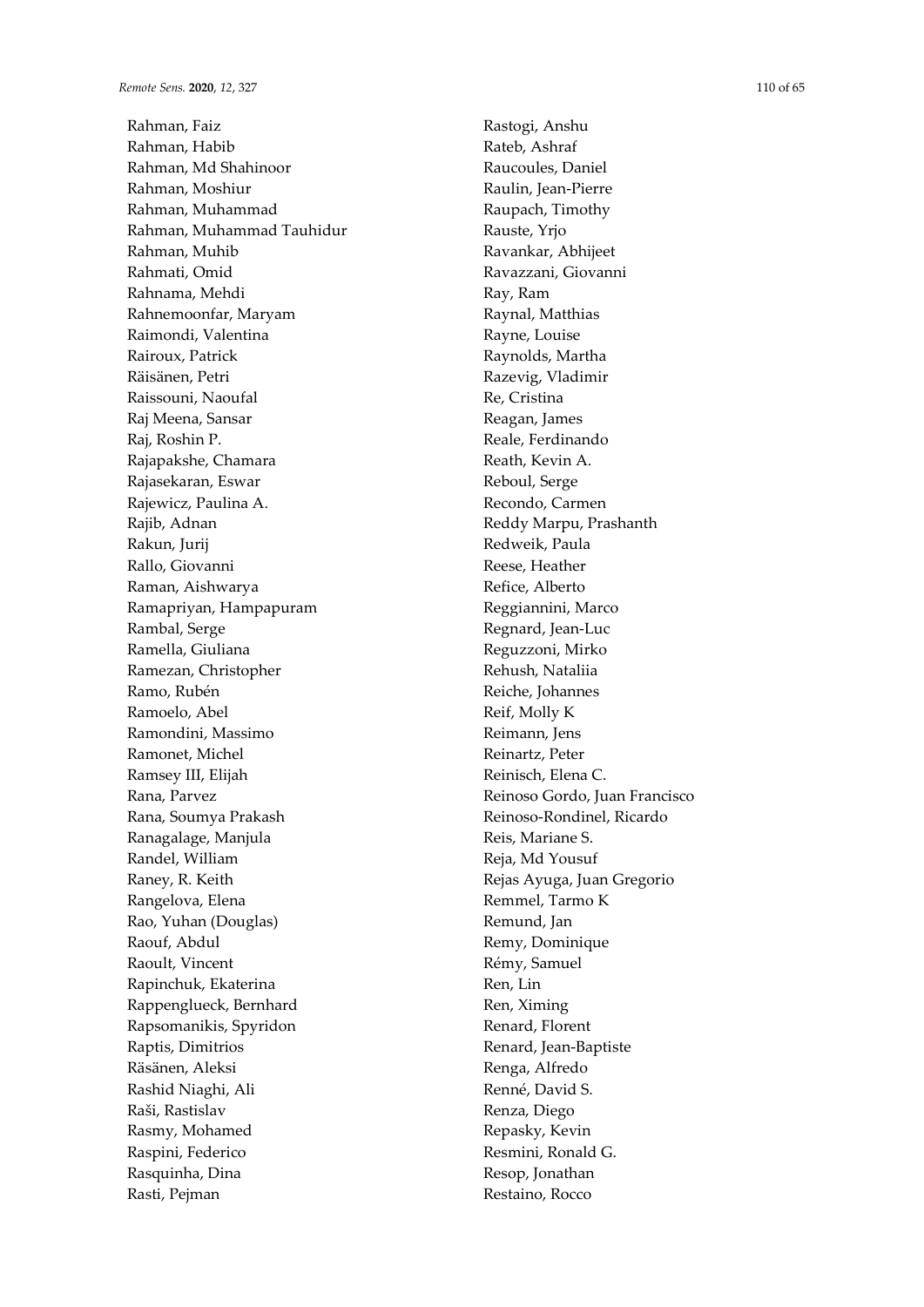Restás, Ágoston Retalis, Adrianos Reuder, Joachim Reulke, Ralf Revill, Andrew Reyes-González, Arturo Reynier, Philippe Rezaee, Mohammad Rezaei, Ehsan Eyshi Rhea, Lee K. Rhodes, Edward Rhudy, Matthew Rial, Fernando Riaza, Asuncion Ribeiro Neto, Alfredo Ribeiro, Sergio Silva Ribeiro, Tiago Ribó, Serni Ricchi, Antonio Richards, Jennifer Richardson, Tristam D. Richardson, Walter Richetti, Jonathan Richter, Rudolf Ricko, Martina Rida, Imad Riddick, Caitlin Ridge, Justin Ridolfi, Marco Rienzi, Eduardo A. Riggi, Ezio Righi, Marco Righini, Gaia Rigo, Tomeu Riihelä, Aku Rijal, Sushila Rimal, Bhagawat Rinaudo, Fulvio Ringerud, Sarah Rios Do Amaral, Lucas Riquelme, Adrián J. Riris, Haris Risbøl, Ole Risojevic, Vladimir Rissolo, Dominique Ristić, Aleksandar Ritchison, Brandon T. Ritter, Christoph Ritter, Tim Rivalland, Vincent Rizaldy, Aldino Rizeei, Hossein Mojaddadi Rizzetto, Federica Rizzo, Rodnei Robert, Elodie Robert, Tenzer Roberts, Craig Roberts, Dar Robertson, Kevin M. Robinson, Christopher Robinson, Nathaniel Robles, Ramiro Robson, Andrew Robson, Benjamin Robustelli, Umberto Rocca, Fabio Roccheggiani, Matteo Rocha De Souza Pereira, Francisca Rocha Neto, Odílio Coimbra Da Rocha, Jorge Rochon, Yves J. Rodella, Ilaria Rodning, Chris Rodrigo, Peter John Rodrigo-Comino, Jesús Rodrigues, Abel Rodrigues, Evelina Rodrigues, Thanan Rodriguez Diaz, Camilo Arturo Rodriguez Pino, Marcos Rodríguez Sousa, Antonio Alberto Rodriguez, Dionisio Rodriguez-alvarez, Nereida Rodriguez-Fernandez, Nemesio Rodriguez-Galiano, V. Rodríguez-Gómez, Alejandro Rodríguez-Gonzálvez, Pablo Rodríguez-Martín, Manuel Rodriguez-Morales, Fernando Rodriguez-Moreno, Victor M. Rodríguez-Peces, Martín Jesús Roeder, William P. Roesch, Francis Roger, Jean-Claude Röhlen-Schmittgen, Simone Roig, Ignacio Bosch Rojhani, Neda Roldán Gómez, Juan Jesús Rolo, Victor Roma-Dollase, David Romaguera, Mireia Román, José Raúl Roman-Cuesta, Rosa Romano, Filomena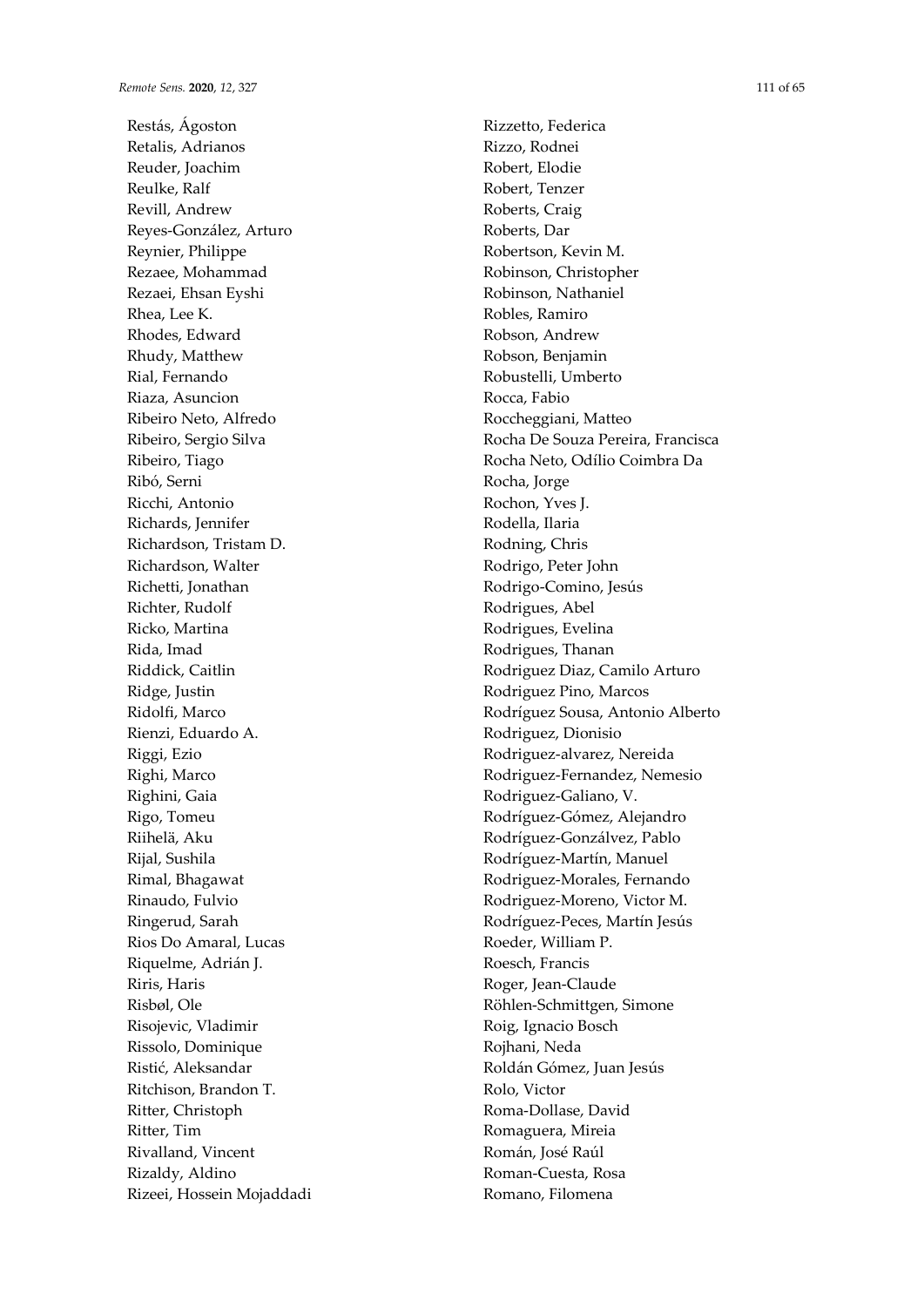Romanov, Andrey Romanov, Peter Romanovskii, Oleg A. Romatschke, Ulrike Romero, Adrian Gracia Romero-Sanchez, Martin Ronan, Fablet Roncella, Riccardo Ronchetti, Giulia Ronchi, Silvia Ronen, Shuki Ronga, Domenico Ronglin, Tang Rönnholm, Petri Ronningen, TJ Rosa, Alessandro De Rosa, Katia Rosa, Pierluigi De Rosário, Denis Rosca, Sanda Roscher, Ribana Roscoe, Lucas E. Rosi, Ascanio Rosina, Elisabetta Ross, Jeremy Rossato, Luciana Rossi, Michela Rossiter, David G. Rostami, Mohammad Roth, Achim Roth, Guy Rotman, Stanley Rott, Helmut Rotta, Luiz Rotunno Filho, Otto Corrêa Roupioz, Laure Rouquié, Bastien Roussos, Evangelos Rouzbeh Kargar, Ali Rowell, Eric M. Rowland, Clare Rowland, Joel C. Roy Chowdhury, Pranab K. Roy, Parth Sarathi Roy, Samuel G. Rozenstein, Offer Rozga, Pawel Ruberti, Daniela Rucci, Alessio Ruescas, Ana Rüetschi, Marius Ruhtz, Thomas

Ruiz Armenteros, Antonio Miguel Ruiz, Darío Domingo Ruiz, Luis A. Ruiz-Etcheverry, Laura Runkle, Benjamin R. Rusche, Karsten Russell, Brandon Rusu, Liliana Rüthrich, Frank Rutishauser, Ervan Rutishauser, Susanne Rutten, Jantien Ružić, Igor Ruzmaikin, Alexander Ryan, Robert Rykaczewski, Krzysztof Ryu, Dongryeol Ryzhkov, Alexander V. Rzepecka, Zofia Rzeszewski, Michal S. Biudes, Marcelo Sà, Ana Sá, Carolina Saadane, Rachid Saarinen, Ninni Sabater, Neus Saber, Mohamed Saberioon, Mohammadmehdi Sabol, Donald Sachs, Jürgen Sačkov, Ivan Sacré, Pierre-Yves Sadeghi, Mojtaba Sadeghi, Morteza Sadjadi, Firooz Sadovnikov, Alexandr Saeed, Khalid Saeedi, Parvaneh Saenz, Jon Safanelli, José Lucas Safari, Hanieh Safont, Gonzalo Sagan, Vasit Saganeiti, Lucia Sagar, Stephen Saghafian, Bahram Saha, Auromeet Saha, Korak Saha, Mithun Saha, Sudipan Sahoo, Alok

Sahoo, Sasmita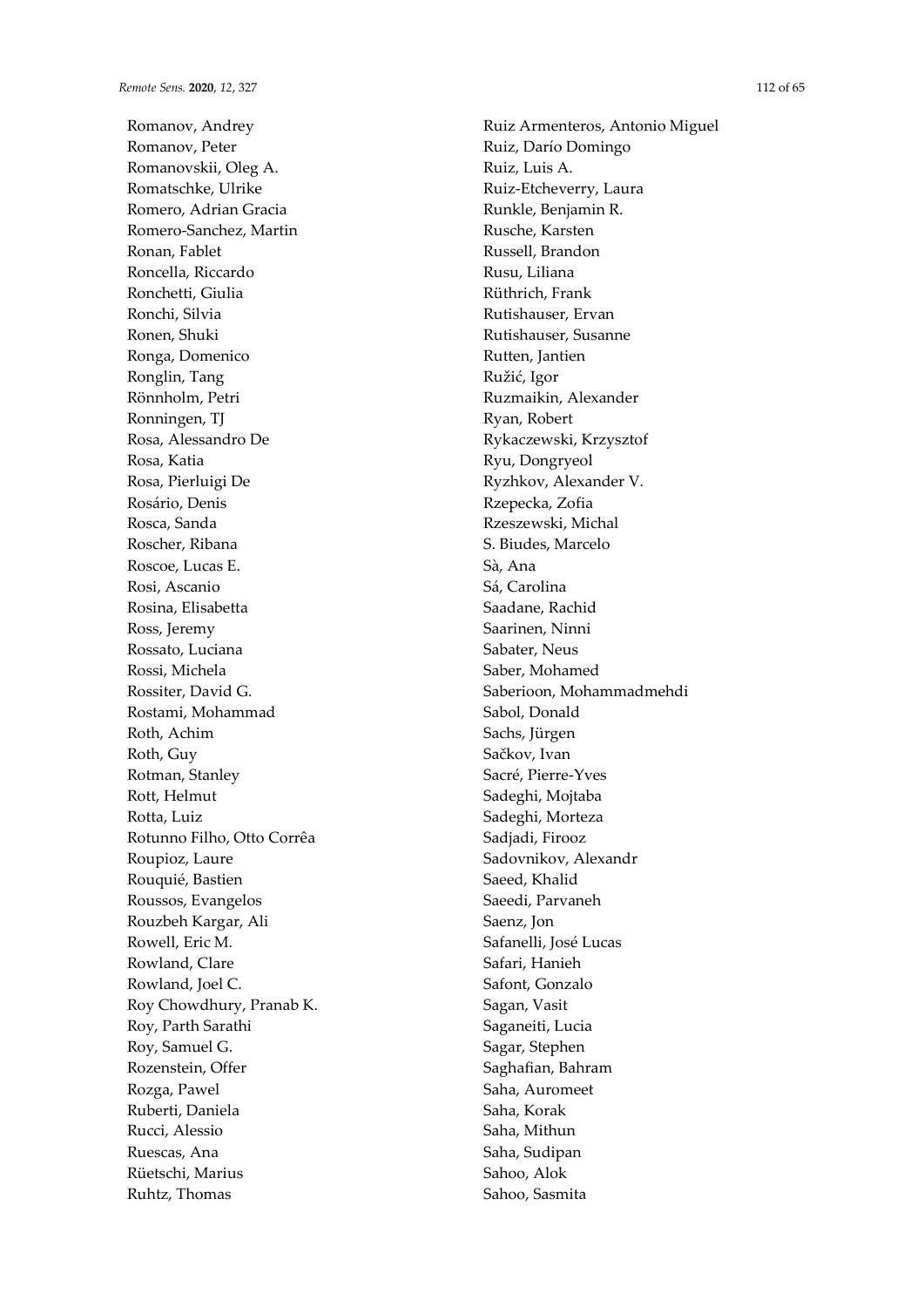Saifuzzaman, Md Saito, Masanori Sajeva, Angelo Sakamoto, Maiko Sakamoto, Yousuke Sakar, Nida Sakic, Pierre Sakuno, Yuji Salamí, Esther Salas, Eric Salata, Stefano Salazar, Addisson Saldias, Gonzalo Salekin, Serajis Saleous, Nazmi Salerno, Emanuele Salgadoe, Arachchige Surantha Ashan Salido-Monzú, David Salo, Jessica Saltogianni, Vasso Salvador, Pablo Salvaggio, Carl Salvati, Luca Salvatori, Rosamaria Salvi, Maria Cristina Salvo, Francesca Salzano, Roberto Sam, Lydia Samanta, Dhrubajyoti Samanta, Sailesh Samat, Alim Samczynski, Piotr Samiappan, Sathishkumar Samimi-Namin, Kaveh Sampath, Dissanayake Sampietro, Daniele San Martin, Narkis Morales Sanchez Aparicio, Luis Javier Sánchez De Miguel, Alejandro Sanchez, Alejandro Sanchez, Georgina M. Sanchez, Juanma Lopez Sanchez, Nilda Sánchez-Alzola, Alberto Sánchez-Molina, Jorge Antonio Sánchez-Rodríguez, David Sánchez-Ruiz, Sergio Sandberg Sørensen, Louise Sander De Carvalho, Lino Augusto Sandino, Juan Sandric, Ionut Şandric, Ionuţ

Sang, Neil Sanli, Fusun Sanna, Andrea Sanna, Francesca Sano, Edson Eyji Sansivero, Fabio Sansosti, Eugenio Santagati, Cettina Santamaria-del-Angel, Eduardo Santangelo, Michele Santek, David Santi, Emanuele Santoro, Maurizio Santos, Lucana Santos, Teresa Sanz-Ablanedo, Enoc Sapp, Joseph Sapucci, Luiz Sargent, Isabel Sarghini, Fabrizio Sarkar, Sudipta Sarker, Chandrama Sarkissian, Alain Sarmiento, Alvaro Lau Saroli, Michele Sarría, Francisco Alonso Sasa, Kenji Sasano, Masahiko Sasgen, Ingo Satgé, Frédéric Sathyachandran, Sanath SATIR, Onur Sattar, Farha Sattar, Farook Saux Picard, Stephane Savage, Shannon L. Savastano, Giorgio Saveliev, Anatoly Savelonas, Michalis A. Savelyev, Ivan Savi, Patrizia Savin, Igor Savtchenko, Andrey K Sawada, Yohei Sayab, Mohammad Saylam, Kutalmis Sayol, Juan M. Sazib, Nazmus Scafetta, Nicola Scafutto, Rebecca Scaioni, Marco Scalenghe, Riccardo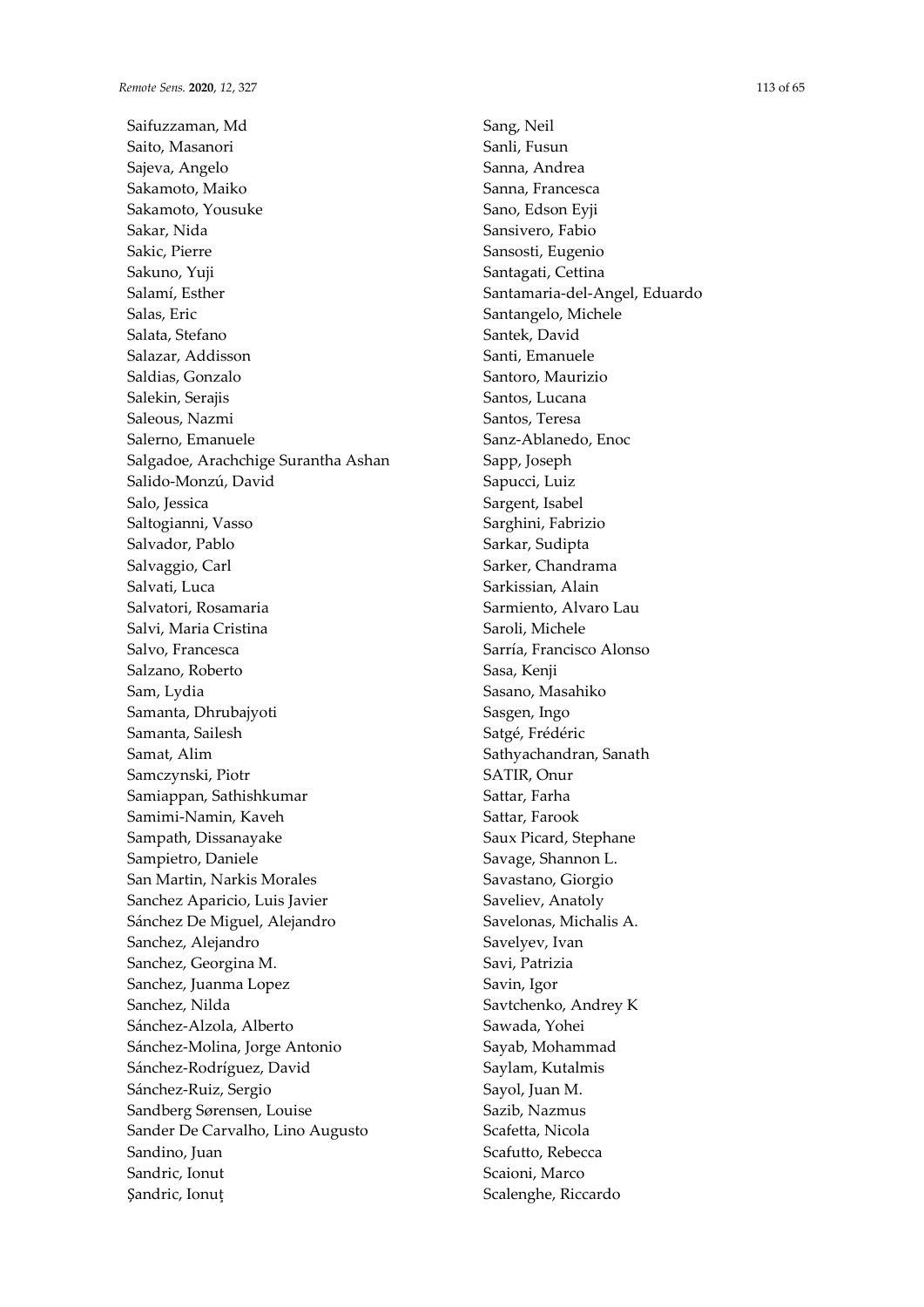Scales, Wayne Scanavino, Matteo Scanlon, Tracy Marie Scannapieco, Antonio Fulvio Scardi, Michele Scarelli, Frederico Scarnati, Theresa Scarth, Peter Schaefer, Klaus Scharff, Lea Scharffenberg, Martin Scharien, Randall Schepanski, Kerstin Schepers, James Scheuchl, Bernd Schild, Kristin Schiliro, Luca Schillaci, Calogero Schimalski, Marcos Benedito Schindler, Stefan Schippa, Leonardo Schirinzi, Gilda Schirrmann, Michael Schlaepfer, Daniel Schlaffer, Stefan Schleppi, Patrick Schlund, Michael Schmid, Baptiste Schmidhalter, Urs Schmidt, Adam Schmidt, Andreas Schmidt, Kersten Schmidt, Louise Steffensen Schmidt, Michael Schmitt, Francois Schmitt, Michael Schmitt, Thierry Schneider Van Deimling, Jens Schneider, David Schneider, Karl Schneider-Muntau, Barbara Schofield, Gail Scholz, Johannes Scholze, Marko Schöne, Tilo Schreiber, Fabio A. Schröder, Dietrich Schröder, Ludwig Schron, Martin Schucknecht, Anne Schuerch, Mark Schultz, Bruno

Schultz, Michael Schumacher, Johannes Schumann, Guy J.-P. Schuster, G. L. Schwandner, Florian Schwantes, Amanda Schwartz, Craig S. Schwarz, Gottfried Schwarz, Katharina Schwatke, Christian Schwegmann, Sandra Scianna, Andrea Scicchitano, Giovanni Scorzini, Anna Rita Scotti, Roberto Scuderi, Louis Sczypinski, Piotr Seal, Ayan Seaman, Curtis Sears, Michael Sebastien, Wagner Seed, Alan Seepersad, Garrett Segoni, Samuele Seguini, Lorenzo Sehn Körting, Thales Seidel, Dominik Seidel, Peter Seier, Gernot Seijmonsbergen, Arie C. Seip, Knut L Şekertekin, Aliihsan Sekrecka, Aleksandra Seleiman, Mahmoud F. Sellami, Akrem Sellitto, Pasquale Selva, Massimo Semeraro, Teodoro Senay, Gebriel Senécal, Jean-Francois Senf, Cornelius Seo, Bong-Chul Seo, Byung-Kuk Seo, Eunkyoung Seo, Ki-Weon Seoane, Lucia Seppänen, Jaakko Sepúlveda Allende, Andrés Sequeira Gonçalves, Paulo Jorge Serani, Andrea Serbin, Guy Serebryany, Andrey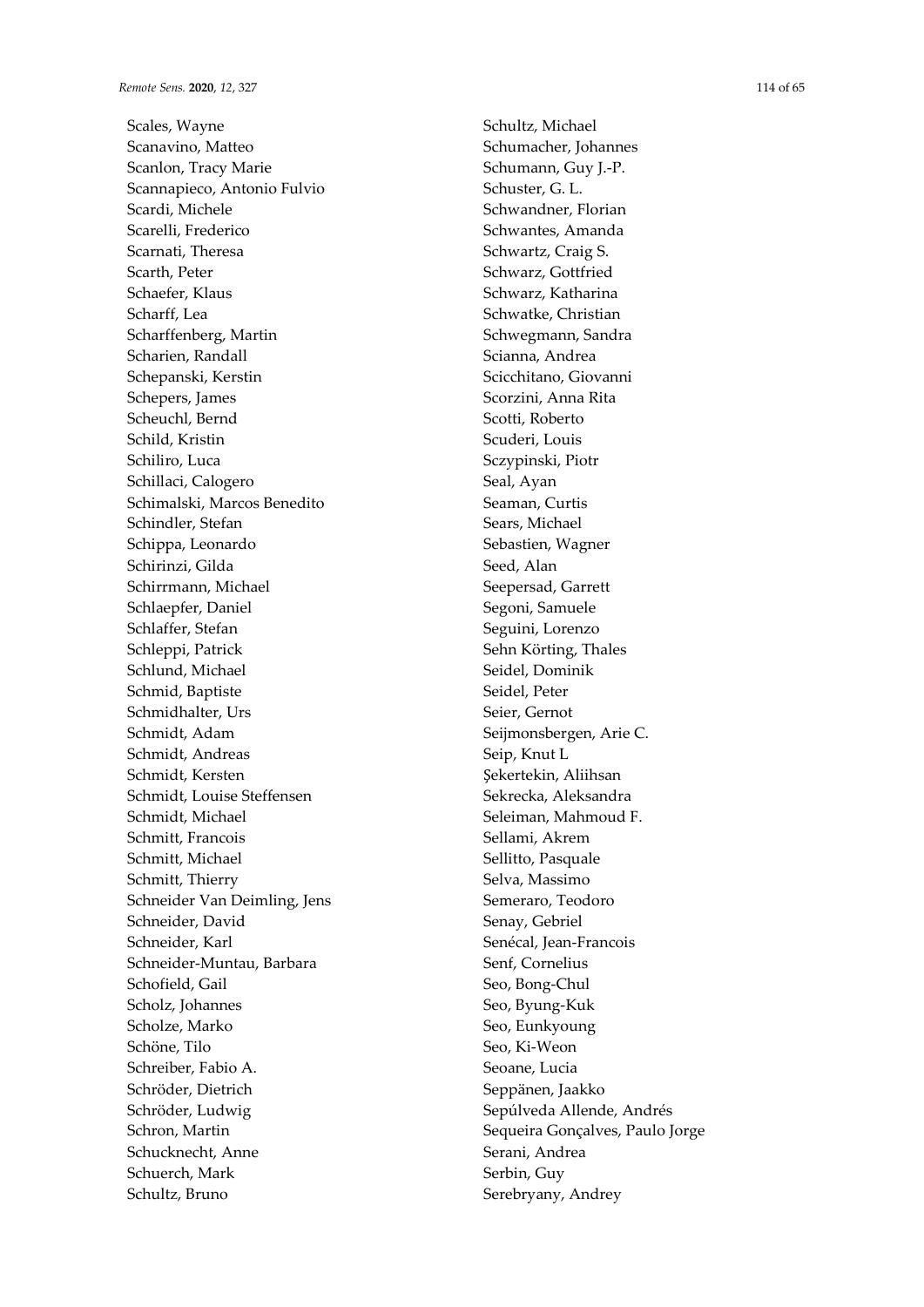Sergieieva, Kateryna Sergievskaya, I. Serio, Carmine Serodio, Carlos Serra, Yolande Servin, Manuel Sesnie, Steven Sessa, Salvatore Sestras, Paul Seube, Nicolas Sevara, Christopher Sewe, Maquines Odhiambo Seyednasrollah, Bijan Seyler, Frédérique Seymour, Alexander Seymour Seyoum, Wondwosen Shadaydeh, Maha Shadman Roodposhti, Majid Shafian, Sanaz Shafique, Muhammad Shah, Adil Shahabfar, Alireza Shahgedanova, Maria Shahidi, Reza Shahrestani, Seyed Shahtahmassebi, Amirreza Shahzad, Faisal Shamseldin, Tamer Shamshiri, Roghayeh Shan, Mao Shang, Rong Shao, Gang Shao, Zhenfeng Shapiro, Aurelie Sharif, Hatim Sharifi, Ehsan Sharma, Lakesh K. Sharma, Ram P. She, Bing She, Jiangfeng Shea, Joseph Sheekela, Baker-Yeboah Sheffield, Kathryn Shehata, Mohammad Shekaramiz, Mohammad Shekhar, Shashi Sheldon, Dan Shelestov, Andrii Shemer, Lev Shen, Chaomin Shen, Guangrong Shen, Kai

Shen, Li Sheng, Jianxiong Sheri, Madhu Sherwood, Steven Shestakov, Nikolay. V. Sheu, Ruey-Kai Shew, Aaron Shi, Jianmai Shi, Junbo Shi, Kun Shi, Wei Shi, Xuguo Shi, Yeyin Shi, Yingxi Shibata, Takashi Shih, Tianyuan Shihavuddin, ASM Shikhovtsev, Artem Shiki, Sidney Bruce Shikwambana, Lerato Shilov, Nikolay Shimabukuro, Yosio Shimada, Rigen Shimada, Udai Shimoji, Kazuki Shin, Chul-Su Shin, Jung-il Shirley, Eric L. Shirowzhan, Sara Shirvani, Zeinab Shiu, Yi-Shiang Shiyomi, Masae Shojarifard, Arman Shoko, Cletah Shokr, Mohammed Shoombuatong, Watshara Shore, Jennifer A. Short Gianotti, Daniel J Shrestha, Ashish Shrestha, Him L. Shrestha, Raju Shrestha, Rudra K. Shrestha, Surendra Shuangguan, Donghui Shults, Roman Shumchenia, Emily J. Shvetsov, Evgeny Shytermeja, Enik Sibanda, Mbulisi Siddique, Ridwan Siddiqui, Rehan Siddiqui, Salman I.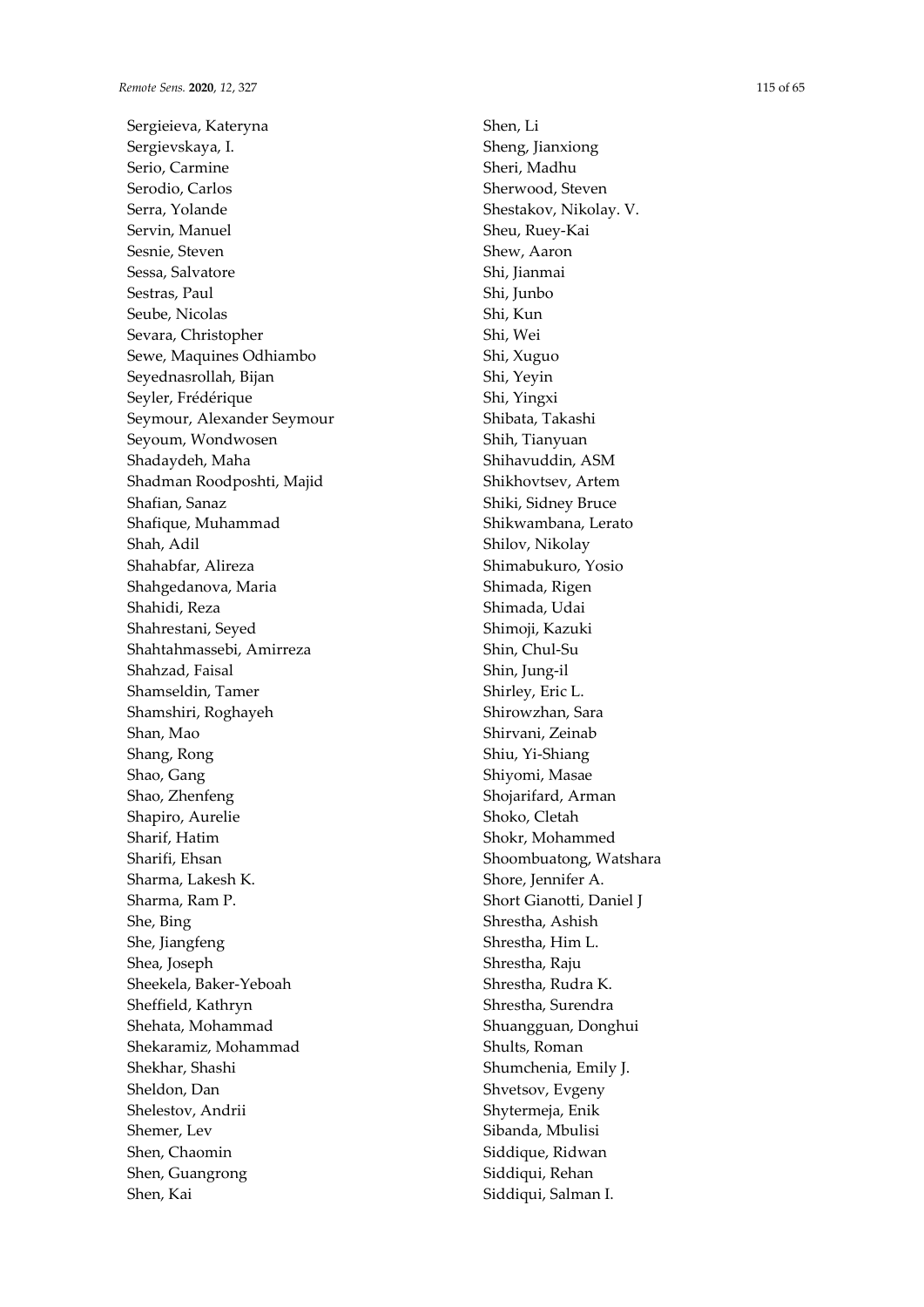Sidik, Frida Sidike, Paheding Siegmann, Bastian Siejka, Zbigniew Sieradzki, Rafał Sifakis, Nicolas Signoroni, Alberto Šiljeg, Ante Sillero, Neftali Silman, Miles Silva Junior, Celso Henrique Leite Silva, Hieda Adriana Nascimento Silva, Hugo Miguel Silva, Joel Silva, Valdson J. Silvestri, Sonia Sim, Donggyu Sim, Sunhui Simarro, Gonzalo Similä, Markku Simis, Stefan Simmonds, Ian Simms, Elizabeth Simon, Francois-Xavier Simoniello, Tiziana Simpson, Greg D. Simwanda, Matamyo Sinclair, Kenneth Singh, Aditya Singh, Gurdeep Singh, Kanwar Bharat Singh, Keshav D. Singh, Kunwar K. Singh, Ramesh P. Singh, Shaktiman Singh, Sudhir Singh, Sushant Sinharoy, Indranil Siniscalchi, Sabato Marco Sioris, Christopher Sipelgas, Liis Sirin, Andrey Sirmaçek, Beril Sismanidis, Panagiotis Sithole, George Sitokonstantinou, Vasileios Sivarajan, Saravanan Siwabessy, Paulus Justy W. Skaggs, Sheldon Skakun, Sergii Skarlatos, Dimitrios Skierucha, Wojciech

Skougaard Kaspersen, Per Škrinár, Andrej Slámová, Martina Sleewaegen, Jean-Marie Sletten, Mark Slonecker, Terrance Small, Christopher Small, Jennifer D. Smigaj, Magdalena Smith, Dave L. Smith, Stefan L. Smith, Thomas M. Smyth J., Tim Sobczyk, Artur Sobiech-Wolf, Jennifer Sobieranski, Antonio Carlos Sobue, Shinichi Sohn, Hong-Gyoo Soilán, Mario Sokol, Zbyněk Sola, Yolanda Solander, Kurt Solano Jiménez, Juan Carlos Solano-Correa, Yady Tatiana Solari, Lorenzo Solaro, Giuseppe Solberg, Svein Solbrig, Jeremy Soldatenko, Sergei Soldo, Yan Soldovieri, Francesco Solla, Mercedes Solovchenko, Alexei Soltaninejad, Mohammadreza Soma, Maxime Somkuti, Peter Somorowska, Urszula Somov, Yevgeny Sona, Giovanna Song, Conghe Song, Jingkuan Song, Qingjun Song, Shalei Song, Xiaoyu Song, Yongze Song, Yuhe Tony Songhao, Shang Sonobe, Rei Soomets, Tuuli Soppa, Mariana A. Soria Garcia, Juan Miguel Soria, Pablo Ramon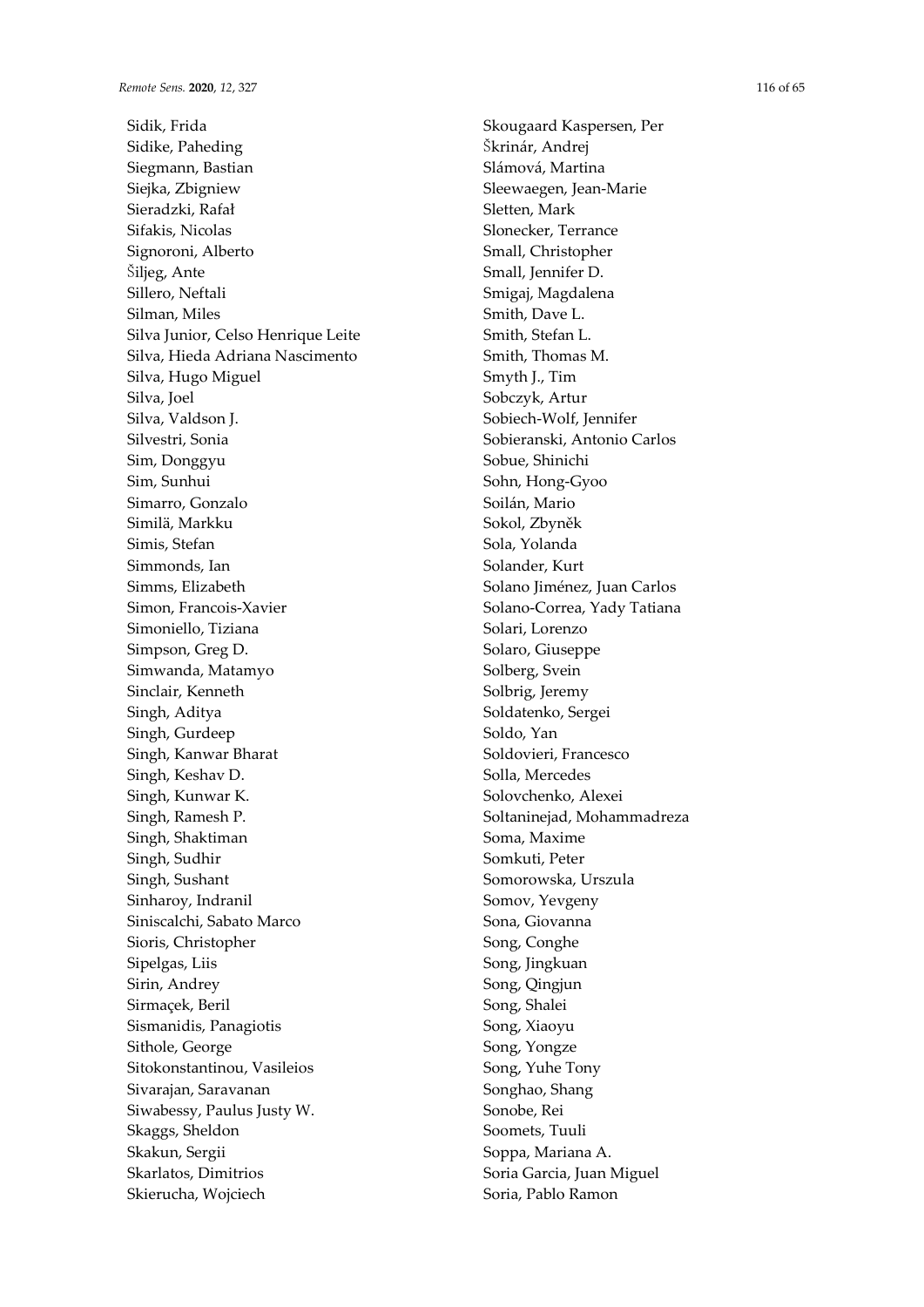Soria-Ruiz, Jesus Sorooshian, Soroosh Sorrentino, Antonio Sorrichetta, Alessandro Sośnica, Krzysztof Sothe, Camile Soto-Berelov, Mariela Sotoca, Jose Soubervielle-Montalvo, Carlos Soulis, Konstantinos Sousa, António Sousa, Daniel Sousan, Sinan Southwell, Benjamin Souverijns, Niels Sowden, Miles Sowter, Andrew Soylu, Ahmet Sparks, Aaron Spencer, Edmund Spera, Stephanie Spizzichino, Valeria Spjut, Josef B. Spogli, Luca Spracklen, Benedict Spreafico, Margherita Cecilia Spyrou, Christos Squires, Victor Sreckovic, Vladimir A. Sreekanth, Vakacherla Sridhar, Venkat Srinivasan, Shruthi Sroka, Wojciech Staal, Arie Stach, Alfred Stachlewska, Iwona S. Staller, Alejandra Stamatopoulos, Constantine A. Stancalie, Gheorghe Stancic, Ivo Stanič, Samo Stanichny, Sergey Stanier, Charles Starek, Michael Starks, Patrick Stateczny, Andrzej Stavn, Robert H. Stavrakoudis, Dimitris G. St-Charles, Pierre-Luc Steele-Dunne, Susan Stefan, Ovidiu Ştefan, Ovidiu

Stefanakis, Alexandros Stehman, Stephen Stein, Alfred Stein, Nathan Steinbach, Eckehard Steiner, Nick Steinmeier, Charlotte Stelmaszczuk-Górska, Martyna Stendardi, Laura Stepanian, Phillip Stepanov, Oleg A. Stephan, Klaus Stępień, Grzegorz Stępień, Michał Stępniak, Katarzyna Sterenborg, Dick Stereńczak, Krzysztof Sterle, Oskar Sternberg, Ben Stewart, Scott Stillman, Susan Stipanicev, Darko Stiros, Stathis C. Stochino, Flavio Stockmann, Keith D. Stoffelen, Ad Stoffels, Johannes Stokes, Eleanor Stone, Mike Stone, Tom St-Onge, Benoît Stopforth, Riaan Storch, Tobias Storrar, Robert Story, Brett A. Stovall, Atticus Stramska, Malgorzata Stratoulias, Dimitris Strigul, Nick Strigul, Nikolay Strimbu, Bogdan Strimbu, Vlad C. Štroner, Martin Strow, Larrabee Stucchi, Eusebio M. Štych, Přemek Styers, Diane M. Su, Hongbo Su, Hua Su, Jing Su, Lihong Su, Shiliang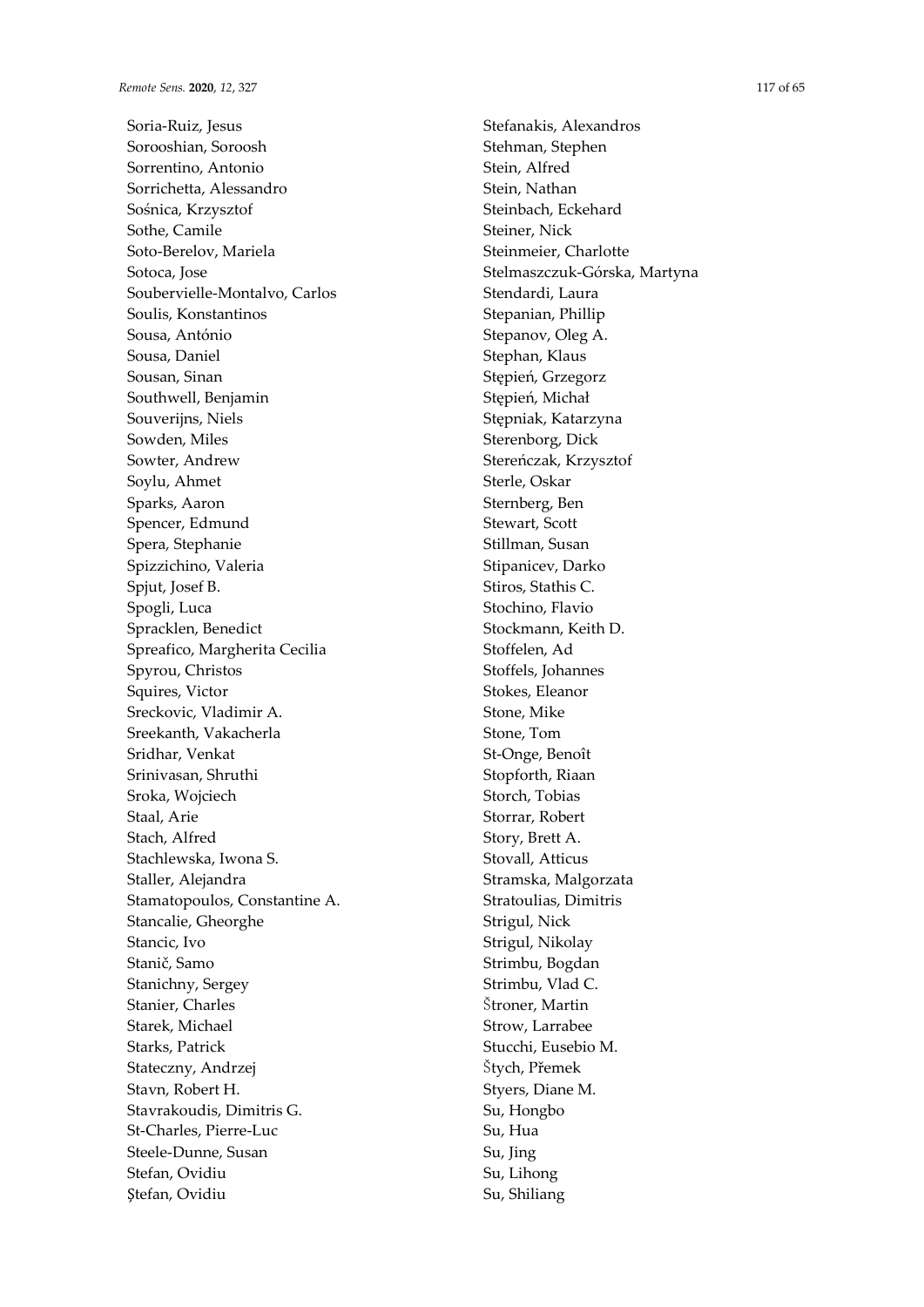Sun, Bing

Sun, Jia Sun, Jian Sun, Jie Sun, Ling

Sun, Ying

Susanto, R. Dwi Sutton, Paul C.

Suzuki, Kazuyoshi Suzuki, Naoya Svehla, Drazen Svigkas, Nikos Swanson, Dave

Sužiedelytė-Visockienė, Jūratė

Su, Tung-Ching Su, Yanjun Su, Yuan-Fong Suarez Cadavid, Luz Angelica Suárez, Juan Suárez, Rafael Subburaj, Anitha Sarah Sublime, Jérémie Suchocki, Czeslaw Suciu, George Sudakov, Ivan Sugar, Munkhnaran Sugimoto, Koun Sugiyama, Shin Suh, Dongjun Sui, Haigang Suir, Glenn Sujecki, Slawomir Sukhov, Vladimir Sultana, Rebeka Sun, Alexander Sun, Chang-Guk Sun, Chao Sun, Danfeng Sun, Ming-Jie Sun, Shangpeng Sun, Shaohui Sun, Shaojie Sun, Weiwei Sun, Zheng Sun, Zhibin Sun, Ziheng Sundberg, Robert Sundström, Anu-Maija Sung, Andrew Sung, Kyung-ill Surovy, Peter Susaki, Junichi

Swartz, William Sweeney, Kathryn Swinfield, Tom Swinnen, Else Świt, Grzegorz Sykioti, Olga Sypion-Dutkowska, Natalia Szabó, Szilárd Szafarczyk, Anna Szakall, Miklos Szankin, Maciej Szantoi, Zoltan Szirányi, Tamás Szkaliczki, Tibor Szporak-Wasilewska, Sylwia Szturc, Jan Szulwic, Jakub Szymczyk, Magdalena Szypłowska, Agnieszka Szypuła, Bartłomiej Tabatabaeenejad, Alireza Tabb, Amy Tabei, Fatemehsadat Taboada, Fernando Taborda, Rui Taddia, Yuri Taff, Gregory Taffese, Woubishet Zewdu Taghizadeh, Ruhollah Tahami, Hoda Tai, Sheng-Lun Takahashi, Kazunori Takamatsu, Jun Takano, Yoshihide Takao, Gen Takebayashi, Hideki Takewaka, Satoshi Talone, Marco Talpe, Matthieu J. Tamari, Serge Tamazin, Mohamed E. Tammaro, Umberto Tan, Jackson Tan, Jing Tan, Junxiang Tan, Kun Tan, Mou Leong Tan, Weixian Tananaev, Nikita Tang, Fei Tang, Guanglin Tang, Guoqiang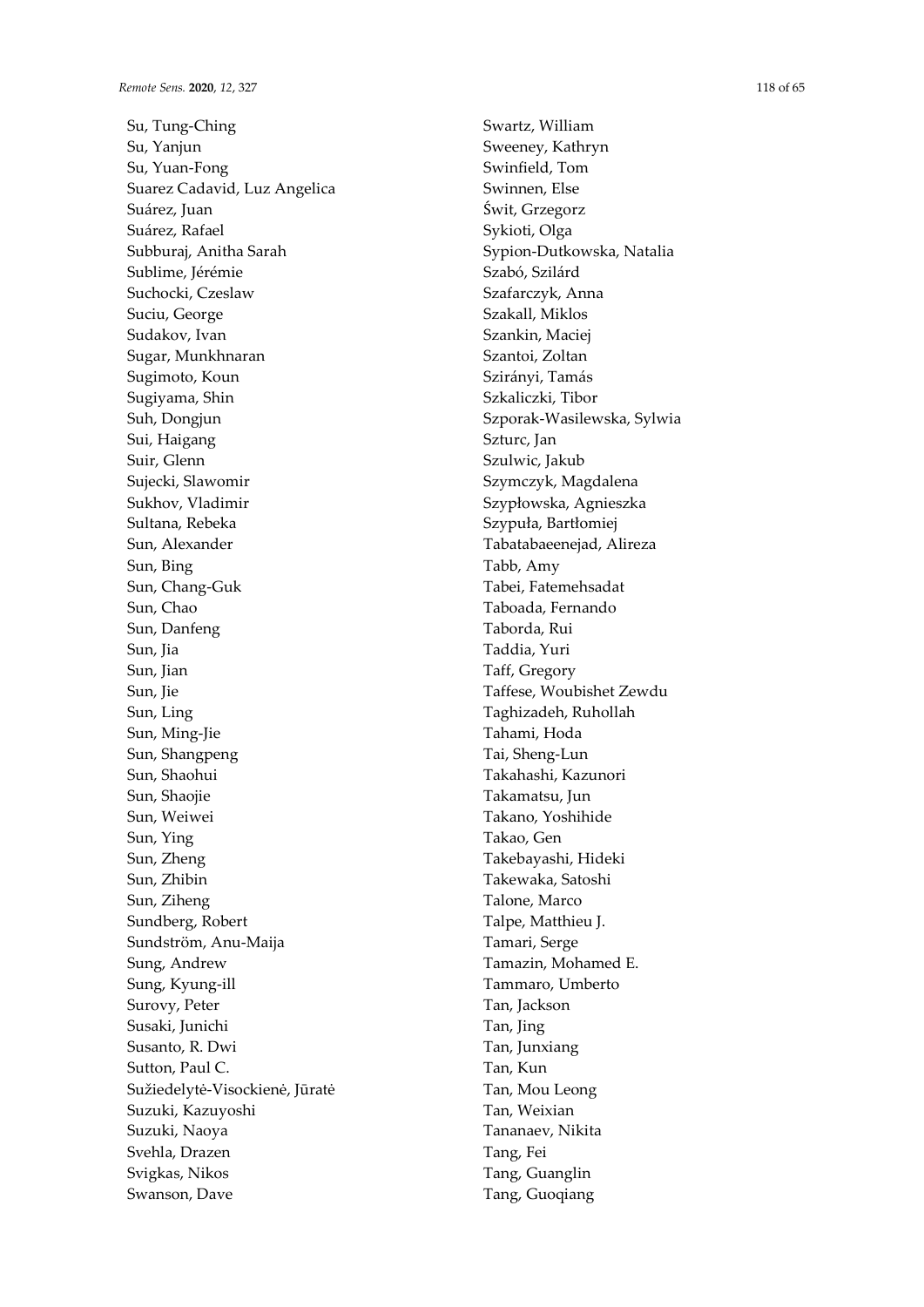Tang, Hao Tang, Hong Tang, Jingyin Tang, Lin Tang, Wenwu Tang, Xu Tang, Xuguan Tang, Yunchao Tang, Yuxing Tang, Zhiguang Tangborn, Andrew Tangdamrongsub, Natthachet Tanguy, Maliko Tanhuanpää, Topi Tanikawa, Tomonori Tao, Mingliang Tao, Shengli Tapete, Deodato Taramelli, Andrea Tarantino, Cristina Tarantino, Eufemia Taravat, Alireza Tarnavsky, Elena Tarolli, Paolo Tarpanelli, Angelica Tateishi, Ryutaro Tatsumi, Kenichi Taubenböck, Hannes Tauro, Flavia Tavani, Stefano Tavares, Matheus Henrique Tayeb, Zied Taylor, Michael Taylor, Phil Taylor, Smith Taylor, Thomas E. Tchindjang, Mesmin Teague, Richard Teal, Paul Teatini, Pietro Tegos, Aristoteles Tegowski, Jaroslaw Teimouri, Nima Teixeira Pinto, Cibele Teixeira, Adunias Dos Santos Teixeira, Danielle Cardozo Frasca Teixeira, Luisa Teixeira, Marco Antonio Telling, Jennifer W. Teluguntla, Pardhasaradhi Templin, Tomasz Ten Caten, Alexandre

Tendero, Yohann Tenedório, José António Teodoro, Ana Cláudia Teodoro, Paulo Eduardo Terefenko, Paweł Terra, Fabricio Da Silva Tesche, Matthias Teunissen, Peter Thakuri, Sudeep Thalman, Ryan Theilen-Willige, Barbara Theiler, James Themistocleous, Kyriacos Theocharis, John Theodoropoulos, Christos Theron, Andre Thiam, Patrick Thiel, Michael Thiele-Bruhn, Sören Thoeni, Klaus Thom, Christian Thoma, David Thomas, Nathan Thome, Kurt Thompson, Angus A. Thomson, Bradley J. Thonfeld, Frank Thum, Tea Thurai, Merhala Tian, Iia Tian, Jiaojiao Tian, Siyuan Tian, Ye Tian, Yingwei Tian, Yongchao Tian, Zeng Ticehurst, Catherine Tiede, Dirk Tien, Chung-Hao Tikhonov, Vasiliy Tilly, Nora Timmermans, Joris Tings, Bjoern Tiranti, Davide Tisseyre, Bruno Tizzani, Pietro Tobin, Kenneth J. Toda, Yosuke Todoroff, Pierre Tokola, Timo Tolleson, Doug Tomaszewska, Monika Anna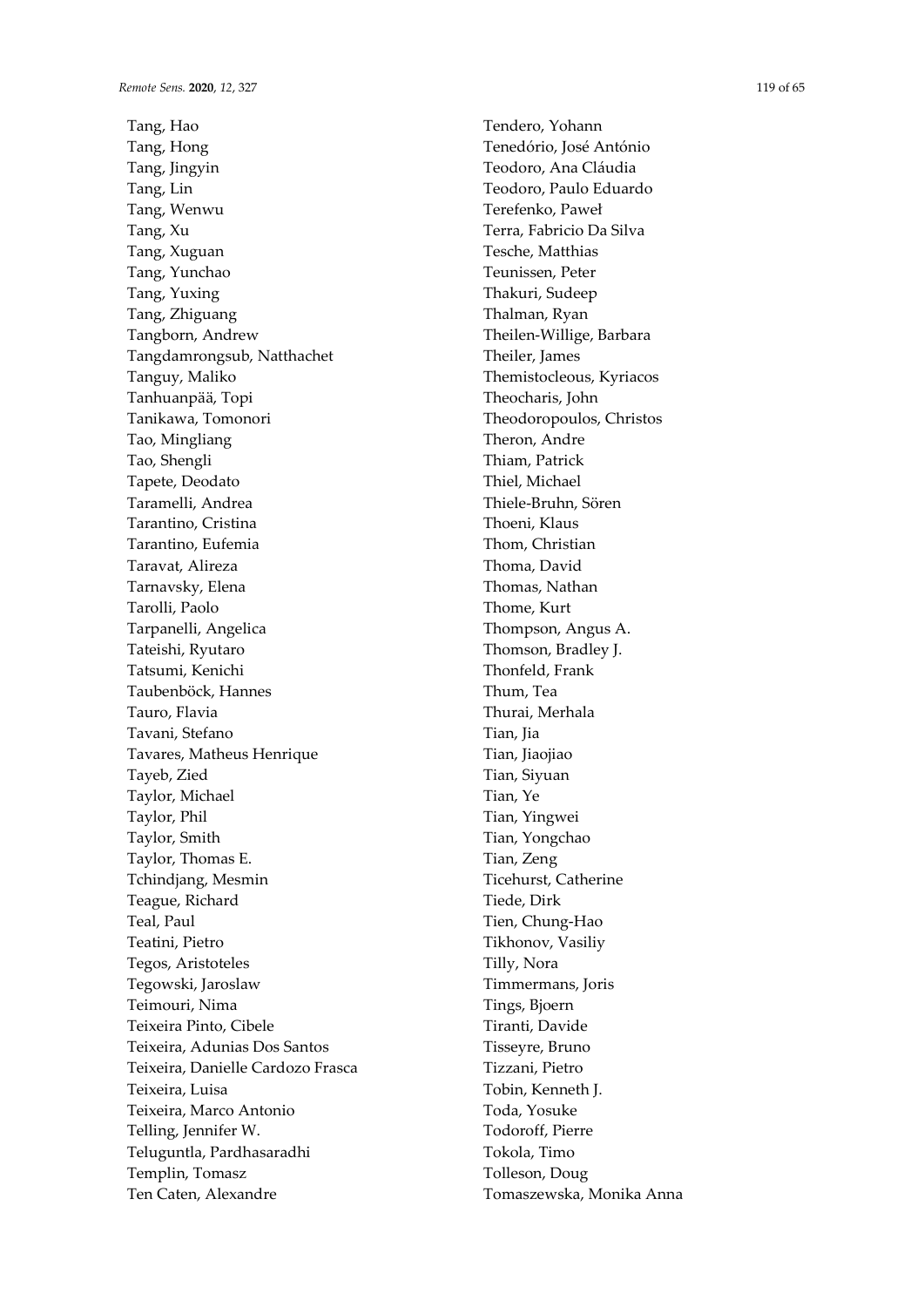Tomer, Sat Kumar Tomic, Hrvoje Tomic, Ivana Tommaselli, Antonio M. G. Tomppo, Erkki Tonboe, Rasmus Tonello, Kelly Tong, Luyi Toniolo, Horacio Torbick, Nathan Tordoni, Enrico Tornatore, Vincenza Tornow, Florian Toro-Farmer, Gerardo Torre, Carmelo Maria Torres Sánchez, Jorge Torres, Miguel Garcia Torres, Ricardo Da Silva Torresan, Chiara Torres-Perez, Juan Torres-Rua, Alfonso Torres-Sospedra, Joaquín Torti, Emanuele Tortini, Riccardo Tosca, Mika Toscano, Piero Toschi, Isabella Totems, Julien Toth, Charles Tóth, Tibor Tóth, Zsolt Touhafi, Abdellah Toure, Seynabou Toure, Sory Toyota, Takenobu Tracada, Eleni Traganos, Dimosthenis Trammell, E. Jamie Tramutoli, Valerio Tran Anh, Duong Tran, Chinh C. Tran, Hoa Thi Tran, Huy Trasatti, Elisa Tratt, David Trautz, Dieter Tresaco Vidaller, Eva Trevisani, Sebastiano Tribbia, Joseph Trier, Øivind Due Trinder, John Trishchenko, Alexander

Troglia Gamba, Micaela Troisi, Salvatore Troncoso-Pastoriza, Francisco Trout, Thomas Truong-Hong, Linh Trzcinska, Karolina Tsagkatakis, Grigorios Tsai, Chia-Lun Tsai, Guang-Je Tsai, HuiPing Tsai, Yu Hsin Tsakanikas, Panagiotis Tsamados, Michel Tsamalis, Christoforos Tsangaratos, Paraskevas Tsenova, Boryana Tsinos, Christos G. Tsoulis, Dimitrios Tsujii, Toshiaki Tsuruta, Aki Tu, Kevin Tu, Rui Tucci, Grazia Tucek, Jan Tulaikova, Tamara V. Tulbure, Mirela Tullis, Jason Tuominen, Sakari Turner, Aaron Tusa, Laura Tushev, Simon A. Tuttle, Samuel E. Tuyishimire, Emmanuel Twardzik, Cedric Twisa, Sekela Tyralis, Hristos Tysiąc, Paweł Tyukavina, Alexandra Tyystjärvi, Esa Tzanis, Chris G. Tziavos, Ilias Uchiyama, Hideaki Uday, Payuna Uddin, Kabir Udelhoven, Thomas Uebbing, Bernd Uezato, Tatsumi Uhlemann, Sebastian Ulaby, Fawwaz Ullah, AMM Sharif Ullah, Sami Ullo, Silvia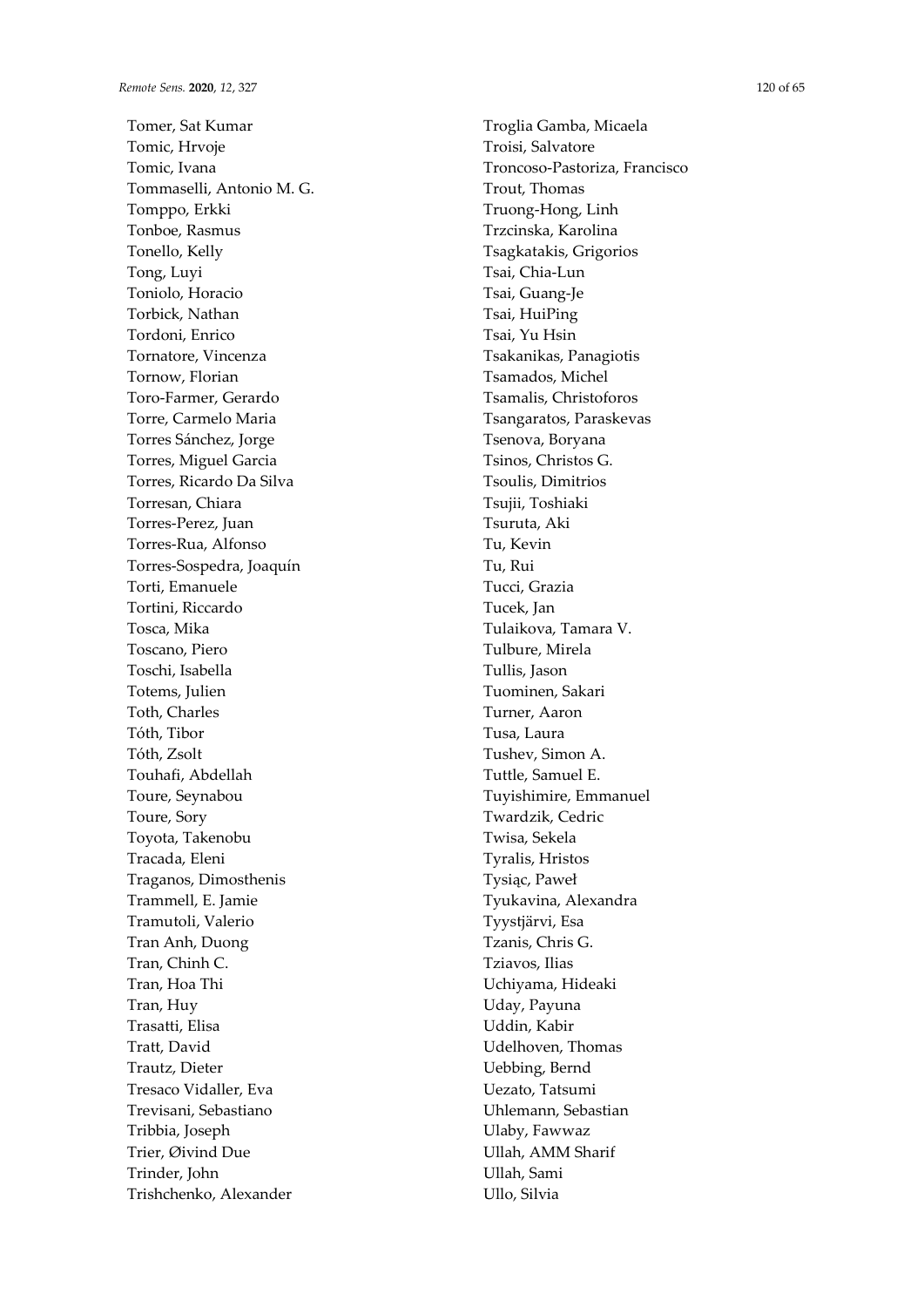Ullod, M. Teixidó Ulman, Vladimír Umehara, Kensuke Umili, Gessica Unnithan, Vikram Upadhyaya, Shruti Urai, Minoru Urban, Otmar Urban, Thomas Urbančič, Tilen Urbieta, Itziar R. Urdea, Petru Ureña-Cámara, Manuel A. Uścinowicz, Grzegorz Usman, Muhammad Ustuner, Mustafa Usui, Norihisa Utkin, Andrei Uto, Kuniaki Uttieri, Marco V. Ribeiro, Haroldo Vabson, Viktor Vacca, Giuseppina Vácha, Radim Vachon, Paris Václavovic, Pavel Vahanvati, Mittul Vahidi, Hossein Vahtmäe, Ele Vain, Ants Vajedian, Sanaz Vakalopoulou, Maria Vakkari, Ville Valagussa, Andrea Valbuena-Rabadán, Manuel Ángel Valença, Jónatas Valencia-Palomo, Guillermo Valentin, Herbei Mihai Valentin, Melissa M. Valentini, Emiliana Valentini, Nico Valenzuela Ruiz, Raúl A. Valenzuela, Hector Väli, Germo Valicka, Christopher G. Valiente, Jose Antonio Valipour, Mohammad Valkaniotis, Sotirios Vallet, Bruno Valor, Enric Valsesia, Diego Van Buer, Nicholas

Van De Giesen, Nick Van Der Kwast, Johannes Van Der Velde, Marijn Van Der Werff, Harald M.A. Van Der Zande, Dimitry Van Deventer, Heidi Van Doninck, Jasper Van Doren, Benjamin Van Gasselt, Stephan Van Hove, Teresa Van Iersel, Wimala Van Klinken, Rieks Van Laarhoven, Twan Van Leeuwen, Boudewijn Van Lier, Olivier Van Malderen, Roeland Van Nha, Pham Van Stan, John Toland Van Tricht, Kristof Van Wesemael, Bas Van Wittenberghe, Shari Vandecasteele, Florian Vandecrux, Baptiste Vanden Borre, Jeroen Vandenberghe, Francois Vandenbussche, Sophie Vanella, Daniela Vani, Bruno Vanino, Silvia VanLooke, Andy Vant-Hull, Brian Vaquero-Martinez, Javier Varga, Gyorgy Varga, Pal Vargas-Larreta, Benedicto Vargas-Luna, Andrés Vargemezis, George Varlas, George Varnai, Tamas Várnai, Tamas Varotsos, Costas Varquez, Alvin Christopher Galang Vašát, Radim Vasilache, Viorica Vasilakos, Christos Vasilateanu, Andrei Vasilescu, Jeni Vasiliades, Lampros Vaughan, Greg Vázquez-Cuervo, Jorge Vázquez-Jiménez, René Veal, Karen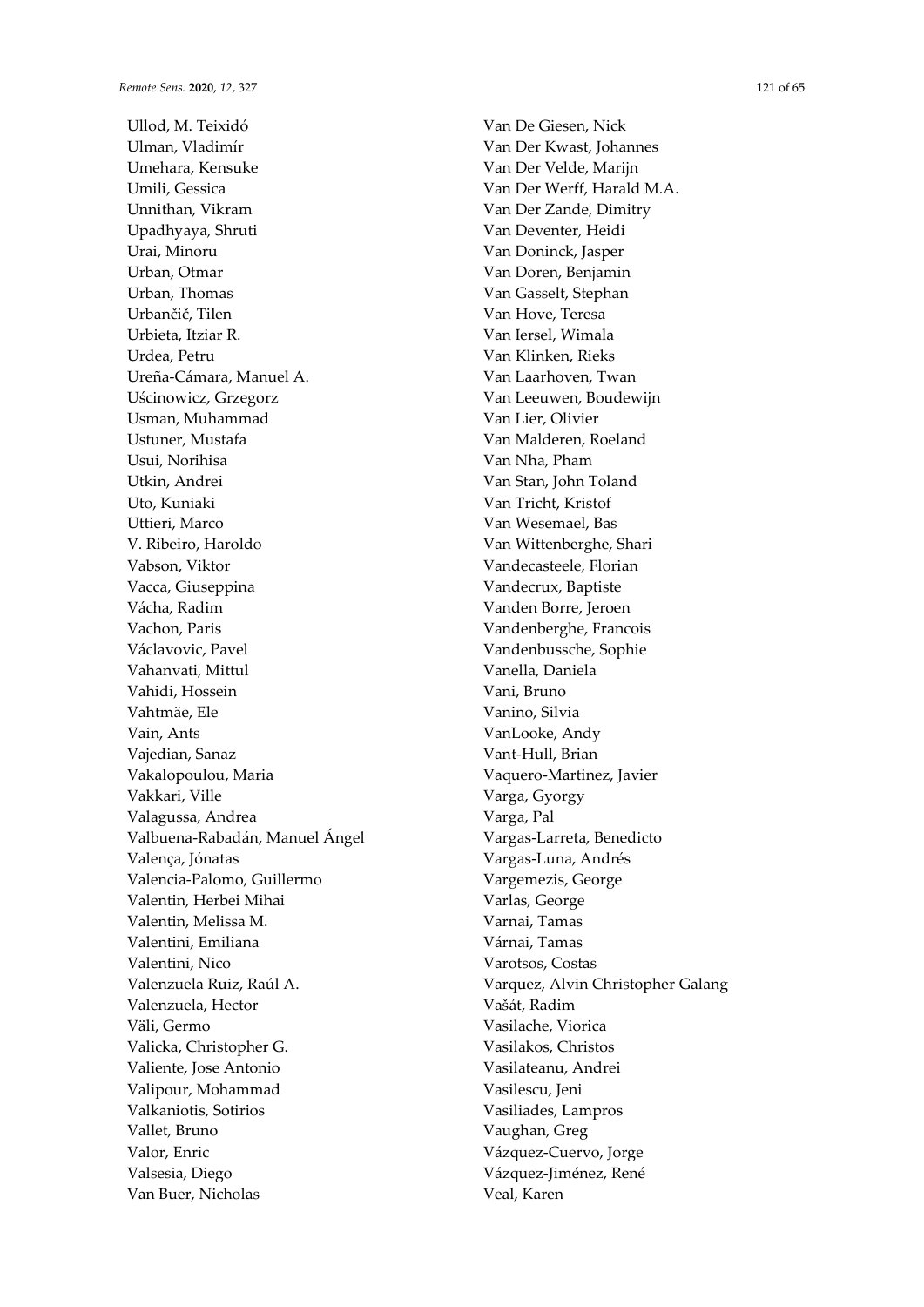Veettil, Bijeesh Kozhikkodan Vega Isuhuaylas, Luis Alberto Vega, Miguel Vega-Nieva, Daniel Veganzones, Miguel A. Velas, Martin Velázquez, Javier Veljanovski, Tatjana Veloso, Amanda Velpuri, Naga Venanzi, Rachele Venetsanou, Panagiota Venevsky, Sergey Venkatachalam, Saravanan Venter, Nic Verbree, Edward Verdonck, Lieven Verdonen, Mariana Verdun, Jérome Vergiev, Stoyan Vergos, George Verhoef, Anton Verhoef, Wouter Verhoeven, Geert Verhulst, Tobias Verrelst, Jochem Verschoof-van Der Vaart, Wouter Baernd Verstraeten, Willem W. Vervatis, Vassilios Vespremeanu-Stroe, Alfred Vessio, Gennaro Vettore, Antonio Via, Stephen Vian, André Luis Viana, Cláudia M. Viana, Helder Vibhute, Amol D. Vicario, Saverio Vicent Servera, Jorge Vicent, José F. Vicente, Joana Vicent-Servera, Jorge Vich Ramis, Maria-del-Mar Victoria, Daniel De Castro Vidal, Vicente Viedma, Olga Viennois, Gaëlle Viet Nguyen, Luong Vigliotti, Marco Vignudelli, Stefano Vijay, Saurabh Vila, Daniel

Vilaplana, Veronica Vilfan, Nastassia Villalobos, Francisco J. Villalon-Turrubiates, Ivan E. Villano, Michelangelo Villarreal, Miguel Villarreal-Guerrero, Federico Villarroel, Cristian Villegas, Dolors Villiger, Arturo Vinayaraj, Poliyapram Vincent, Gregoire Vincent, Ron Vincenzo, Levizzani Vinckier, Quentin Violettas, George Virdis, Salvatore Vîrghileanu, Marina-Ramona Virlet, Nicolas Vishwakarma, Bramha Dutt Visser, Fleur Visser, Pieter Vitale, Sergio Vitek, Stanislav Vittucci, Cristina Vladimir, Badenko Vo, Phong Vochin, Marius Voda, Mihai Vöge, Malte Vogeler, Jody C. Vogelzang, Jur Voight, Carly Voisin, Sophie Vojtek, Matej Von Deimling, Jens Schneider Voss, Kenneth Vosselman, George Vozel, Benoit Vrigneau, Baptiste Vrochidis, Stefanos Vučić, Nikola Vuillaume, Jean-Francois Vujović, Igor Vulic, Milivoj Vuolo, Francesco Wabiński, Jakub Wada, Akiyoshi Wadman, Heidi Waga, Hisatomo Wagle, Pradeep Waine, Toby W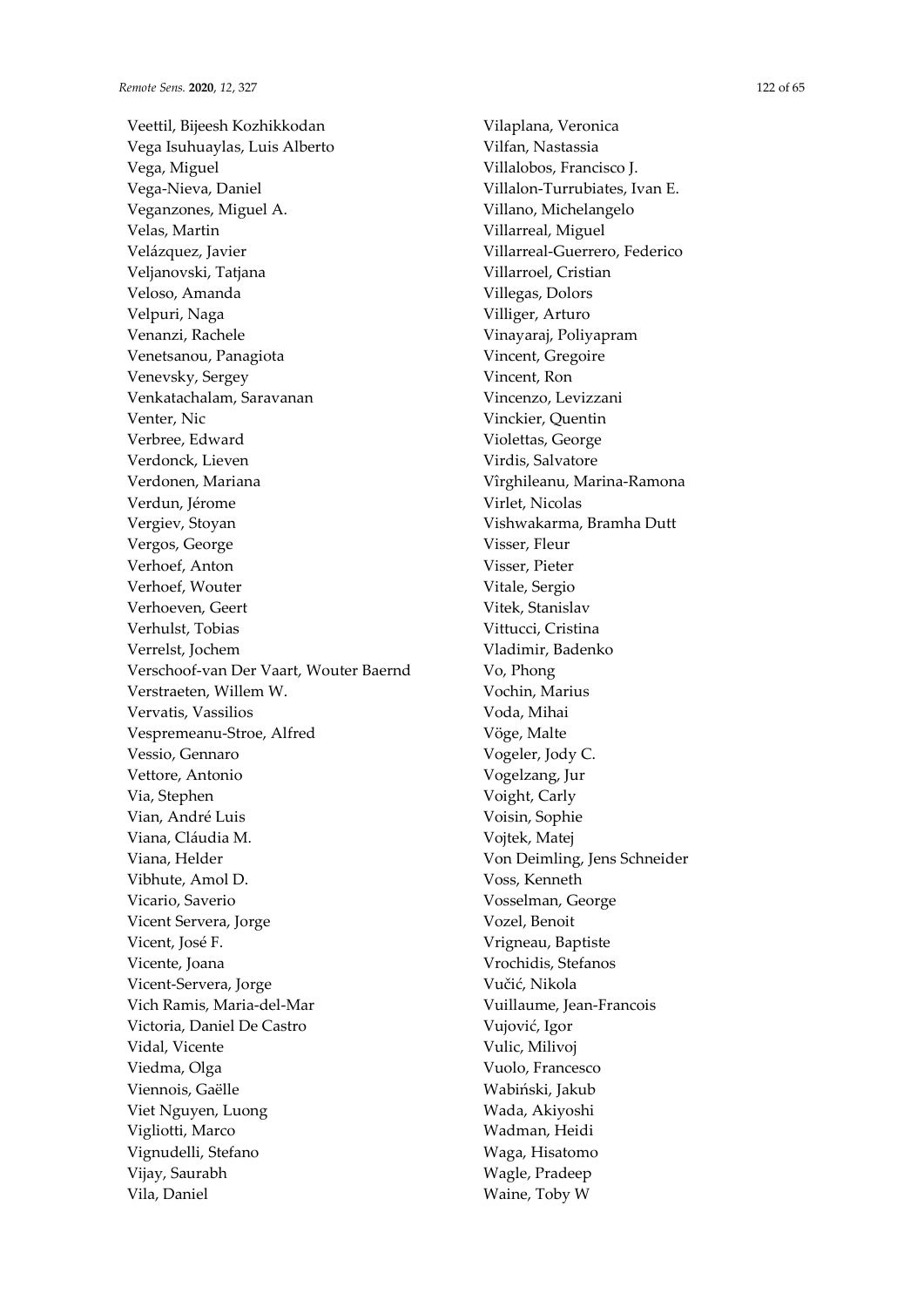Walawender, Jakub Walcker, Romain Walczykowski, Piotr Waldteufel, Philippe Wałęga, Andrzej Walker, Nick P. Walker, Victoria Wallace, Andrew Wallace, Carlington W. Wallace, Cynthia Wallace, Luke Walli, Andreas Walther, Sophia Waltner, Istvan Wan, Ho Yi Wan, Iia Wan, Peng Wang, Bin Wang, Caixia Wang, Changcheng Wang, Chao Wang, Cheng Wang, Chenghao Wang, Chenxi Wang, Chi-Kuei Wang, Chuyuan (Carter) Wang, Cuizhen Wang, Dagang Wang, Dalei Wang, Di Wang, Die Wang, Dongyi Wang, Gongwen Wang, Guifen Wang, Guochao Wang, Guoquan Wang, Haihong Wang, Hao Wang, He-sheg Wang, Heshun Wang, Hongquan Wang, Hsueh-Ching Wang, Huanqing Wang, Huimin Wang, Jia Wang, Jianqi Wang, Jie Wang, Jinbo Wang, Jinfei Wang, Jiong Wang, Jun Wang, Junjie

Wang, Kai-Cheng Wang, Kan Wang, Kang Wang, Keguang Wang, Kuo-Nung Wang, Lanhui Wang, Lei Wang, Libo Wang, Lin Wang, Longlong Wang, Mi Wang, Minjuan Wang, Panshi Wang, Pei Wang, Pichao Wang, Ping Wang, Qi Wang, Qian Wang, Qunming Wang, Ran Wang, Shaohua Wang, Sheng Wang, Tao Wang, Teng Wang, Tianxing Wang, Weile Wang, Weimin Wang, Wenhui Wang, Xander Wang, Xianwei Wang, Xinyuan Wang, Xiuquan (Xander) Wang, Xuan Wang, Xuantong Wang, Xuezhi Wang, Xufeng Wang, Yawen Wang, Yi Wang, Yinghua Wang, Yonggang Wang, Yonghui Wang, Yuanbing Wang, Yujie Wang, Zhihui Wang, Zhiyong Wang, Zongming Wannasiri, Wasinee Waqas, Qazi Warfield, Angus D. Watanabe, Fernanda Watkins, James

Watson, C. Scott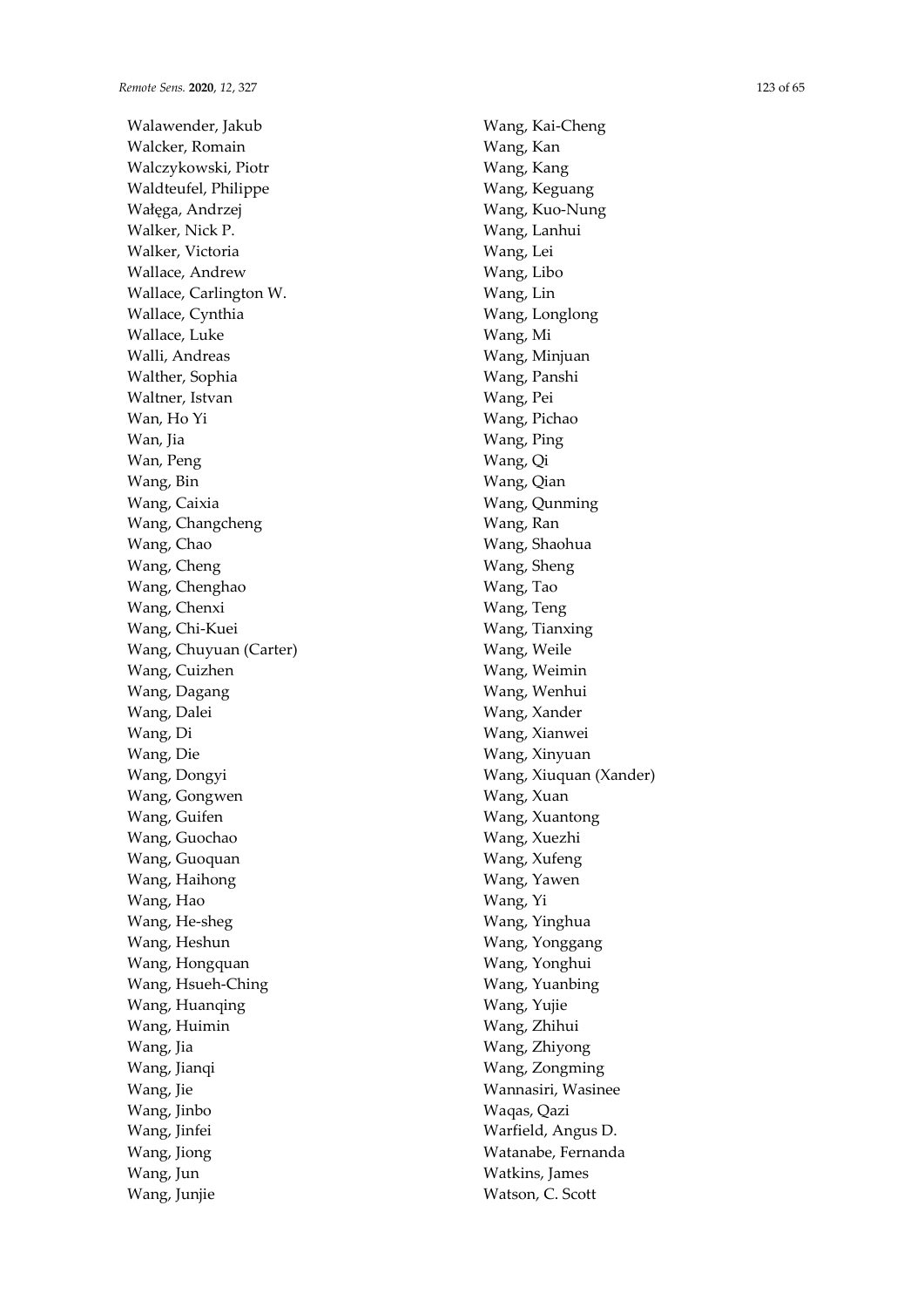Watson, Cameron Watson, Dennis Watson, Des Watson, Elizabeth Burke Watson, Lisa Wawrzyniak, Natalia Wdowinski, Shimon Webb, Geoffrey I. Weber, Keith Weber, Konradin Weber, Markus Weber, Robert Wechsler, Suzanne Wegehenkel, Martin Wei, Anhua Wei, Chunzhu Wei, Jianwei Wei, Shanshan Wei, Wei Wei, Xinyuan Wei, Ye Weigel, Katja Weigelt, Matthias Weilert, Trina E. Weinstein, Ben Weissgerber, Flora Weissteiner, Christof Weitschek, Emanuel Wen, Berry Wen, Guang Wen, Jianguang Wen, Li Wen, Yangmao Wendel, Jan Wendel, Jochen Wendt, Anja Wenzel, Susanne Werner, Piotr A. Wesner, Jeff West, Harry Westerdahl, Dane Westerhoff, Rogier Westley, Kieran Wezka, Kinga Wheeler, James Whelley, Patrick Whitcraft, Alyssa White, H. Peter Whitley, Matthew A. Whitty, Mark Albert Wicht, Marzena Wick, Gary A.

Wickham, James Wicki, Andreas Widerski, Tadeusz Wiegner, Matthias Wielgosz, Pawel Wientjes, Emilie Wierzbicki, Damian Wiley, Robert Wilhelm, Jay P. Wilken, Dennis Wilken, Florian Wilkinson, Ben Williams, Gustavious Paul Williams, Nathan Williams, Paul Williams, Simon Williamson, Grant Williamson, Scott Willmes, Sacha Wilson, Anna Wilson, Cara Wilson, Chris Wilson, Julie Wilson, Robin Wilson, Truman Wilusz, Daniel Wimberly, Mike Wimmer, Werenfrid Windrim, Lloyd Winkler, Hartmut Winsemann, Jutta Winter, Christian Winter, Kate Witek, Matylda Witthuhn, Jonas Wlodarczyk-Sielicka, Marta Wojciech, Maleika Wojciechowski, Tomasz Wójcik-Leń, Justyna Wojtasiewicz, Bozena Woldemariam, Gezahegn Weldu Wolters, Erwin Won, Joong-Sun Wong, Christopher Wong, Frankie Kwan Kit Wong, Ka Kan Wong, Kin-hong Wong, YingQi Woo, Hyenkyun Woodley, Alan Woolliams, Emma Woolway, Richard Iestyn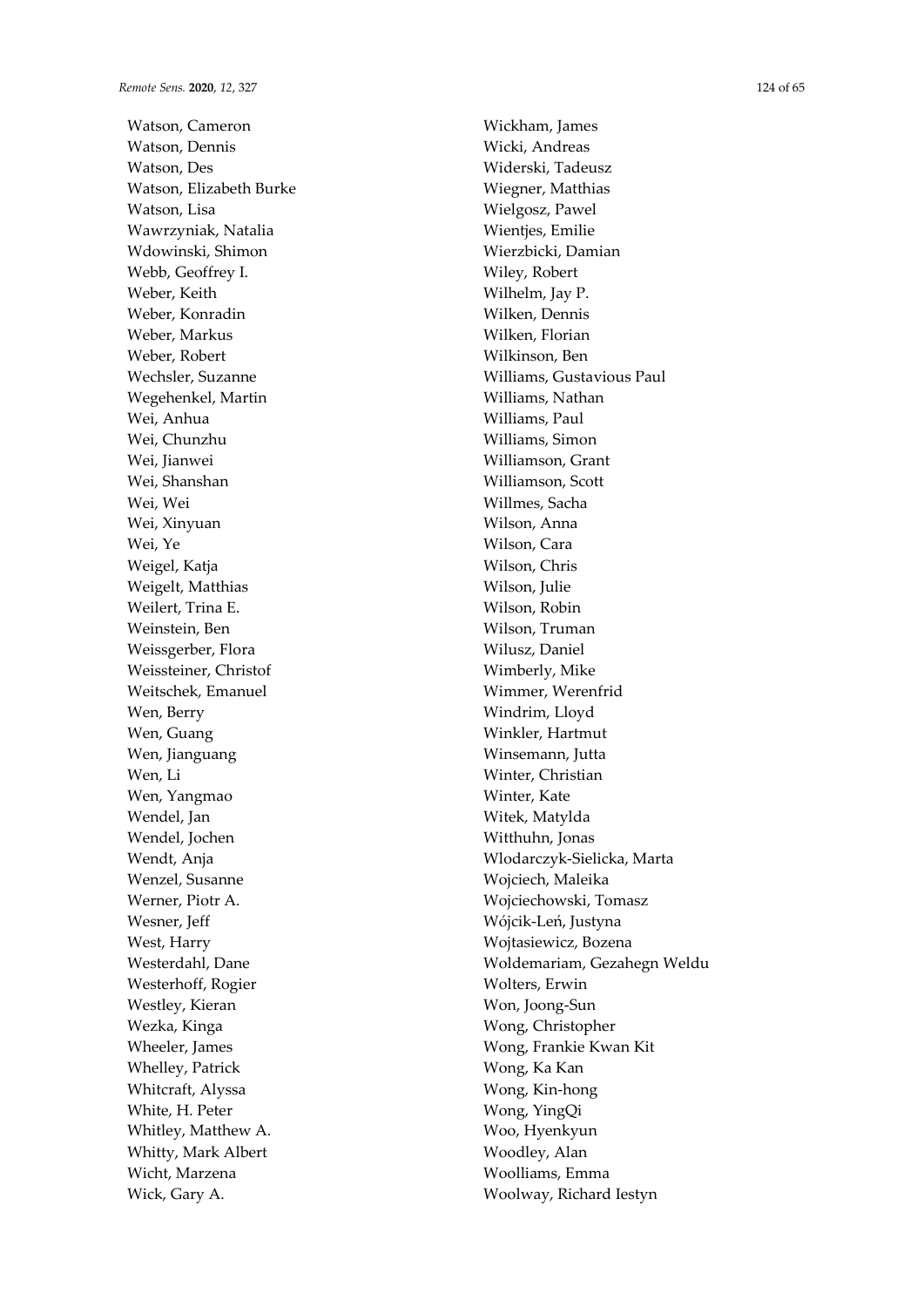Worqlul, Abeyou Woźniak, Edyta Wright, David K. Wright, Logan Wright, William Wu, Aisheng Wu, Bingfang Wu, Changshan Wu, Chao-cheng Wu, Chaofan Wu, Chau-Ron Wu, Chen Wu, Chih-Da WU, Falin Wu, Guofeng Wu, Hangbin Wu, Jianping Wu, Jianshuang Wu, Junjie WU, Lichuan Wu, Mengquan Wu, Mousong Wu, Penghai Wu, Shengbiao Wu, Taixia Wu, Tonghua Wu, Wenjin Wu, Xiaocui Wu, Xuejian Wu, Xuerui Wu, Yiping Wu, Yonghua Wu, Zebin Wylie, Bruce Xavier, António M. S. Xi, Hongyan Xi, Xin Xia, Haiyun Xia, Jianyang Xia, Junshi Xia, Xiang'ao Xian, George Xiang, Deliang Xiang, Yan Xiao, Guorui Xiao, Ruya Xiao, Wen Xiao, Yang Xiao, Yong Xiao, Zhiqiang Xiaoying, Ouyang Xie, Donghui

Xie, Jing Xie, Jiping Xie, Lingling Xie, Xiaoping Xie, Yingying Xie, Zunyi Xin, Baogui Xin, Qinchuan Xing, Jin Xiong, Lin Xiong, Siting Xiong, Yongzhu Xofis, Panteleimon Xu, Baodong Xu, Chenyang Xu, Chi Xu, Chong Xu, Guirong Xu, Guochang Xu, Hui Xu, Jian Xu, Jiangtao Xu, Nan Xu, Qing Xu, Tianfang Xu, Vega Xu, Xiangyang Xu, Xiaoguang Xu, Xiaohua Xu, Xin Xu, Yaping Xu, Yongming Xu, Yuquan Xu, Yuyue Xu, Zhao Xu, Zhihuo Xuan, Yunqing Xue, Yifei Xue, Yonkang Yaacoub, Charles Yackel, John Yadav, Kamini Yahya, Ghassoun Yairi, Ikuko Eguchi Yamaguchi, Hajime Yamamoto, Hirokazu Yamamoto, Kristina Yamanouchi, Takashi Yamu, Claudia Yan, Haoming Yan, Jining Yan, Kai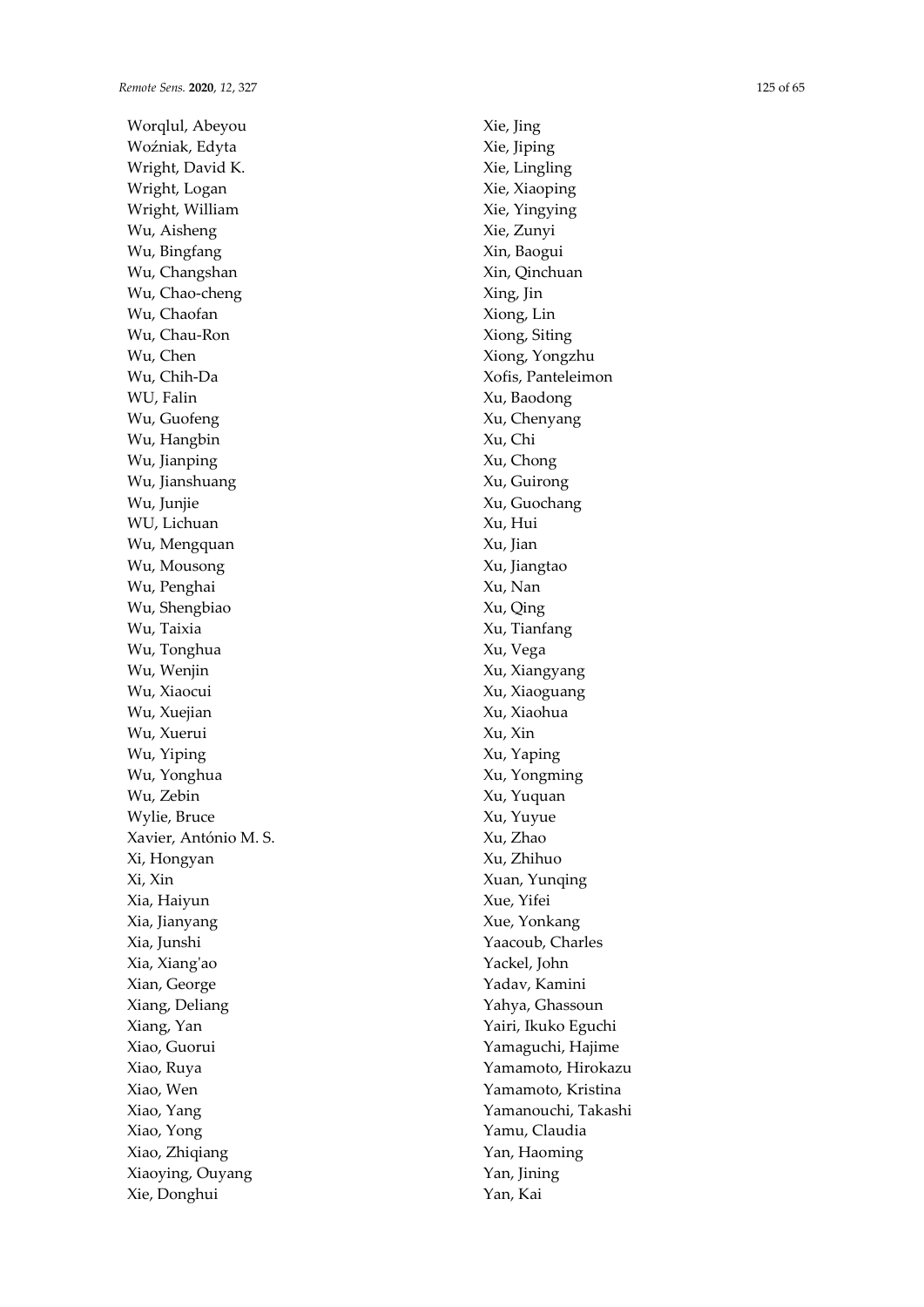Yan, Lin Yan, Waiyeung Yan, Yijun Yang, Bo Yang, Chan-Su Yang, Chaowei Yang, Dingtian Yang, Dongkai Yang, Hang Yang, Heng Yang, Hongzhou Yang, Jaemo Yang, Jason Yang, Jingsong Yang, Jinn-Min Yang, Jinxin Yang, John Xun Yang, Jong-Ryul Yang, Kang Yang, Liping Yang, Mingder Yang, Ming-Der Yang, Mon-Shieh Yang, Peiqi Yang, Ping Yang, Song Yang, Wei Yang, Wen Yang, Wenze Yang, Xi Yang, Xiankun Yang, Yang Yang, Yuekui Yang, Yu-Ming Yang, Zhijing Yang, Zhiming Yannis, George Yanoviak, Stephen P. Yanovsky, Igor Yanxiong, Liu Yao, Ing. Wei Yao, Jian Yao, Tian Yao, Xia Yasrab, Robail Yasyukevich, Yury Ye, Hang Ye, Renzhen Ye, Yufang Yeh, Sheng Lih Yen, Tianming Yen, Tian-Ming

Yeom, Jiwoon Yeom, Seokwon Yepez, Santiago Yesou, Hervé Yetemen, Omer Yi, Jiarui Yi, Shuang Yigit, Cemal Ozer Yılmazkaya, Demet Yin, Bangsheng Yin, Dongqin Yin, Gaofei Yin, Jifu Yin, Xiaobin Yin, Zhenliang Yin, Zun Yoga, Sarah Yongjun, Lu Yoo, Cheolhee Yoo, Jung-Moon Yoon, Seongsim Yoon, Yoke Yoshioka, Akira Yoshioka, Hiroki You, Cheol-Hwan You, Xinge Young, Mary Young, Sean Young, Tun Jan Yousefi, Bardia Yousif, Jabar H. Yu, Anthony Yu, Danlin Yu, Fangfang Yu, Hanwen Yu, Jiangbo Yu, Kefu Yu, Kegen Yu, Qin Yu, Rong Yu, Ting-To Yu, Xiang Yu, Xiaolei Yu, Yang Yu, Yueyue Yu, Zhen Yuan, Fei Yuan, Hua Yuan, Peng Yuan, Qiangqiang Yuan, Ting Yuan, Wenan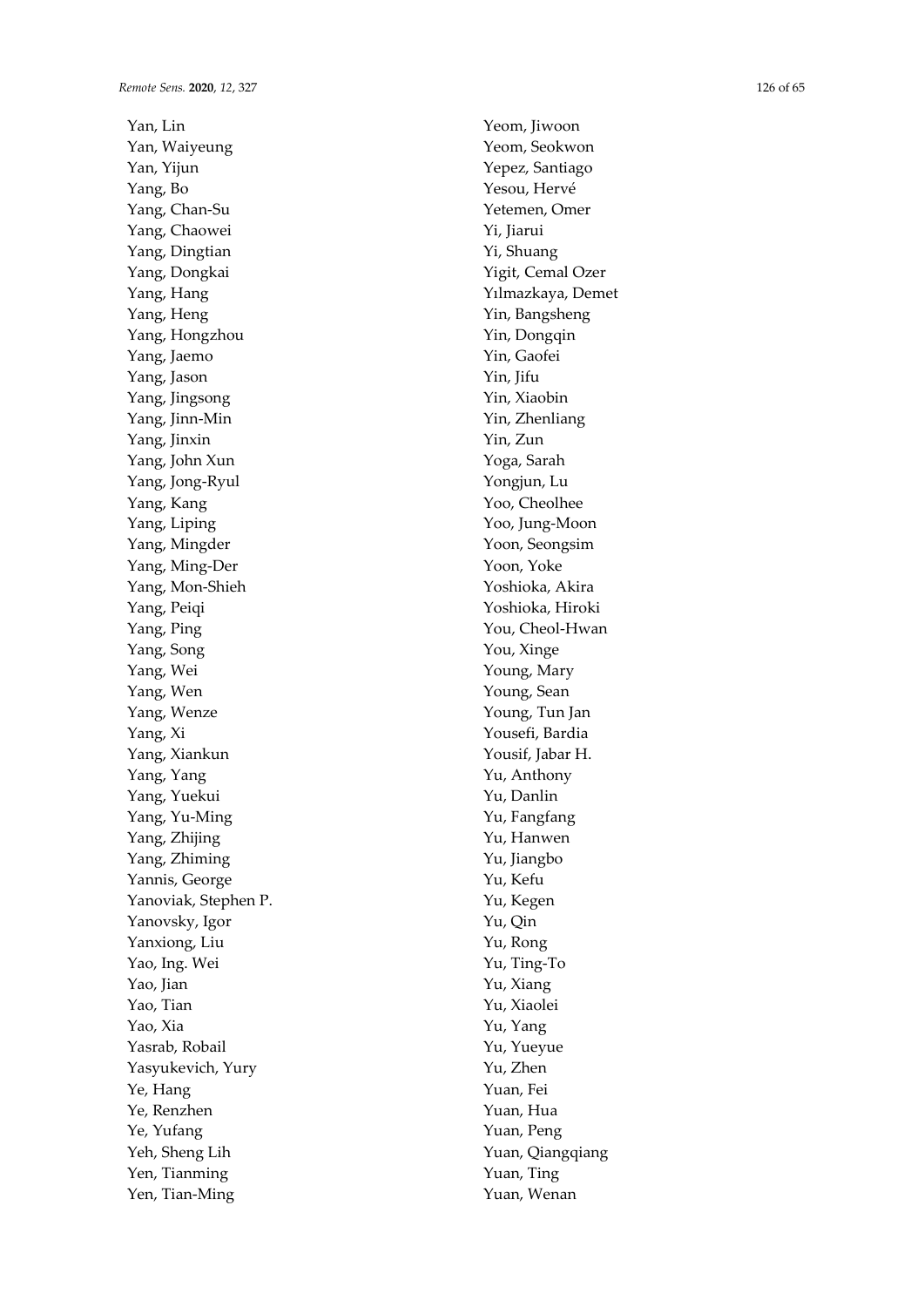Yuan, Zhenghang Yue, Jibo Yue, Yuemin Yuen, Peter Yunus, Ali P. Yurganov, Leonid Yurovsky, Yury Yurukcu, Mesut Yüzügüllü, Onur Zabalza, Jaime Zaczek-Peplinska, Janina Zafari, Azar Zagajewski, Bogdan Zaimes, George Zaitchik, Benjamin Zak, Andrzej Zakharov, Igor Zakharov, Victor Zakšek, Klemen Zalidis, George Zambrano, Francisco Zaminpardaz, Safoora Zampieri, Matteo Zanutta, Antonio Zare, Mohammad Zarzar, Christopher Zatelli, Paolo Zavorotny, Valéry U. Zazo, Santiago Zehtabian, Amin Zelazowski, Przemyslaw Zelenakova, Martina Zelensky, Nikita Zeng, Chuiqing Zeng, Jiangyuan Zeng, Ruijie Zeng, Wenzhi Zeng, Yelu Zeng, Yijian Zeng, Zhao-Cheng Zeng, Zhenzhong Zeraatpisheh, Mojtaba Zeri, Marcelo Zewdie, Worku Zhai, Lu Zhai, Pengwang Zhan, Wenfeng Zhan, Yizhe Zhang, Banglin Zhang, Baocheng Zhang, Biao Zhang, Bin

Zhang, Caiyun Zhang, Ce Zhang, Chao Zhang, Chuanrong Zhang, Chunhua Zhang, Frank Zhang, Guiming Zhang, Guoqing Zhang, Guosheng Zhang, Hankui Zhang, Hao Zhang, Haopeng Zhang, Hong Zhang, Hongsheng Zhang, Hua Zhang, Huaiqing Zhang, Jianglong Zhang, Jiashu Zhang, Jingxiong Zhang, Kefei Zhang, Lefei Zhang, Lei Zhang, Liangpei Zhang, Libao Zhang, Lifu Zhang, Lin Zhang, Lu Zhang, Miao Zhang, Mingyang Zhang, Qi Zhang, Qingjun Zhang, Qun Zhang, Shuai Zhang, Su Zhang, Tao Zhang, Tianran Zhang, Wanchang Zhang, Weixing Zhang, Wen Zhang, Wenjuan Zhang, Xi Zhang, Xianfeng Zhang, Xiang Zhang, Xiaochen Zhang, Xiaodong Zhang, Xiaoyang Zhang, Xingnan Zhang, Xiying Zhang, Xudong Zhang, Yan Zhang, Yao Zhang, Yi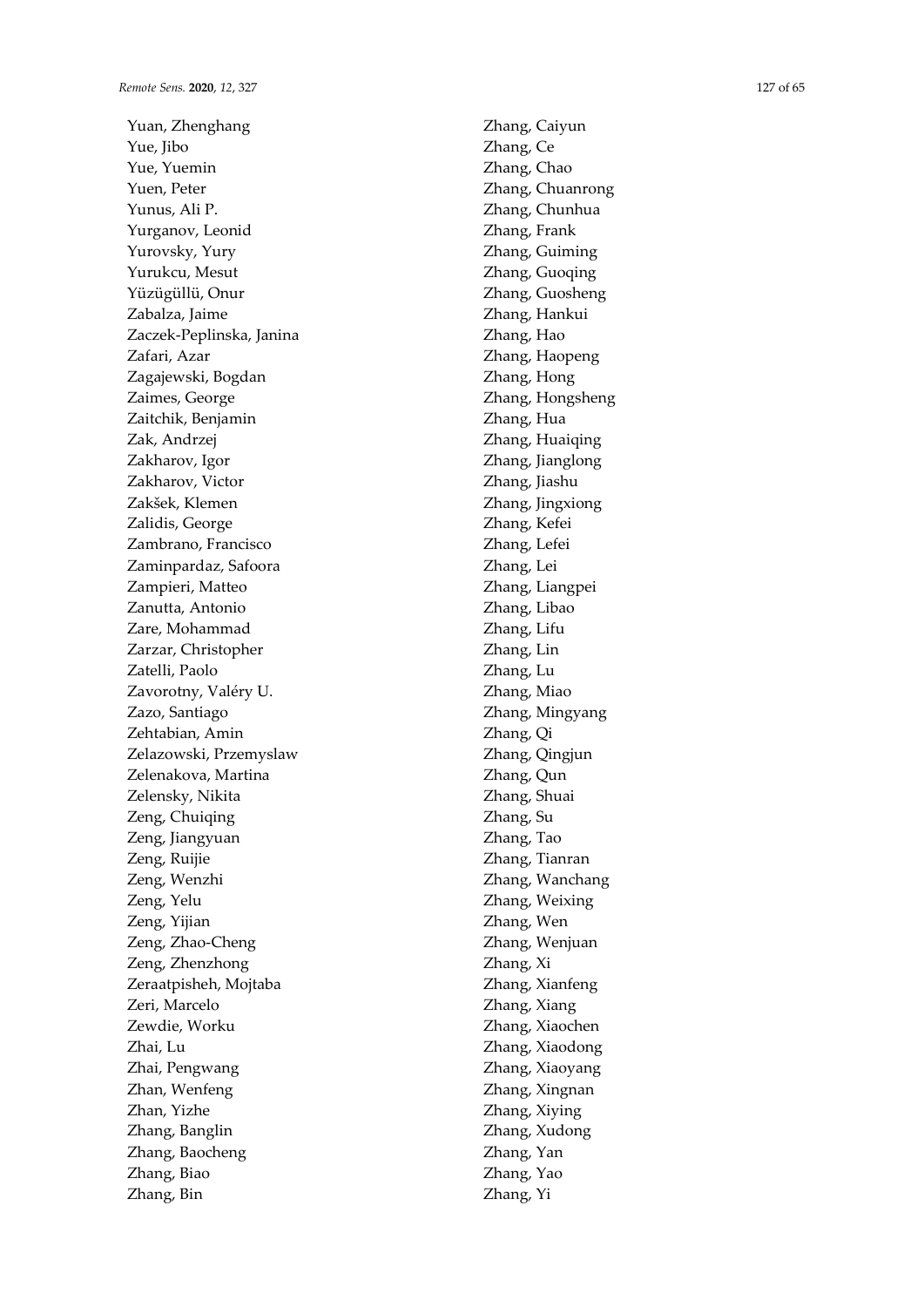Zhang, Yu Zhang, Yuanchong Zhang, Yuanzhi Zhang, Yujia Zhang, Yunsheng Zhang, Zenghui Zhang, Zhenxin Zhao, Chaofang Zhao, Chaoying Zhao, Chen Zhao, Chuanfeng Zhao, Chunhong Zhao, Feng Zhao, Gang Zhao, Guosong Zhao, Hang Zhao, Jiaojiao Zhao, Jinqi Zhao, Long Zhao, Meng Zhao, Shuhe Zhao, Tiebiao Zhao, Wei Zhao, Xin Zhao, Xinglei Zhao, Yan Zhao, Yongqiang Zhen, Zhen Zheng, Donghai Zheng, Gang Zheng, Minghua Zheng, Quanan Zheng, Xingming Zheng, Youtong Zhong, Bo Zhong, Jiandan Zhong, Liheng Zhong, Ruofei Zhong, Xing Zhou, Decheng Zhou, Feng Zhou, Fuqun Zhou, Hailing Zhou, Hao Zhou, Ji Zhou, Jun Zhou, Kaixuan Zhou, Qiang Zhou, Sha Zhou, Tan Zhou, Tian Zhou, Weiqi

Zhou, Weixun Zhou, Wen Zhou, Yuan Zhou, Yuting Zhou, Zhiqiang Zhu, Dan Zhu, Jinying Zhu, Junqi Zhu, Kai Zhu, Likai Zhu, Lingli Zhu, Lingxiao Zhu, Ni Zhu, Qing Zhu, Rui Zhu, Weining Zhu, Wenbin Zhu, Wenquan Zhu, Xiaolin Zhu, Xiufang Zhu, Zhe Zhu, Zhiwei Zhuang, Wei Zhuo, Li Zhuo, Xiangyu Ziabari, Amirkoushyar Žibrat, Uroš Zielinski, Tymon Ziemann, Amanda Zimbelman, James R. Zimmermann, Robert Zingaretti, Primo Zingerle, Philipp Zinner, Tobias Zinnert, Julie Ziolkowski, Dariusz Ziółkowski, Patryk Ziskin, Daniel Zitouna-Chebbi, Rim Zivcak, Marek Zlinszky, András Zmarz, Anna Zoffoli, Maria Laura Zoraghein, Hamidreza Zorita, Eduardo Zörner, Jan Zorzano, María-Paz Zou, Cheng Zhi Zou, Jie Zou, Rong Zou, Zhengxia

Zovko, Monika